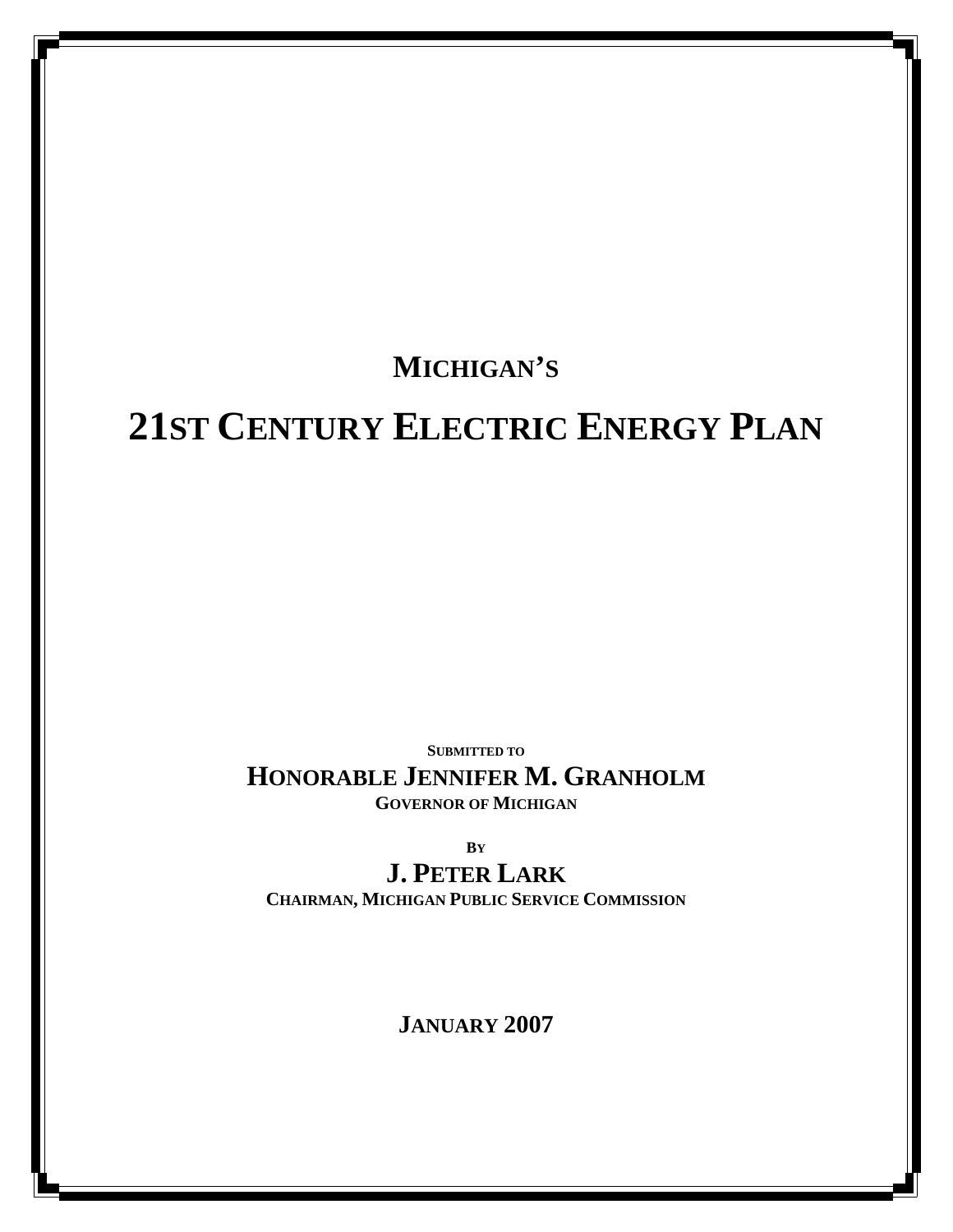

STATE OF MICHIGAN PUBLIC SERVICE COMMISSION DEPARTMENT OF LABOR & ECONOMIC GROWTH ROBERT W. SWANSON DIRECTOR

J. Peter Lark CHAIRMAN

Laura Chappelle **COMMISSIONER** 

Monica Martinez **COMMISSIONER** 

January 31, 2007

The Honorable Jennifer M. Granholm Governor of Michigan P.O. Box 30013 Lansing, MI 48909

Dear Governor Granholm:

 Attached please find Michigan's 21st Century Electric Energy Plan. I hereby submit the plan to you pursuant to Executive Directive No. 2006-02.

Very truly yours,

J. Peter Lark, Chairman Michigan Public Service Commission

Jennifer M. Granholm GOVERNOR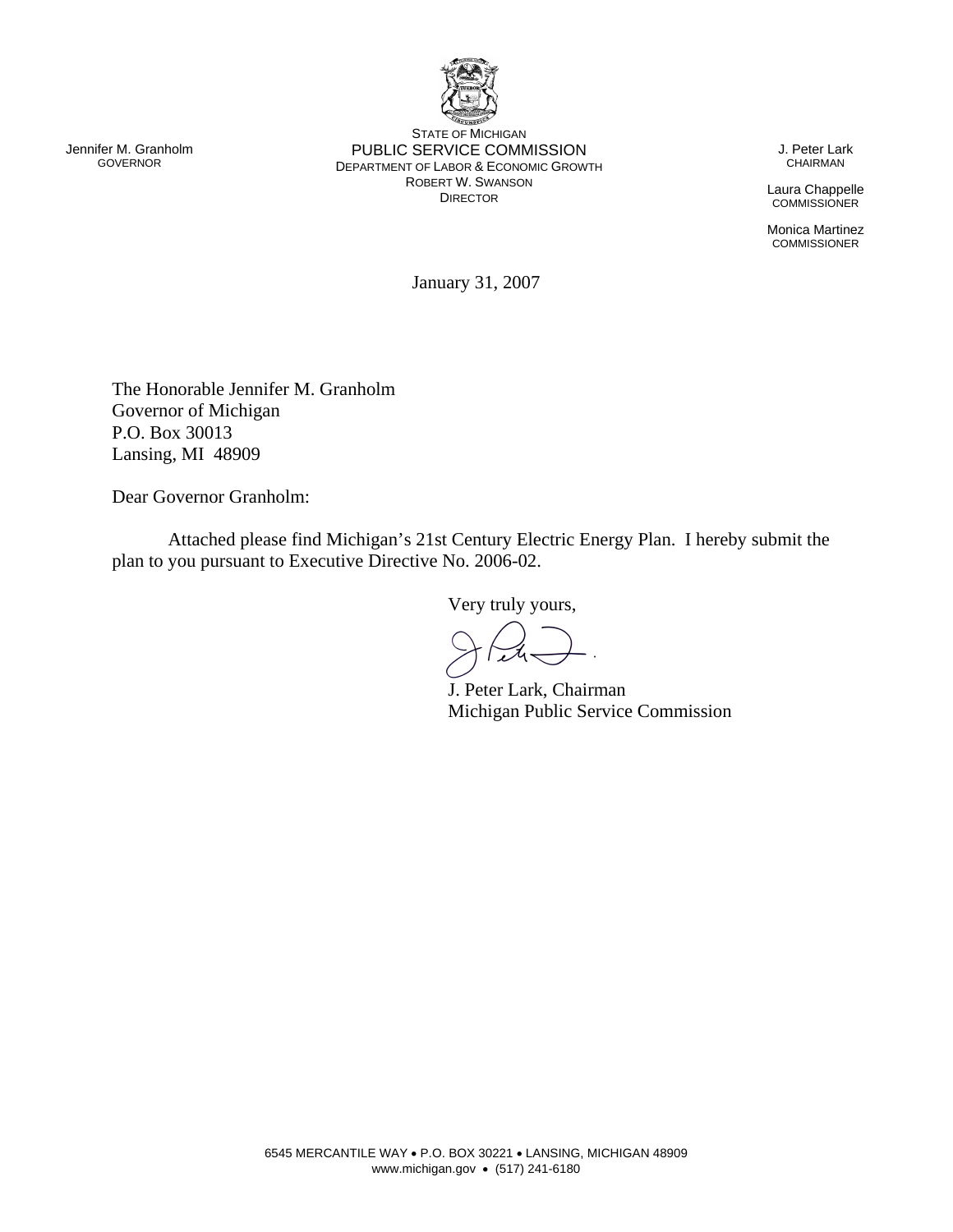#### **Acknowledgements**

 $\overline{a}$ 

Electricity provided the power by which Henry Ford and other manufacturing pioneers transitioned Michigan's 19th Century agricultural economy into a 20th Century industrial leader. In the 21st Century it will continue to play a vital role in the transition of Michigan's economy into the digital age. Regulators and energy providers must ensure that the electric supply necessary to power Michigan through the next two decades is readily available, providing safe, reliable, affordable, and efficient power. To meet that goal, on April 6, 2006 Governor Jennifer M. Granholm signed Executive Directive No. 2006-02, directing the Chairman of the Michigan Public Service Commission to prepare a 21st Century Electric Energy Plan – a comprehensive energy plan to address the short and long term electric needs of the citizens of Michigan. As Executive Directive No. 2006-02 states, a reliable, safe, clean, and affordable supply of energy is critical to the public good.

It was important that construction of the Plan be a transparent and all-inclusive process. I actively sought input and welcomed participation from all individuals and organizations interested in Michigan's electric industry and energy future. Representatives from customer groups, business groups, jurisdictional<sup>[1](#page-2-0)</sup> and non-jurisdictional utilities, independent transmission companies, environmental groups, energy efficiency advocates, independent power developers, and alternative and renewable energy providers were active in the planning stages.

The timeline for producing the Plan has been aggressive, and I am indebted to the Commission Staff for its thorough and rapid work. The first planning meeting was convened on April 24, 2006 and attended by over 160 industry stakeholders. Nearly 200 additional participants were added over the course of the following six-month planning process, ultimately representing over 150 organizations. Interested persons from this group were divided into four Workgroups – the Capacity Need Forum Update Workgroup (chaired by Paul Proudfoot, Manager of the Commission's Safety and Reliability Section), the Energy Efficiency Workgroup (chaired by Robert Ozar, Commission Engineer in the Regulated Energy Division), the Renewable Energy Workgroup (chaired by Tom Stanton, Coordinator of the Commission's Renewable Energy Program), and the Alternative Technologies Workgroup (chaired by Steve Kulesia, representing the Department of Environmental Quality) – which were further subdivided into Teams. Workgroups and Teams began meeting in earnest in early May and continued throughout the summer. In all, over 35 Workgroup/Team meetings and five large group meetings were held, and approximately 4,000 pages of documents were filed with, or prepared by, the Commission Staff.<sup>[2](#page-2-1)</sup>

<span id="page-2-0"></span><sup>&</sup>lt;sup>1</sup> The Commission's jurisdiction extends to investor owned electric utilities and cooperatively owned electric distribution companies in Michigan. The Commission's jurisdiction does not extend to municipal utilities.

<span id="page-2-1"></span><sup>&</sup>lt;sup>2</sup> The website at  $\langle \frac{http://www.dleg.state.mi.us/mpsc/electric/capacity/energyplan/index.htm>$  $\langle \frac{http://www.dleg.state.mi.us/mpsc/electric/capacity/energyplan/index.htm>$  was used to post relevant information. Workgroup reports, membership lists, presentation handouts, participants' comments, and other draft documents, can be found on the website. The final Workgroup reports can also be found in Appendix Volume II. A complete list of participants can be found in Appendix Volume I, Section 6.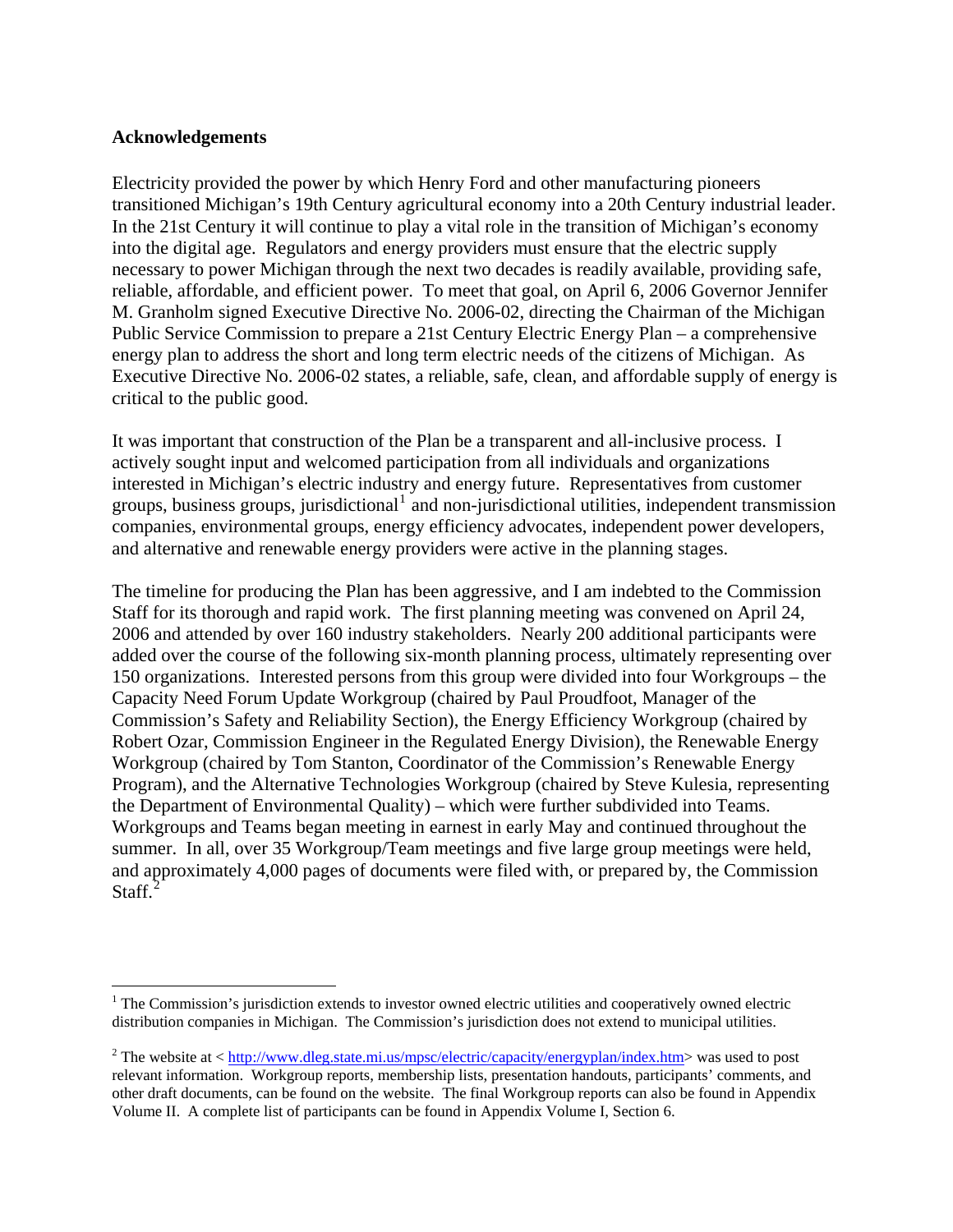During June and July, strawman proposals for building new traditional and renewable generation, and for undertaking energy efficiency programming, were submitted by participants and several opportunities for comment were provided. The Staff also issued invitations to all participants for one-on-one colloquies to discuss policy issues. Over 35 individuals accepted and met with the Staff during September, October and November. The Workgroup Chairs drafted the final Workgroup reports, which were then submitted to me. These appear in the Appendices.

Despite the exceedingly short timeframe, the Plan is comprehensive in its scope and inclusive in its development. I would like to thank the following individuals for their highly instructive presentations: Vinson Hellwig, Michigan Department of Environmental Quality; Aldo Colandrea, DTE Energy; Lincoln Warriner, Consumers Energy; Dale Heydlauff, American Electric Power; Jacob Williams, Peabody Coal; Jeff Anthony, We Energies; Gale Horst, Whirlpool Corp.; Janet Brandt, Wisconsin Energy Conservation Corporation; and John Sarver, State Energy Office. I would like to extend my special thanks to George Stojic, and to Pat Poli, Paul Proudfoot, Tom Stanton, Rob Ozar, Steve Kulesia, Steve Paytash, Lisa Babcock, Julie Baldwin, Brian Mills, Jack Mason, Cathy Cole, Stacy Stiffler, Sheila Aleshire, Lisa Gold, and last, but certainly not least, Lois Gruesbeck, for their indispensable assistance in preparing the Plan.

J. Peter Lark, Chairman Michigan Public Service Commission January 31, 2007 Lansing, Michigan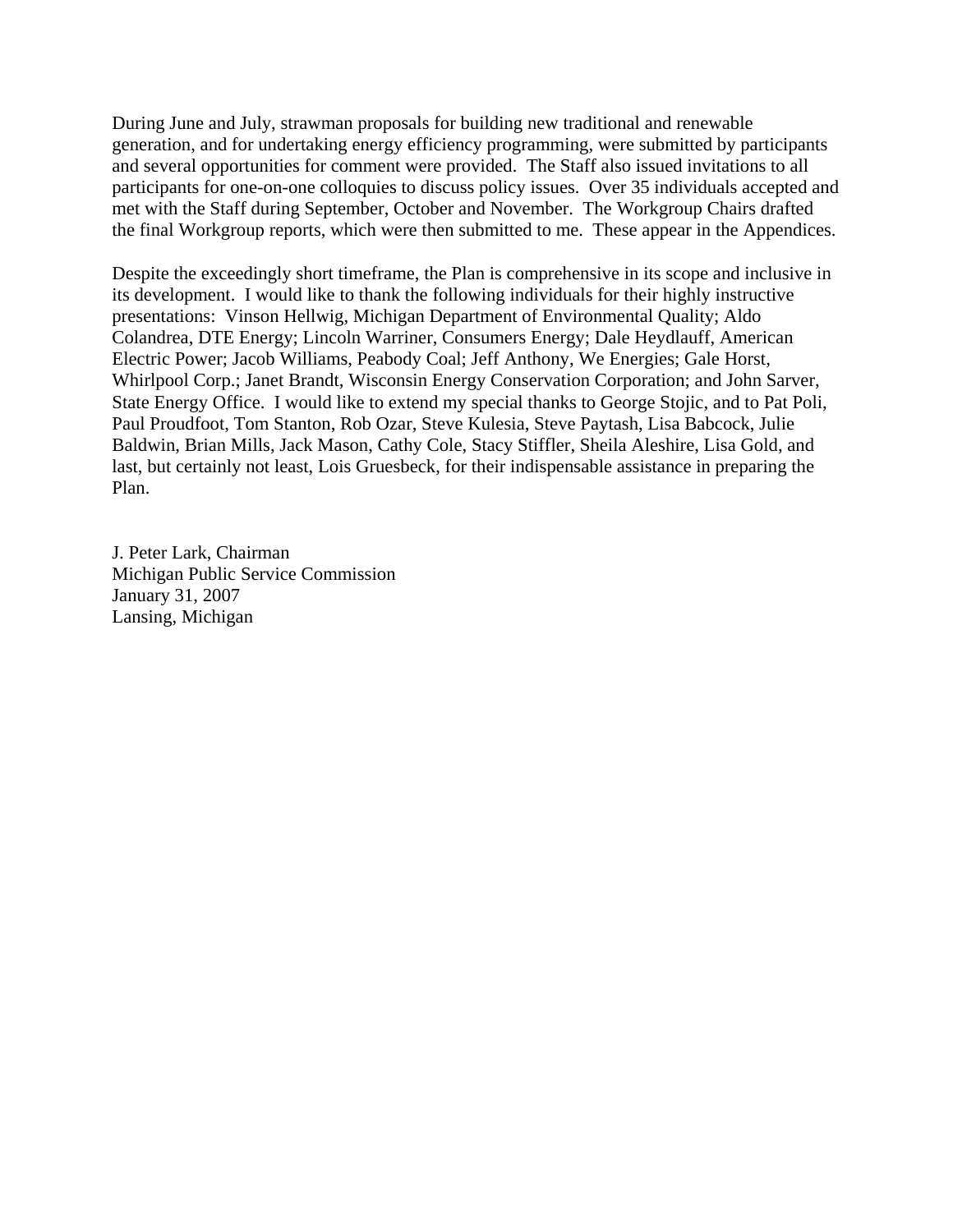## **Table of Contents**

|      |                                    | $\mathbf{1}$                               |  |  |
|------|------------------------------------|--------------------------------------------|--|--|
| I.   | A.<br><b>B.</b><br>$C$ .           | $\overline{7}$<br>$\overline{7}$<br>9<br>9 |  |  |
| II.  | A.<br><b>B.</b><br>$\mathcal{C}$ . | 13<br>13<br>21<br>23                       |  |  |
| III. | A.<br><b>B.</b><br>$\mathcal{C}$ . | 25<br>25<br>27<br>29                       |  |  |
| IV.  | А.<br><b>B.</b><br>C.<br>D.<br>E.  | 32<br>32<br>34<br>38<br>39<br>40           |  |  |
| V.   |                                    | 40                                         |  |  |
|      |                                    |                                            |  |  |
|      |                                    | 46                                         |  |  |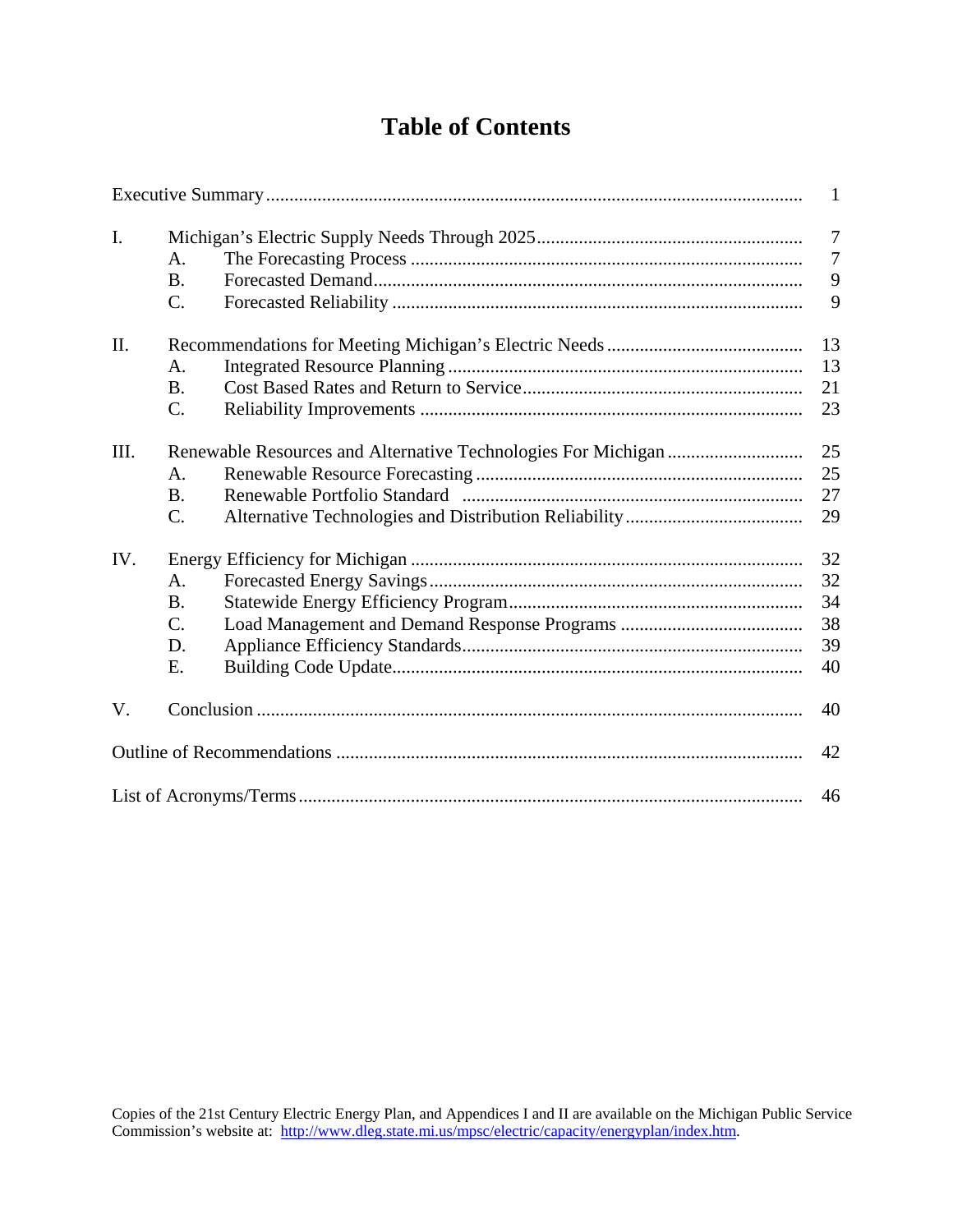#### **EXECUTIVE SUMMARY**

 $\overline{a}$ 

 This Plan provides the backbone for a growing 21st century Michigan economy by enhancing the state's ability to power itself through the use of renewable resources, energy efficiency measures, and the cleanest available utility-built generation. This is Michigan's first electric energy plan in 20 years, and it is sorely needed. During those 20 years the production and delivery of electric power was transformed by the introduction of regional wholesale markets and competition. Without a comprehensive electric supply plan, Michigan is left to the vagaries of the Midwest Independent Transmission System Operator  $(MISO)^3$  $(MISO)^3$  energy market. Current trends with respect to wholesale market prices and transmission congestion suggest that future electric energy in the markets operated by MISO will be costly and volatile.<sup>[4](#page-5-1)</sup>

 The Plan looks at Michigan's electric needs for the next two to 20 years. Extensive modeling was done to enhance our understanding of Michigan's energy needs and to verify policy initiatives. As the Governor aptly stated, energy is critical to the public good, and enhancement of the public good is the underlying principle of the Plan. The Plan advances the goals of supporting economic development, improving environmental quality and promoting resource diversity, while ensuring reliable electric power.

 This Plan will grow Michigan's 21st century economy by making investment in baseload generation possible, by fostering investment in energy efficiency programming and renewable energy, and by adopting procedures to enable the use of emerging technologies. Each of these areas will see job growth in the areas of design, construction, operation and maintenance, as the fundamentals of the Plan are put into place. The Plan strengthens the state's economy by

<span id="page-5-0"></span><sup>&</sup>lt;sup>3</sup> MISO is the independent transmission organization serving Michigan. MISO operates the transmission systems of member companies in 15 states and the province of Manitoba, consisting of 100,000 miles of high voltage transmission lines. MISO is also responsible for coordination of electric reliability in this area, and for managing the Midwest's wholesale markets.

<span id="page-5-1"></span><sup>&</sup>lt;sup>4</sup> For example, on August 3, 2006, wholesale market prices in Michigan increased from \$33 per megawatt-hour (MWh) in the early morning to \$475 per MWh in the evening. For the entire month of August, prices were above \$100 per MWh for 20 percent of the on-peak hours, much higher than the average price for which our in-state utilities can deliver power to their customers.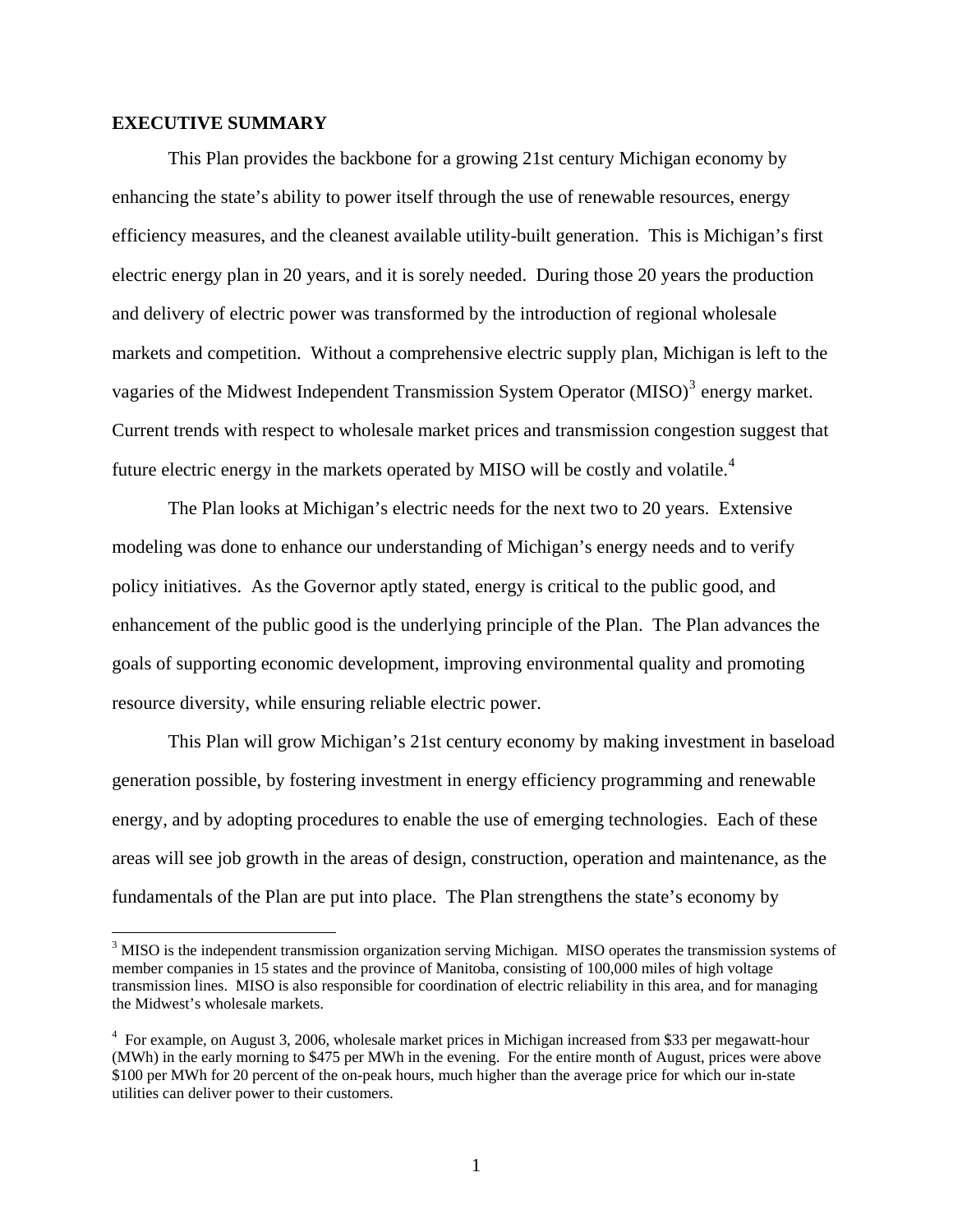enabling the growth and use of in-state generated resources, unleashing the entrepreneurial talent of developers of renewable and distributed resources and efficiency-related products, and by allowing the state to avoid undue reliance on energy produced by other states.

 This Plan will protect customers by allowing utilities to meet their obligation to serve through utility-built generation that remains subject to the protections offered by state regulation - protections that require prudent and reasonable management of energy assets and concern for the consumer. By ensuring that utilities can meet their obligation to serve, and putting in place renewable energy and energy efficiency programs, Michigan can be certain of stable rates for all customers over the long term.

 This Plan will protect our environment by requiring that all utilities, cooperatives, and alternative electric suppliers begin to grow their renewable energy portfolios and make efficiency a priority. Michigan currently generates about 105 million mega-watt hours (MWh) of electric power annually. Every MWh that is generated by a renewable resource or that is avoided through use of efficiency measures displaces a MWh of fossil-fuel-fired generation and its associated emissions. While protecting our health, these measures also make economic sense by making Michigan's electric capacity more reliable and affordable.

 Michigan's peak electric demand is forecast to grow at approximately 1.2 percent per year over the next 20 years. At this rate, and given the long lead-time necessary for major plant additions, additional baseload generation<sup>[5](#page-6-0)</sup> is projected to be necessary as soon as practicable but no later than 2015. No new baseload units have been built or even started in recent years,  $6$  due, at least in part, to the structure of Michigan's hybrid market that makes reasonable financing terms difficult, if not impossible, to obtain.

<span id="page-6-0"></span><sup>&</sup>lt;sup>5</sup> Baseload refers to plants that are intended to run constantly at near-capacity levels. Such plants are highly capital intensive to build, but have low operating costs.

<span id="page-6-1"></span><sup>&</sup>lt;sup>6</sup> The last new baseload plant began commercial operation 18 years ago.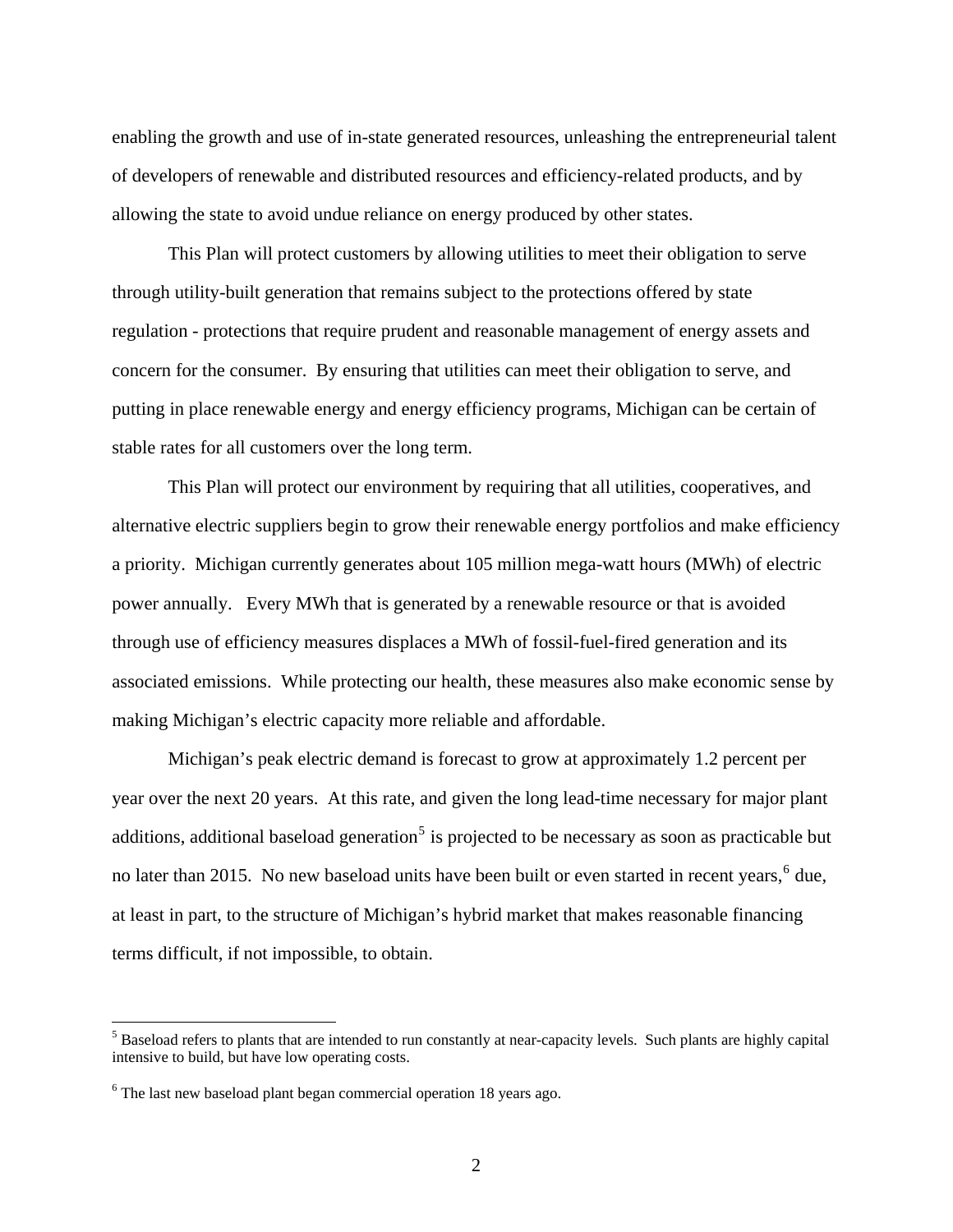Moreover, reliance on only traditional, central station generating units<sup>[7](#page-7-0)</sup> that typically burn coal or natural gas, exposes Michigan's ratepayers to higher costs arising from fuel price volatility and future air emissions regulations. If new baseload generation is to be built, it must be within the context of a larger state policy that requires the use of renewable resources and energy efficiency measures first. These measures will promote job growth and the stability of Michigan's economy, protect the health of our citizens, and, if fully carried out, save money for Michiganians. Adoption of the Plan's recommendations is projected to lower Michigan's total electric generating costs over the next 20 years by \$4 billion. Failure to adopt the Plan's recommendations will force Michigan to rely on natural gas fueled combustion turbines and volatile wholesale electric markets that modeling shows will cost significantly more than a portfolio that includes energy efficiency, renewable energy and traditional baseload generation. Two billion dollars of the cost savings is projected to arise from use of new baseload generation; and \$2 billion of the cost savings is projected to arise from employment of energy efficiency and renewable energy programs.

 The Plan proposes three major policy initiatives that will require a combination of regulatory action, executive or administrative proposals, and statutory changes to provide the state with access to an expanded portfolio of electric resources.

#### **(1) Building New Generation Plant**

 $\overline{a}$ 

 The Plan provides the opportunity for utility-built generation, within the context of a comprehensive electric resource portfolio that includes renewable resource and energy efficiency measures. A utility that will need additional power supplies can choose to build new generation under one of two regulatory frameworks, the traditional regulatory approach or a new option recommended under the Plan. Under the traditional "used and useful" option, the utility could

<span id="page-7-0"></span> $^7$  Most electricity in the U.S., including Michigan, is produced by large, centralized power plants fueled by fossil fuels (coal, natural gas, oil) or uranium. Central station plants produce many megawatts of power and usually serve thousands of customers.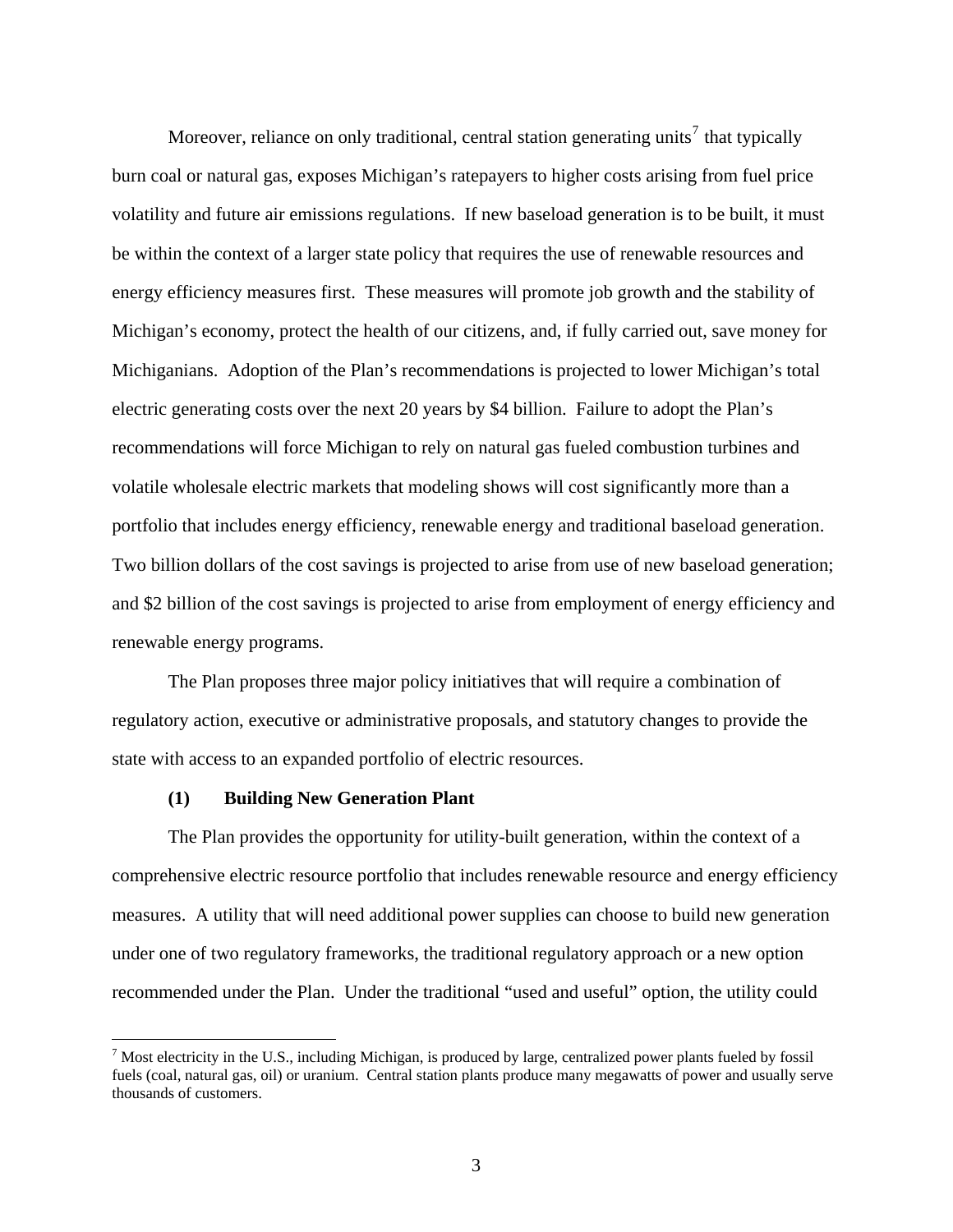follow existing procedures and request recovery of its costs in rates after the plant is built. Alternatively, a utility will be able to file an integrated resource plan that evaluates the ability of renewable resources, energy efficiency measures, external markets, and existing traditional generation to meet forecasted demand. This filing initiates a contested case proceeding allowing public input in the planning process. If the utility demonstrates a need for new baseload generation, the Commission may approve the decision to build the plant by issuing a Certificate of Need.

 Once the Certificate of Need is granted, the utility would be required to competitively bid the engineering, procurement, and construction aspects of the project. The Commission, at its discretion, could extend its current policy of allowing recovery of financing costs during construction for pollution control investments to part, or all, of the financing costs of the proposed plant. The plant would not receive rate base treatment until it began commercial operation and the Commission determined its cost to be prudent. The Certificate of Need, however, precludes any later challenge to the usefulness of the plant. Creating the Certificate of Need option will enhance utilities' ability to obtain financing for such a project by reducing the risk that future revenues will not be available to cover the reasonable project costs.

 To further enable utilities to construct new generation to meet expected needs, the Plan recommends additional regulatory measures to make it easier for utilities to predict customer demand and revenues available to cover reasonable power costs while maintaining Michigan's hybrid market. The Plan recommends that the Commission move toward rates based on the actual cost of serving customers, requires customers who cause a plant to be constructed to contribute to the plant's cost recovery, and imposes new time limits on customers who have left regulated service and wish to return.

4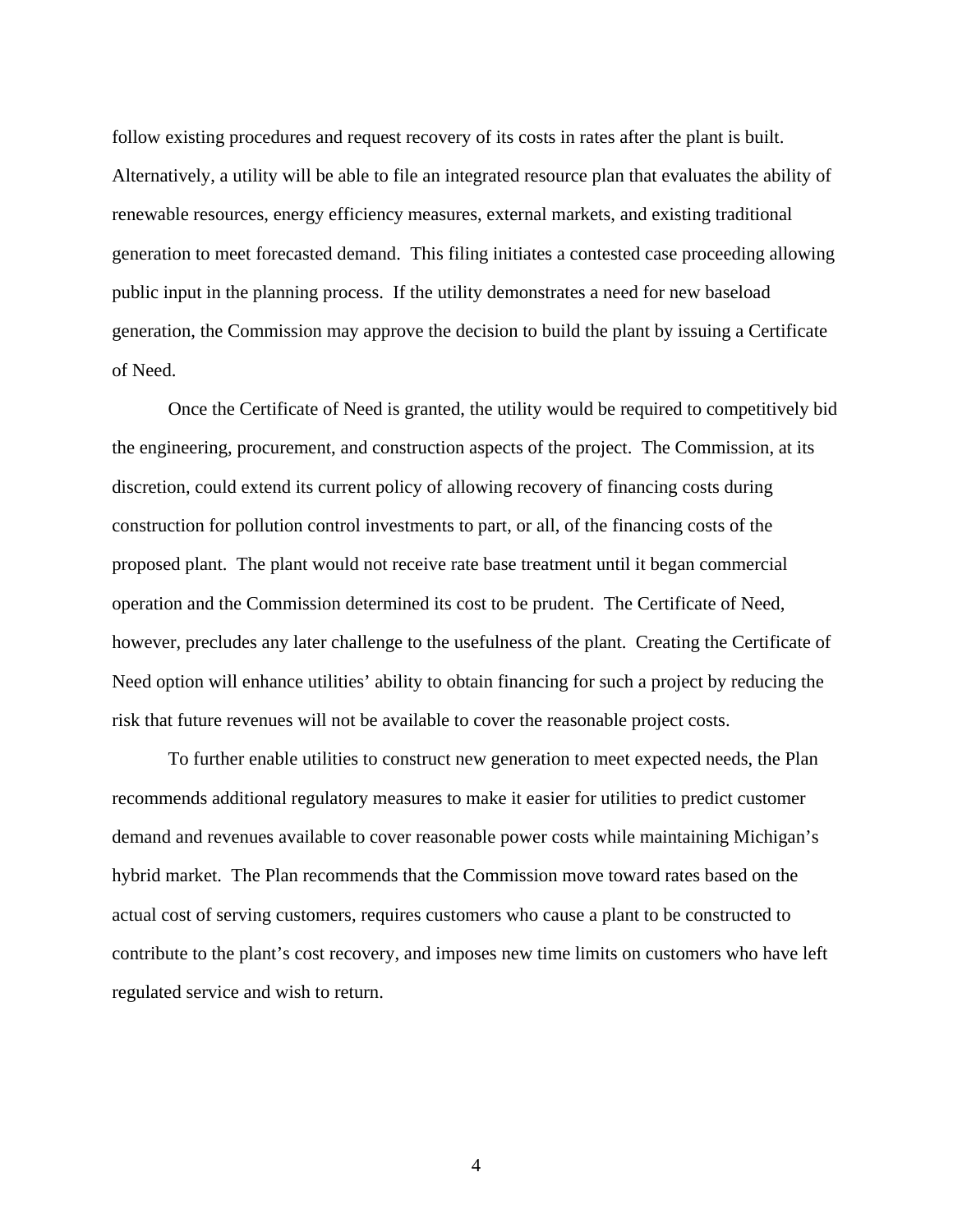#### **(2) Renewable and Alternative Energy**

 The Plan recommends a statutorily required renewable energy portfolio standard implemented by the Commission with the flexibility to deal with changing circumstances, and cost implementation. The standard will apply to all load serving utilities in Michigan. The portfolio standard requires load serving entities to reach 10 percent of their energy sales from renewable energy options by the end of 2015. Entities could meet the standard by building and owning renewable generators, by contracting with in-state renewable generators, by buying qualifying renewable energy credits, or by making an alternate compliance payment. The Commission would be empowered to defer the standards if the cost was unexpectedly high, insufficient renewable power was available, or it posed a hardship on a utility's customers. The Commission would also be required to determine, contingent upon a review of the performance of the program prior to 2015, whether to extend the goal to 20 percent of energy sales from renewable energy options by the end of 2025.

 A required RPS is a win-win proposition. It will encourage the creation of in-state jobs, reduce pollution and dependence on fossil fuels, diversify Michigan's fuel mix, and provide a measure of protection from potential expensive emissions regulations.

 The Commission's rules, regulations and tariffs should be reviewed to assure that they do not obstruct development and adoption of distributed generation<sup>[8](#page-9-0)</sup> and alternative energy technologies. The Plan recommends property tax relief be made available to homeowners who install solar, wind, fuel cell, or other small renewable generation resources. The Plan also recommends that the Commission be authorized to conduct a pilot program on solar applications, to establish distribution system use tariffs that allow distributed generators to use a utility's

<span id="page-9-0"></span> $8$  Distributed generation refers to small scale, non-utility generation that provides power at a site closer to the customer.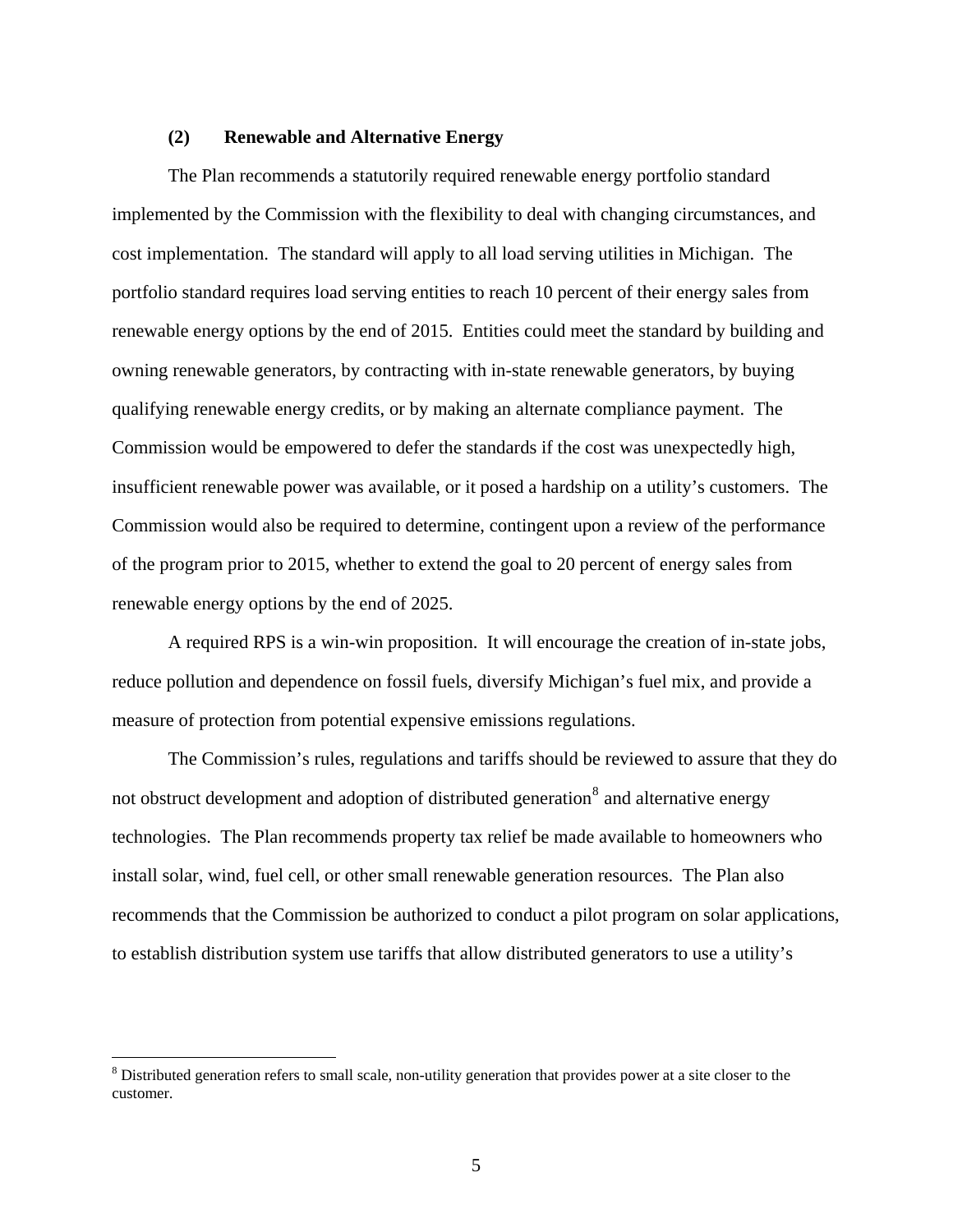distribution system to move power to customers, and to increase the maximum participant size of its net metering program.

 In addition to obtaining the benefits of portfolio diversity, greater protection of the distribution system is warranted. To harden the state's infrastructure, reduce distribution vulnerability, and enhance the beauty of Michigan, the Plan recommends that the Commission undertake an investigation of the cost of extending the requirement to bury power lines to poorly performing circuits, all secondary distribution line extensions (and primary lines on the same poles), and all primary and secondary lines along road rights-of-way that are undergoing reconstruction. If the cost is deemed reasonable, the Plan further recommends that the Commission undertake rulemaking to require this extension.

#### **(3) Energy Efficiency**

 $\overline{a}$ 

 The Plan recommends creation of the Michigan Energy Efficiency Program, a comprehensive, statewide energy efficiency program. To assure performance and public accountability, a third party will administer the program under the supervision of the Commission. The program's initial funding level will be \$68 million annually, and will be adjusted for the subsequent two years at the conclusion of a contested case (with a budget goal of \$110 million by the third year of operation). The program will be funded by a non-bypassable surcharge.<sup>[9](#page-10-0)</sup> The program administrator will receive performance-based incentive payments for achieving specific energy savings goals. The Commission will conduct a public proceeding every three years for all retail electric distribution utilities, to adjust the scope and goals of the program.

 Resource modeling indicates that even a conservative energy efficiency program could, after 10 years, reduce Michigan electric peak demand by 660 MW resulting in long term cost

<span id="page-10-0"></span> $9<sup>9</sup>$  An energy efficiency program with a budget of \$110 million would require a non-bypassable charge of approximately one mill per kilowatt-hour (kWh) (a mill is one-tenth of one cent). For a customer taking 500 kWh of service per month, this would translate to a cost of about 50¢ per month.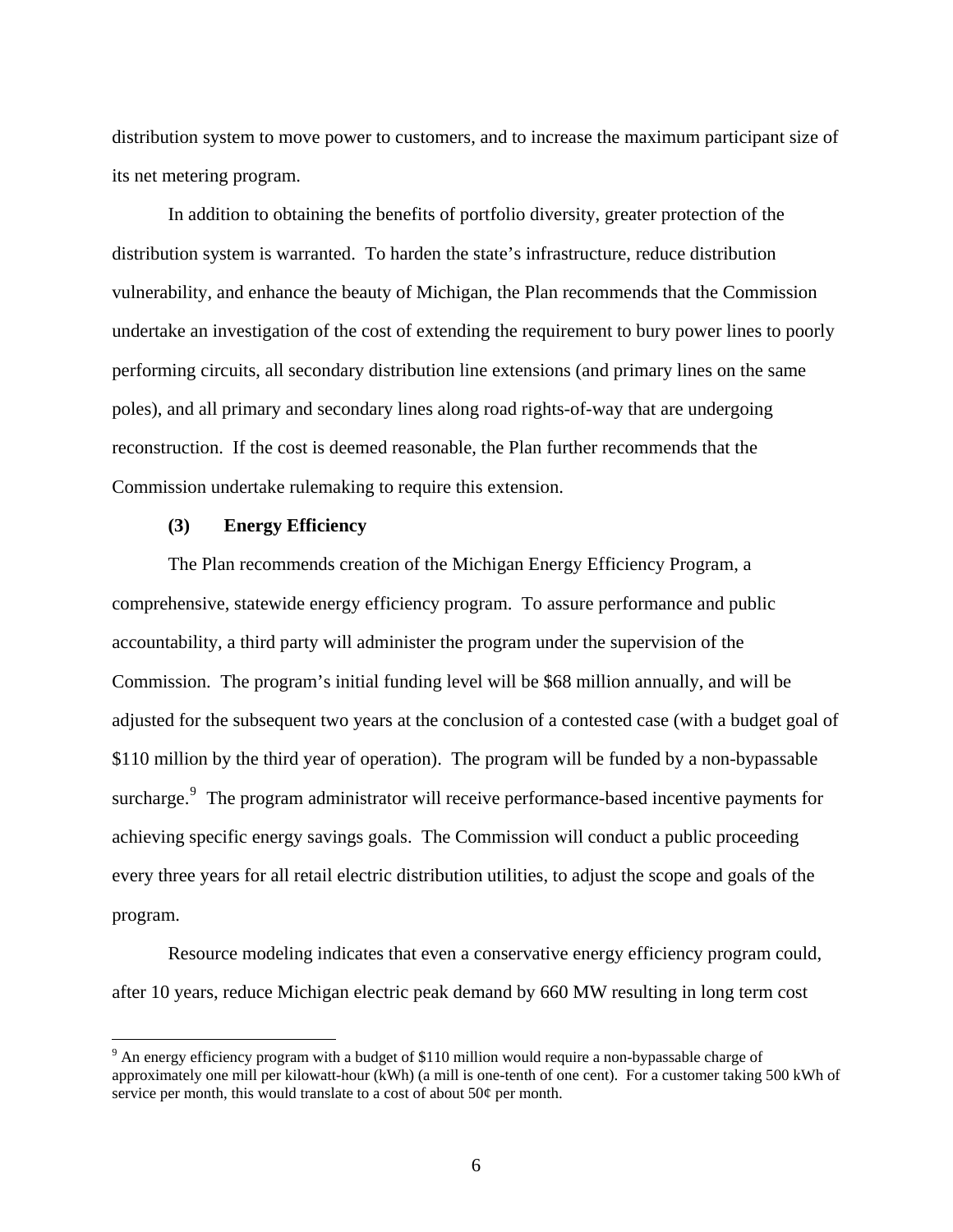savings to customers. Moreover, use of energy efficiency reduces use of fossil fuels and their attendant emissions, and can reduce exposure to unpredictable fuel prices and potential future air emissions restrictions.

 The Plan also recommends that the Commission be authorized to require the use of active load management measures by utilities immediately. Active load management measures are estimated to reduce demand by 570 MW in 10 years. Pilot programs, designed to assist customers in managing their electric load and reducing their costs, are also recommended. These pilot programs will employ advanced metering infrastructure to provide real time price information to customers.

 The Plan further recommends that the Governor direct the Department of Labor & Economic Growth (DLEG) to conduct a collaborative process to improve the energy efficiency of new construction in Michigan, and analysis and development of state appliance efficiency standards by the State Energy Office.

#### **I. MICHIGAN'S ELECTRIC SUPPLY NEEDS THROUGH 2025**

#### **A. The Forecasting Process**

 Michigan relies on coal and nuclear fueled baseload generation units for about 83 percent of its annual electricity production, natural gas for about 13 percent of its annual production, and hydro-power and other sources for about 4 percent of its generation. Michigan's electric transmission network is integrated with a very large and complex electrical system comprising North America's Eastern Interconnection. The Eastern Interconnection stretches from Manitoba to the Florida Keys and from Canada's Atlantic Provinces to New Mexico, and consists of over half a million megawatts (MW) of interconnected generation capacity with large and diverse load centers.

7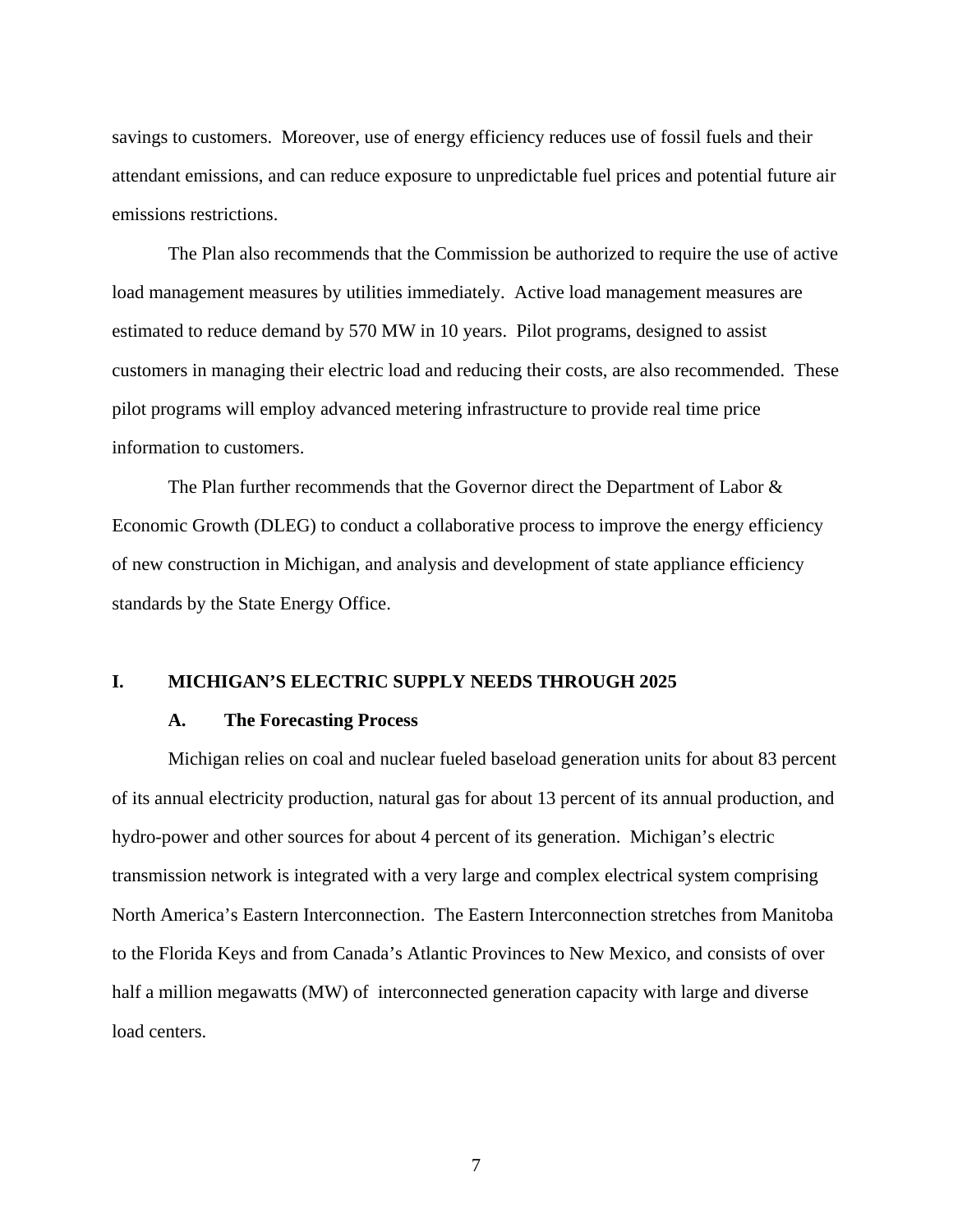The projected annual energy requirements and peak demands used in the modeling for the Plan are a compilation of forecasts prepared by each Michigan utility. These were compiled and aggregated into the three geographic areas used both in the Capacity Need Forum Report (CNF) and in the Plan analyses: Southeast Michigan, the balance of the Lower Peninsula, and the Upper Peninsula. The forecasts provided demand and energy projections for use in modeling the state's electric generation and transmission resource needs for the next two decades, and for use in assessing electric reliability. The reliability assessment was completed by MISO.

 These three geographic regions within Michigan correspond to electric transmission operating areas. Southeast Michigan comprises the area served by the International Transmission Company (ITC). The balance of the Lower Peninsula is primarily served by the Michigan Joint Zone, including the Michigan Electric Transmission Company (METC), Wolverine Power Supply Cooperative, Inc., and certain municipal entities in the Michigan Public Power Agency and the Michigan South Central Power Agency.<sup>[10](#page-12-0)</sup> The Upper Peninsula is served by the American Transmission Company (ATC).

 The forecasted electric energy requirements and peak demands include all retail energy sales requirements for each of the three regions. This includes regulated investor owned utilities, regulated electric cooperatives, municipal utilities, and alternative electric suppliers. In other words, the forecast covers energy requirements for all customers.

<span id="page-12-0"></span> $10$  Although ITC and METC have recently merged, continued use of the three regions is helpful for modeling purposes.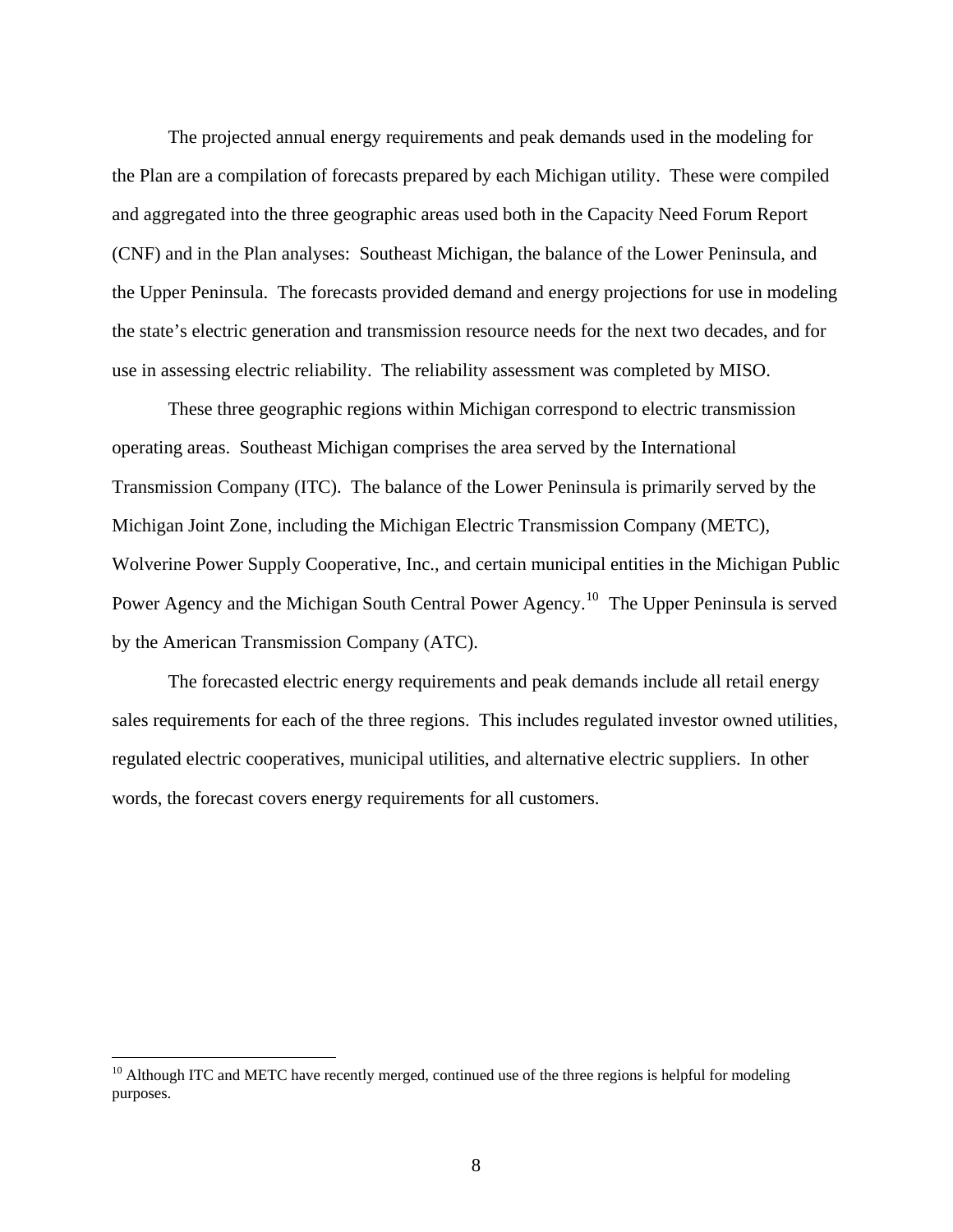#### **B.** Forecasted Demand<sup>[11](#page-13-0)</sup>

 Michigan's total electric generation requirements are expected to grow at an annual average rate of 1.3 percent from 2006 to 2025 – from 112,183 gigawatt hours (GWh) to 143,094 GWh. Southeast Michigan's generation requirements are expected to grow 1.2 percent annually, and growth for the balance of the Lower Peninsula is expected to average 1.4 percent. The Upper Peninsula's annual average growth rate is 0.9 percent for this period. Summer peak electricity demand is likewise expected to grow from 23,756 MW in 2006 to 29,856 MW in 2025, an annual average rate of growth of 1.2 percent. The expected peak load growth for Southeast Michigan and the balance of the Lower Peninsula is 1.2 percent per year, and for the Upper Peninsula it is 0.9 percent. These numbers represent a decrease by almost half from the forecasted demand in the CNF Report, due to lower forecasted sales growth. This change in the projected growth rate caused the Staff to undertake renewed reliability and expansion modeling efforts.

#### **C. Forecasted Reliability**

 $\overline{a}$ 

 Electric energy is of little use to Michigan's economy if it is not reliable. Power outages lead to severe economic disruption. For example, it is estimated that the economic cost of the widespread August 2003 blackout on Michigan was close to \$1 billion; and a single automotive plant can lose approximately half a million dollars within the first 5-10 minutes of a power interruption.

 Although the combined METC and ITC regions satisfy general reliability standards for 2009, reliability modeling shows that the ITC region, analyzed separately, does not meet these

<span id="page-13-0"></span><sup>&</sup>lt;sup>11</sup> Forecasting is based on normal weather patterns, but actual weather can and will vary significantly from the assumed normal. Additionally, forecasts cannot flawlessly capture business cycle impacts, trends in economic conditions, or market penetration of new products and services. As an example, The Detroit Edison Company's (Detroit Edison) forecasted peak for 2006 was 12,577 MW, but the actual summer peak was 12,778 MW or 13,091 MW if load interruptions had not been in effect – a difference of 4.1 percent; and Consumers Energy Company's (Consumers Energy) forecasted peak for 2006 was 8,710 MW, as compared to its actual peak of 8,994 MW – a difference of 3.3 percent. Despite these known weaknesses, forecasting remains the best way to begin to assess future needs.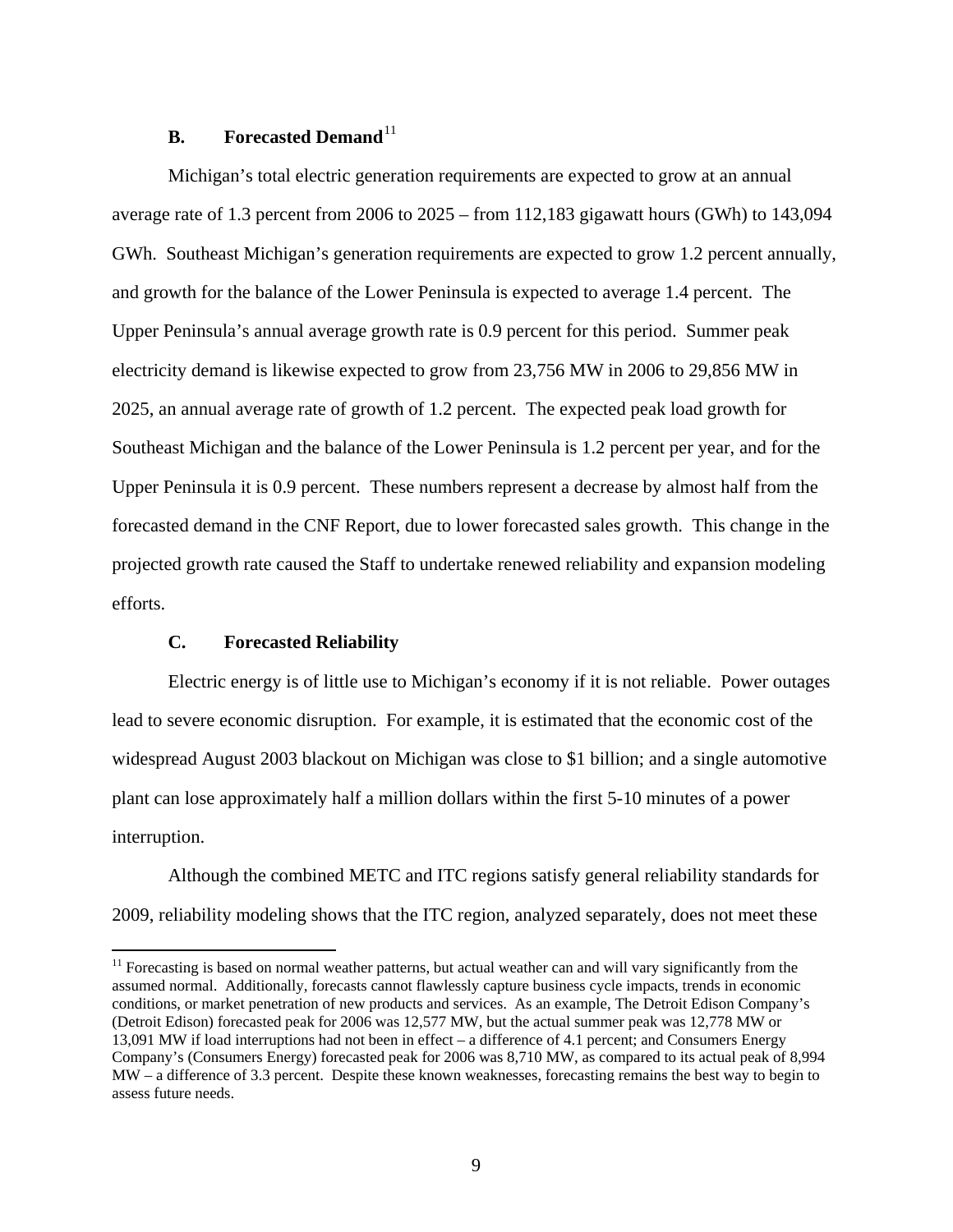standards beginning in 2009.<sup>[12](#page-14-0)</sup> These results occur under a normal growth scenario. Though forecasting can never achieve perfection and the projected violation is small, this result indicates that additional generating resources will be required in the near term, and, as annual load growth of 1.2 percent continues, in the long term as well. If higher growth or transmission limitations should materialize, this will give rise to a more serious need in the Lower Peninsula.

 Reliability in the Upper Peninsula is highly dependent on the timely completion of ATC's Northern Umbrella Project. This project will increase electric transmission into the UP to approximately 500 MW, or nearly half the UP's peak load, when completed. Failure to complete the project on schedule, however, would jeopardize electric reliability and could cause electricity prices to increase significantly in the Upper Peninsula.

 We now have the benefit of nearly two years of developing and assessing scenarios and sensitivities involving a broad set of resource options. The sensitivities and scenarios used in the modeling allowed for analysis of: (1) the effects of broad changes to the demand and energy forecasts; (2) the impact of high fuel costs on resource selection; (3) the potential impact of greenhouse gas controls; and (4) resource combinations that can help manage future risk.

 To meet near term potential reliability needs, the modeling selected natural gas fueled combustion turbine units to be added to the state's generating portfolio until a baseload generation plant, or its equivalent, could be constructed. The model selected combustion turbine units because of their short construction schedule of one to two years. These units are chosen because the model attempts to preserve reliability until it has time to add a baseload unit. Modeling, however, has shown that many of the combustion turbines can be eliminated or deferred through use of energy efficiency and renewable resource measures. Even with energy

<span id="page-14-0"></span> $12$ When assessing the reliability of the electric grid, the target reliability level widely used by regulators and utilities is 0.1 day in 1 year loss of load probability (LOLP), or 2 hours and 40 minutes per year. LOLP is the proportion of expected number of hours per year for which available generating capacity and transmission is projected to be insufficient to serve the daily peak demand. It does not correspond to an actual predicted outage, but is used to determine whether the risk of an outage is sufficiently low, given that that risk can never be zero. Reliability modeling for the Plan shows a violation of this general reliability standard for the ITC region by 2009, when it is forecast to experience approximately 0.3 days LOLP.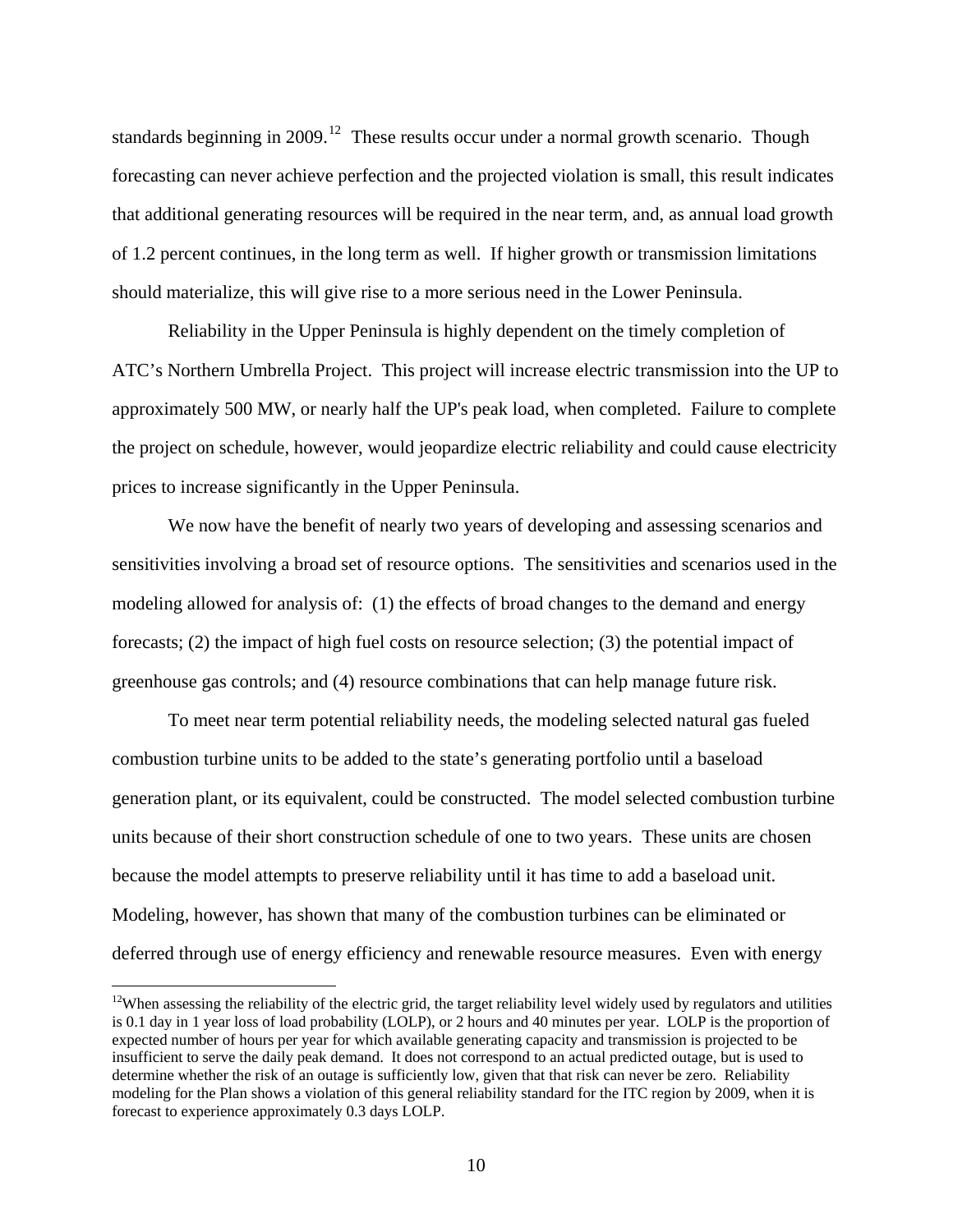efficiency and renewable energy, however, the modeling demonstrates that new baseload generation should be brought online no later than 2015.

 The modeling effort assessed a wide range of potential baseload unit technologies. Due to its price volatility, natural gas was not selected as a long term energy production fuel.<sup>[13](#page-15-0)</sup> Nuclear power was also eliminated from consideration as a long term energy source during the first half of the planning period, due to the extremely long lead-time (assumed to be 12 years) required to bring a nuclear plant on-line. No new nuclear plants have been started in almost three decades, and issues regarding the permanent disposal of spent nuclear fuel remain unresolved. Failure of the Yucca Mountain repository to open in 1998 (as originally scheduled), and the lack of any present plan for acceptance of spent nuclear fuel at that site or any other, are significant deterrents. Nationally, there is renewed interest in nuclear power due to concerns about global warming and fuel costs, along with the incentives offered in the Energy Policy Act of 2005. Nuclear plants have no significant air emissions (including greenhouse gases), and new designs for nuclear plants are currently being evaluated. While nuclear power may be appropriate for consideration now, it will clearly not be available until the second half of our planning period, after 2015.

 This leaves Michigan reliant on coal. Coal-fired generation is a major source of air pollutants, including mercury, nitrogen oxides and sulfur dioxide.<sup>[14](#page-15-1)</sup> Perhaps more significantly, coal-fired plants are the major stationary source of carbon dioxide – the primary component of

<span id="page-15-0"></span><sup>&</sup>lt;sup>13</sup> Price volatility results from many factors. Natural gas prices are highly vulnerable to extreme weather conditions (such as hurricanes or colder-than-normal winters), and are often linked to crude oil prices that are themselves changeable. Major crude oil producing nations include Iraq, Iran, Nigeria, and Venezuela.

<span id="page-15-1"></span><sup>&</sup>lt;sup>14</sup> Michigan utilities have installed pollution control devices that have resulted in improvement in air quality. While Michigan still has 25 counties that are designated by the U.S. Environmental Protection Agency (EPA) as nonattainment for ozone, air quality monitoring shows that 24 of those counties are now in attainment of the ozone standard, and the Michigan Department of Environmental Quality (DEQ) has requested redesignation of those counties. The only remaining county, Allegan County, experiences ozone violations as a result of transport from the Chicago area. Coal plants do, however, contribute to violation of the PM2.5 (particulate matter of 2.5 micrometers or less) standard in Wayne County.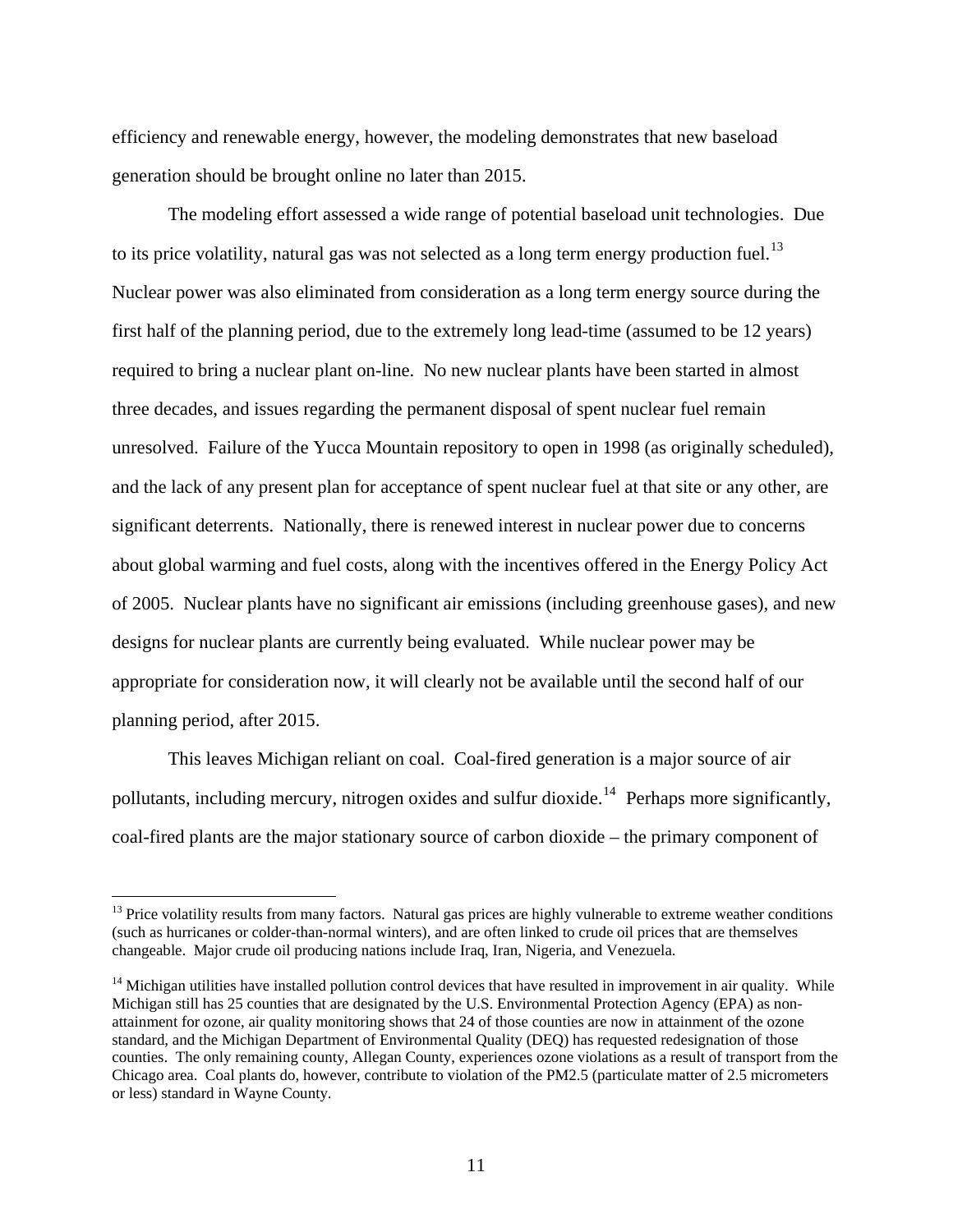greenhouse gas. Michigan's coal fired generating units emit approximately 70 million tons of carbon dioxide emissions annually, or an estimated 40% of the state's total emissions. The urgent problem of global climate change is expected to be addressed at the federal level within the next five years. While there are no known state proposals to tax carbon dioxide, discussion at the federal level is heating up, and it would be imprudent not to consider that such a tax, or other greenhouse gas controls, could emerge in the near future. Hence, the emissions modeling scenario tested Michigan's potential financial exposure to a federal tax on carbon dioxide that begins with \$10 per ton in 2010 and increases to \$30 per ton in 2018. This causes generation costs to rise substantially. Carbon dioxide emissions regulation could raise the cost of electricity produced by conventional coal units by 1.5 to 2.0 cents per kilowatt-hour (kWh).

 Utilities around the country are looking at integrated gasification combined cycle  $(GCC)^{15}$  $(GCC)^{15}$  $(GCC)^{15}$  technology, because of its potential for capture of carbon dioxide emissions. It is also possible that conventional plants can be retrofitted to achieve carbon capture. If  $IGCC<sup>16</sup>$  $IGCC<sup>16</sup>$  $IGCC<sup>16</sup>$  proves to be superior to other coal-based technologies, then air permitting agencies, including the DEQ and the EPA, as well as the Commission, may eventually require consideration of IGCC as an alternative to conventional coal-fired power plants before issuing any new permit or authority. In the meantime, the best protection against the risks associated with new coal-based generation is greater reliance on energy efficiency and renewable resource measures.

 In sum, reliability modeling indicates that additional resources (from renewables, energy efficiency programming, or short-term generation options) will be needed to meet Michigan's

<span id="page-16-0"></span> $15$  IGCC is a power plant technology using synthetic gas (syngas) as a source of clean fuel. Syngas is produced in a gasification unit built for combined cycle purposes that gasifies coal. High sulfur coal, heavy petroleum residues, and even biomass are possible feed materials for the gasification process. IGCC offers higher thermal efficiency than conventional coal-fired technology, and currently appears to offer the lowest cost long term option for capture and storage of carbon dioxide emissions.

<span id="page-16-1"></span><sup>&</sup>lt;sup>16</sup> In 2006, 4,000 MW of IGCC capacity is in the planning stage in the U.S., but only a handful of small demonstration projects/plants are currently operating in the U.S. Fitch Ratings, "Wholesale Power Market Update," October 25, 2006, p. 8.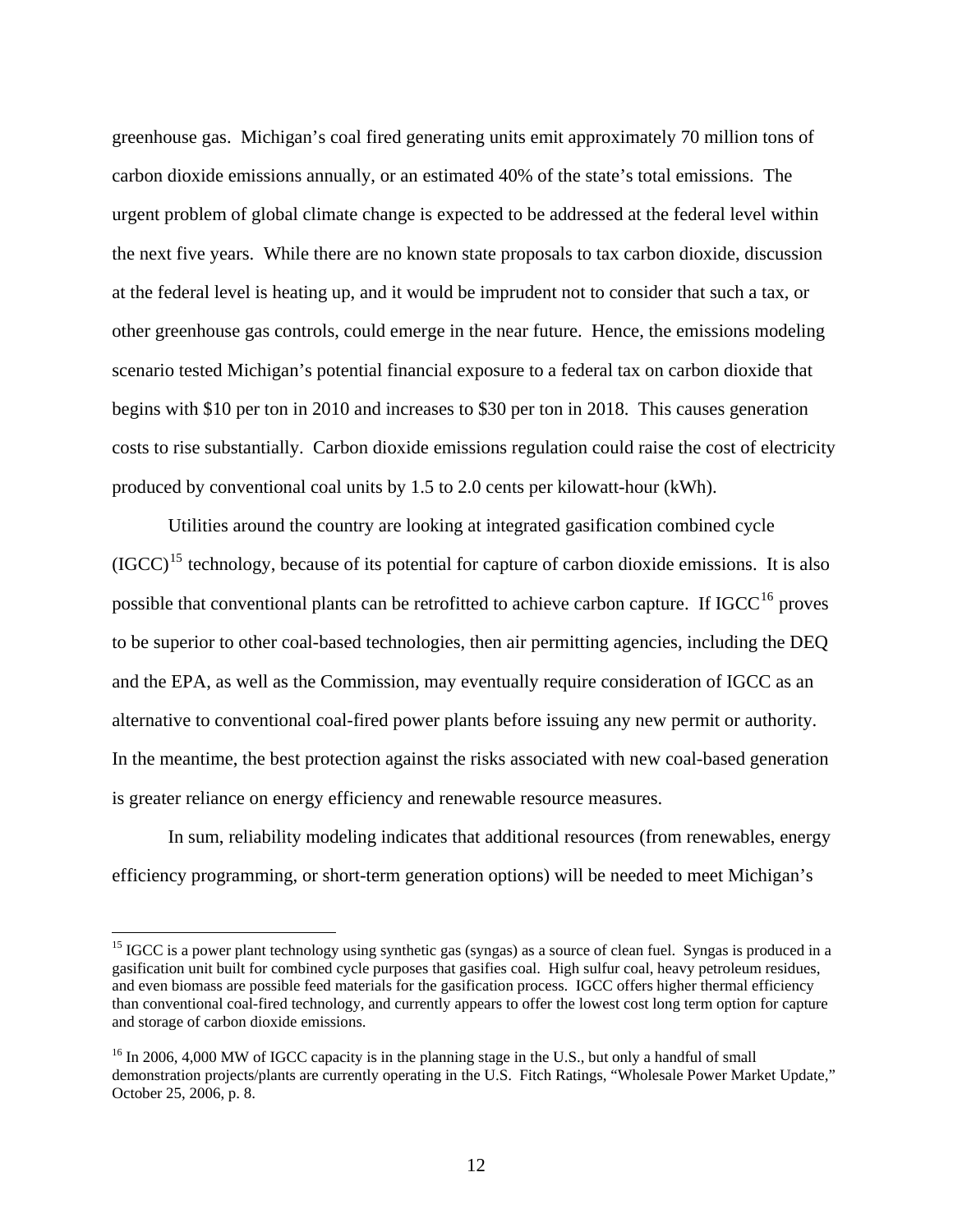electric needs by 2009, and additional baseload generation will be needed as soon as practicable but no later than 2015. The best way to obtain these additional resources is discussed in the sections below.

#### **II. RECOMMENDATIONS FOR MEETING MICHIGAN'S ELECTRIC NEEDS**

#### **A. Integrated Resource Planning**

 $\overline{a}$ 

 It is important to remember that Michigan's baseload generating units are now an average of 48 years old. Modeling for the Plan assumed that older, less efficient units, totaling approximately 3,500 MW of capacity, will be retired by  $2025$ .<sup>[17](#page-17-0)</sup> Most of these retirements are baseload units for which there are no known plans for replacement.

 In recent years, new electric generation in Michigan has been confined to natural gas fueled facilities. Natural gas fueled units represented about 10 percent of the state's generating capacity in 1992, but now represent about 29 percent of that generating capacity. These units were built by independent power producers. Many IPPs have recently gone through bankruptcy as natural gas prices over the past several years made even the most efficient of these units uneconomic to run for more than a few hours each year. Market prices driven by natural gas costs expose Michigan to volatile electricity prices.

 Due to lower forecasted sales, the updated demand forecast shows a smaller increase than was predicted by the CNF Report. However, extensive modeling of Michigan's electric utility industry still demonstrates the need for additional electric generating resources in order to preserve electric reliability and provide affordable energy over the next 20 years. This modeling outcome is confirmed even in the presence of increased use of energy efficiency and renewable resources. It is also confirmed in the presence of expanded transmission and access to external

<span id="page-17-0"></span> $17$  Michigan's generating capacity, statewide, is presently approximately 27,000 MW. Each MW of capacity from a baseload coal plant is projected to cost approximately \$1.6 million (excluding financing costs). A MW of capacity will serve about 500 residential customers.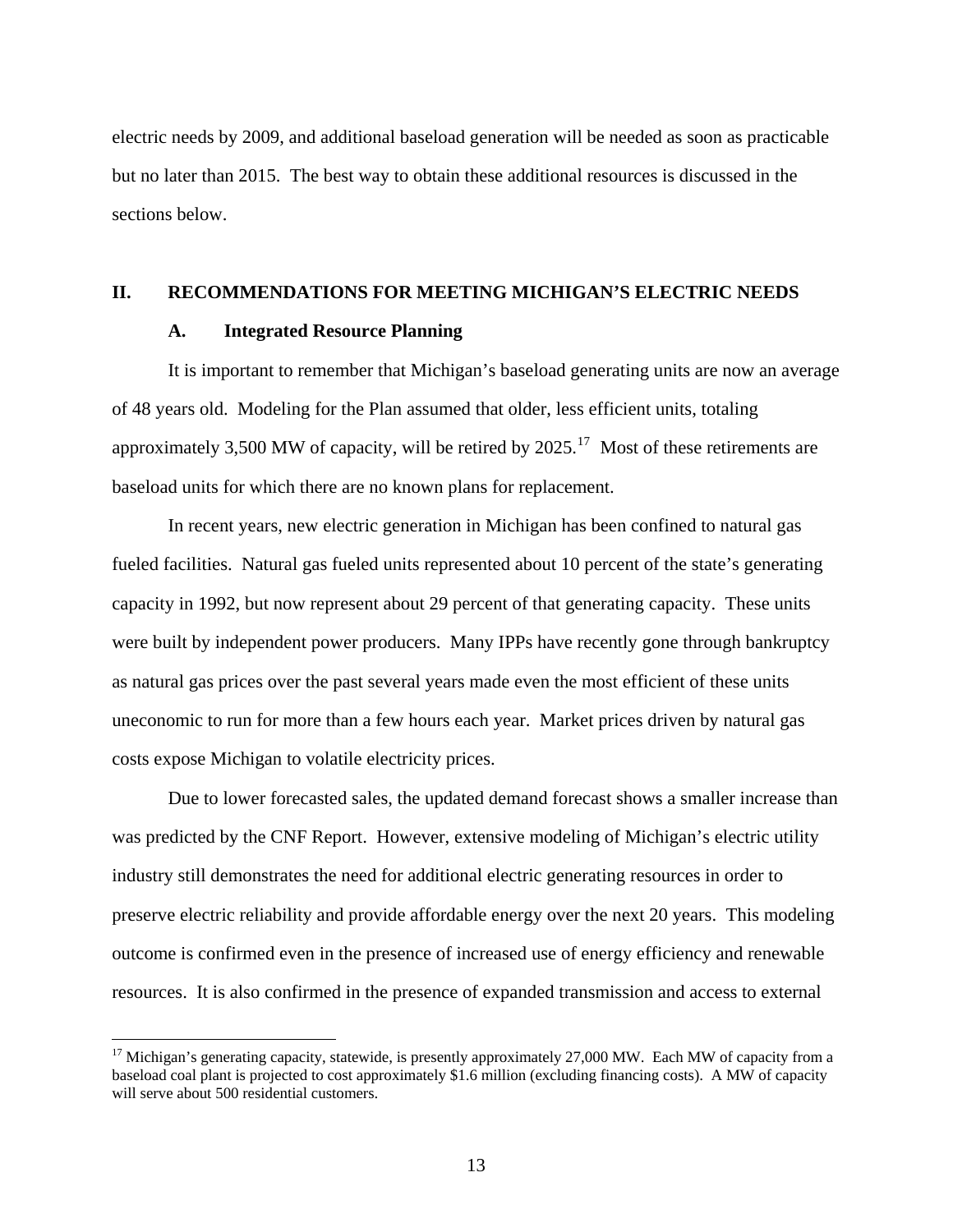markets, and reflects the diminishing availability of the MISO region's baseload generation capacity. Reserve margins in the region are expected to decline steadily over the next 10 years, and supply is likely to tighten. Recent estimates show that the cost of natural gas (or equivalent fuel) is often setting the wholesale on-peak prices within the MISO region. If regulated baseload capacity is not increased in the near future, natural gas prices will drive up wholesale costs and market prices for an increasing number of hours each year.<sup>[18](#page-18-0)</sup>

 The passage of 2000 PA 141 represented a major policy shift in the regulated electric utility industry. PA 141 encouraged the vertically integrated utilities to join independent regional transmission organizations such as MISO, or to divest their transmission operations. Michigan's investor owned utilities chose to divest their transmission assets. This state is now unique in that it is served primarily by independent, or stand-alone, transmission companies. This allows alternative electric suppliers (AES) access to wholesale power markets so that they can compete with incumbent, regulated electric utilities. By encouraging the development of independent third party transmission and retail choice of generation suppliers, the state has attempted to foster a competitive electric market.

 In Michigan's restructured market, utilities have retained their generating assets. This has kept Michigan prices affordable compared to states that have required generation to be spun-off and prices to be fully deregulated.<sup>[19](#page-18-1)</sup> This price advantage exists because the Commission uses the average, historical cost of building and maintaining generation plant to set rates. The Michigan ratemaking method for recovering the cost of building baseload generation (which is

<span id="page-18-0"></span><sup>&</sup>lt;sup>18</sup> Midwest wholesale electricity market prices, also known as locational marginal prices, are set hourly by the highest priced generator selected by MISO to supply electricity and bring generation supply and demand into balance. All generators supplying power in that hour receive the same price based on the highest cost generator used in the hour, regardless of their actual costs. These prices are passed on to Michigan customers through the power supply cost recovery charges provided for in 1982 PA 304.

<span id="page-18-1"></span><sup>&</sup>lt;sup>19</sup> *See, e.g.*, Rose, Kenneth, and Karl Meeusen, "2006 Performance Review of Electric Power Markets," August 27, 2006, p. 3, available at [<http://www.ipu.msu.edu/programs/annual/pdfs/Annual06-Rose-reading.pdf>](http://www.ipu.msu.edu/programs/annual/pdfs/Annual06-Rose-reading.pdf) (visited on November 28, 2006); *The New York Times*, "Competitive Era Fails to Shrink Electric Bills," October 15, 2006, available at [<http://www.nytimes.com](http://www.nytimes.com/)> (visited on October 15, 2006).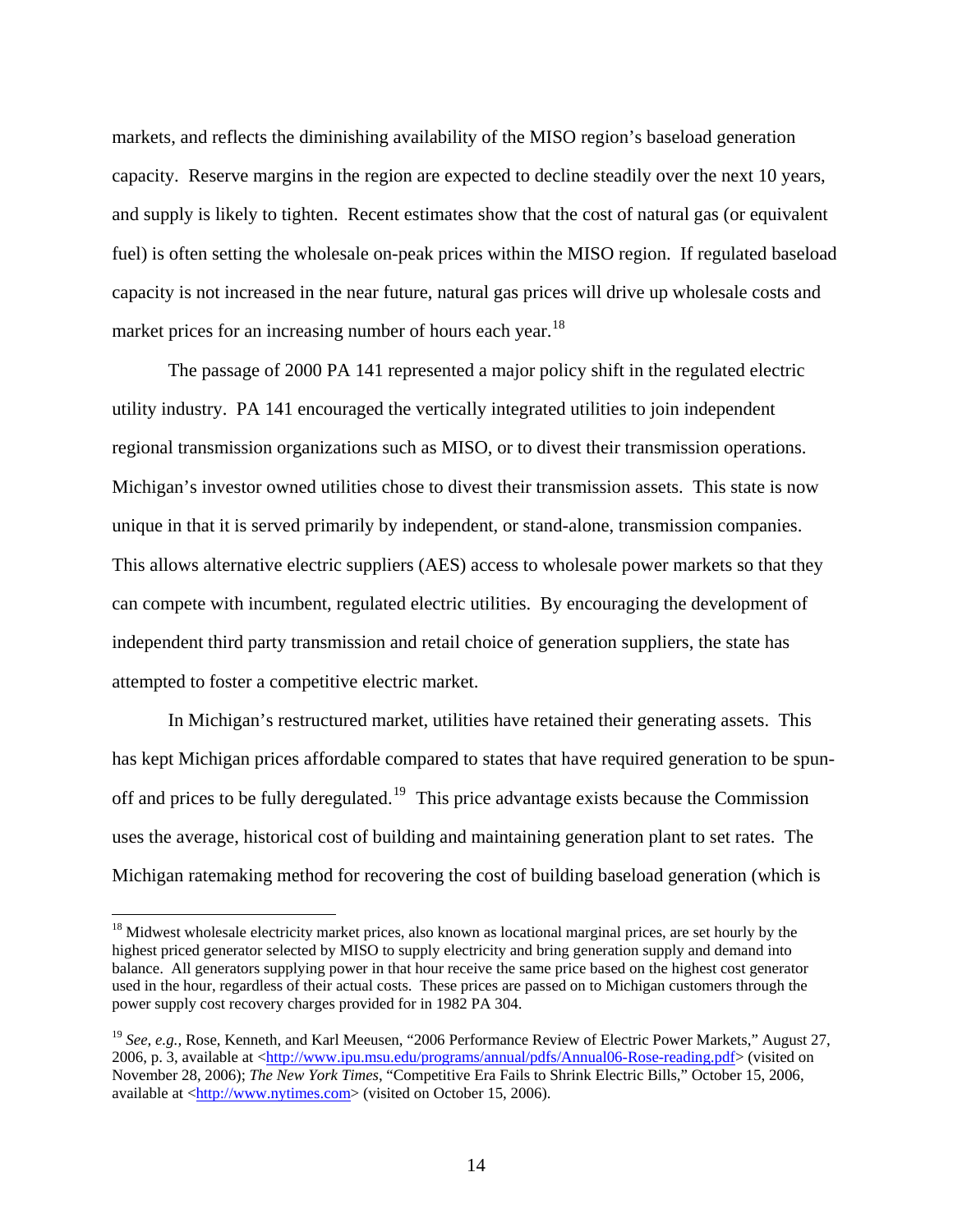the same method used in all states that have not deregulated generation) begins with the historical cost of a plant and reduces it for accumulated depreciation. Market pricing, on the other hand, tends to be based upon the current replacement cost of a plant. Since generating plant costs have typically been rising, unregulated prices have experienced an upward drift over the past several years. Market prices have also risen because most new generating units constructed over the past decade have been natural gas fueled, and natural gas prices have recently experienced record highs.

 Michigan's current market structure is a two-part hybrid; it consists of a regulated utility sector and a competitive (customer choice) sector. Incumbent utilities still own and operate generating plants and sell power at regulated rates. At the same time, AESs market and sell to Michigan commercial and industrial customers at unregulated, market prices (AESs have chosen not to market to residential customers). Customers are permitted easy passage between these sectors. The ability of customers to move between the regulated and competitive markets creates permanent uncertainty about the size of the customer base for both utilities and AESs. This uncertainty makes planning and financing of expensive, long-lived baseload generating units very difficult. Because of their obligation to serve all potential customers in their territory, the utilities bear the responsibility to plan (and construct) for this load, despite the fact that customers may migrate at any time from the utilities' regulated rates to the competitive sector's market rates.

 Protection against volatile market prices can be provided by a clean baseload generating plant. In Michigan's current hybrid market, however, it is not clear whether investor owned utilities (IOU) or independent power producers (IPP) would build this type of plant. Michigan's regulated utilities indicate that without increased revenue certainty, financing such a plant on

15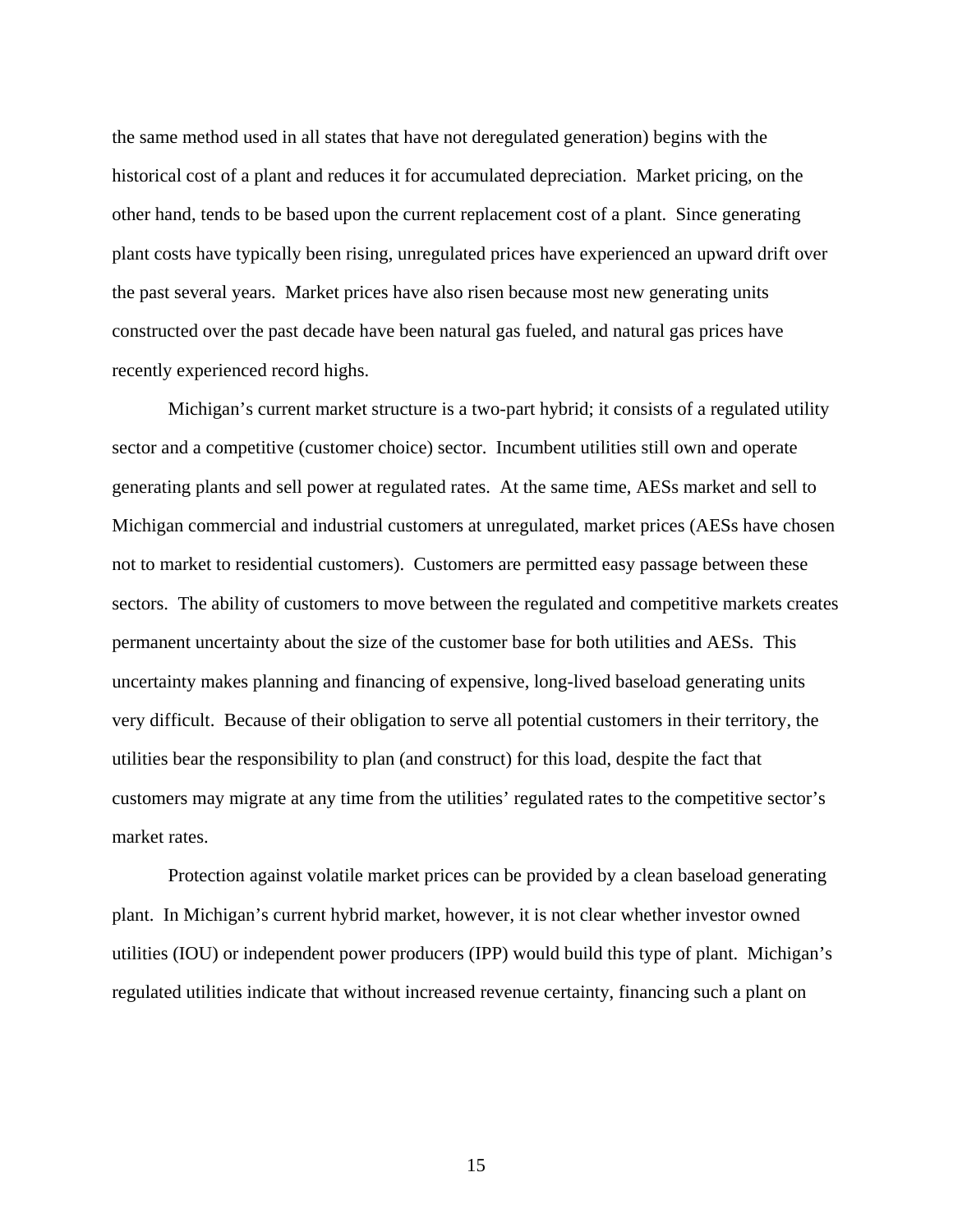favorable terms is unlikely.<sup>[20](#page-20-0)</sup> The same conclusion was reached by the Staff in the CNF Report. It is also clear that an IPP is unlikely to build a baseload plant<sup>[21](#page-20-1)</sup> without a long term power purchase agreement (PPA) with a regulated utility. Major utilities, however, are unwilling to sign a long term PPA with an IPP. Customer migration is always possible, and this could lead to a utility and its shrinking customer base being saddled with rising fixed costs from the PPA.

 Given this conundrum, the Commission Staff identified three possible approaches to addressing Michigan's electric capacity needs. First, PA 141 could be repealed and the market re-regulated. Second, the market could be fully deregulated, requiring utilities to sell off their generation resources. Third, new legislation could reduce the risks associated with building new generation, and promote sustainability of Michigan's hybrid market.

 Michigan's electric restructuring represented a major policy initiative made by then Governor John Engler and the Legislature. Reversing the restructuring required by PA 141 is an option available to Governor Granholm and the Legislature. It would remedy the inability to site and build new baseload plant in Michigan. The drawback is that it forecloses an option for customers who find it desirable or economic to take service from a competitive supplier. The preservation of an option that prohibits Michigan from securing a sound electric future, however, may be unwise.

 Deregulation, on the other hand, could lead to an unprecedented transfer of real economic wealth from ratepayers to the owners of the deregulated generation assets. Under this option, generating plant that is currently priced at its actual, depreciated historical value would be allowed to price at market rates. This would serve to significantly raise rates on all customers and further undermine Michigan's economy, while providing no additional certainty that new generation plant would be built. Moreover, wild volatility in electric markets would have a

<span id="page-20-0"></span><sup>&</sup>lt;sup>20</sup> Wolverine Power Cooperative, Inc. (Wolverine) has recently begun to develop a new baseload power plant in Rogers City. Wolverine's member cooperatives, however, have non-bypassable charges on their distribution tariffs to fund the plant's development.

<span id="page-20-1"></span> $21$  In fact, since enactment of PA 141, no IPP has built a baseload power plant in Michigan.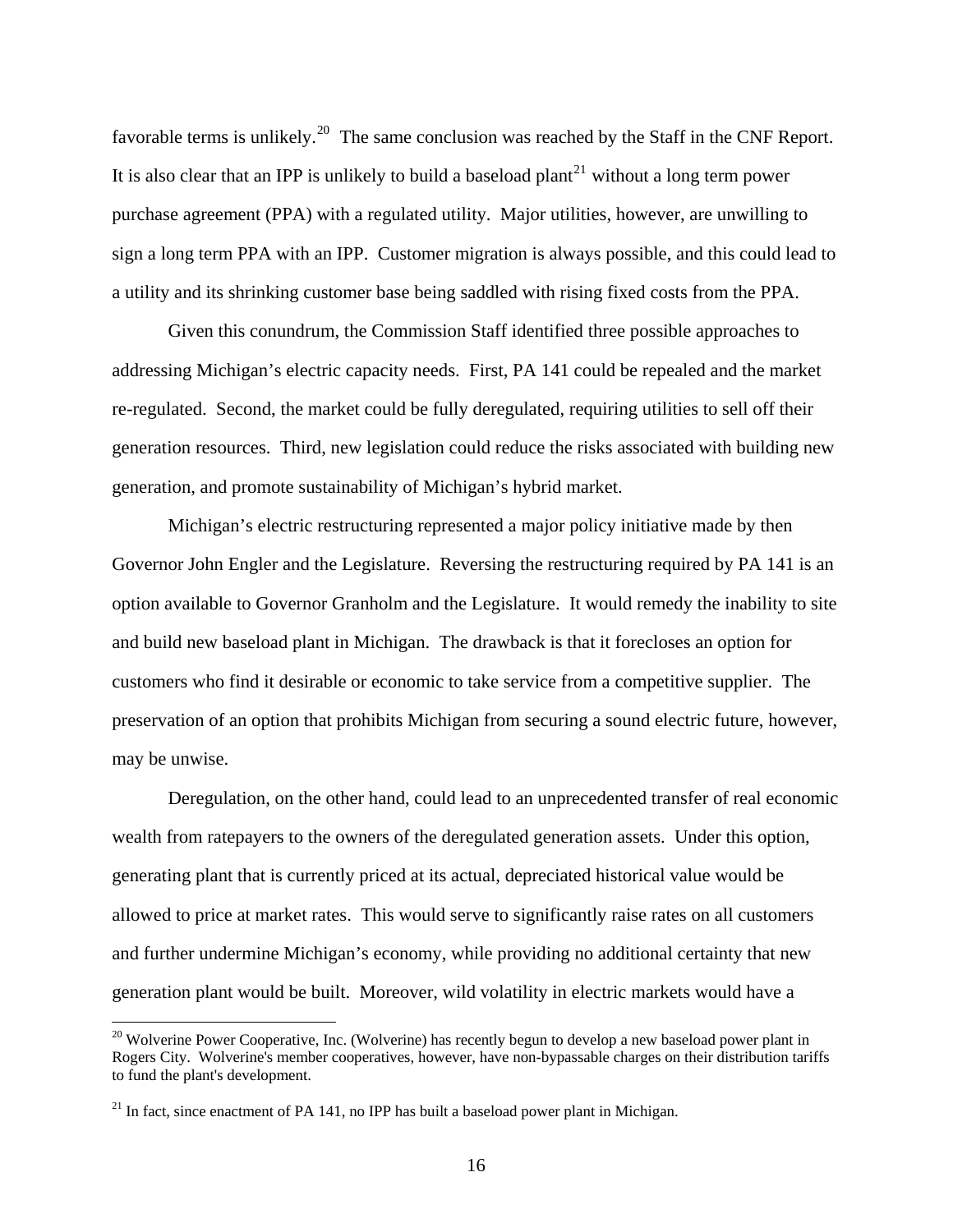severe negative effect on the state's economic security. Due to the turmoil created by fully deregulated markets (rates have risen in Maryland by 35-72 percent, in Illinois by 24-55 percent, and in Delaware by 59 percent), the Plan does not recommend this option.

 To make Michigan's current electric market sustainable, and balance the interests of Michigan's various ratepayers, this Plan proposes legislative change to enable construction of new generation by authorizing the Commission to grant a Certificate of Need for utility construction of new baseload generation.<sup>[22](#page-21-0)</sup> The legislation would require utilities that wish to seek a Certificate of Need to file an integrated resource plan (IRP) with the Commission. The IRP will detail how the utility plans to use energy efficiency, renewable energy, transmission,  $^{23}$  $^{23}$  $^{23}$ existing regional resources, and new generation to meet its customers' needs. When a new generating unit is proposed in an IRP, the utility would request a Certificate of Need for the plant. The Commission would have 270 days to issue or deny a certificate. The Certificate of Need satisfies the traditional "usefulness" standard, and will remove the barrier to new generation development that is presented by having to prove a need for the plant after it is built, even where forecasted demand has changed in the meantime, or customers have migrated to AESs. The utility would still need to demonstrate that the plant's cost was prudent prior to being allowed cost recovery.

1

<span id="page-21-0"></span> $22$  The Commission's current rate treatment for new generation plant will also remain available.

<span id="page-21-1"></span><sup>&</sup>lt;sup>23</sup> Recently, ITC and American Electric Power (AEP) signed a memorandum of understanding to study an extension of AEP's 765 kilovolt transmission system through Michigan. The current proposal is for an alternating current (AC) line. This proposal must be studied carefully, as new rights-of-way needed to build a major AC line can make construction expensive and delay the completion schedule. In addition, the nation's falling generation reserve margins, even with expanded transmission (but without significant new generation from other states), may mean that reliance by Michigan on external markets will not provide power at reasonable rates. However, the transmission expansion option should continue to be studied as a long term project that may, in the future, help integrate the Midwest energy markets.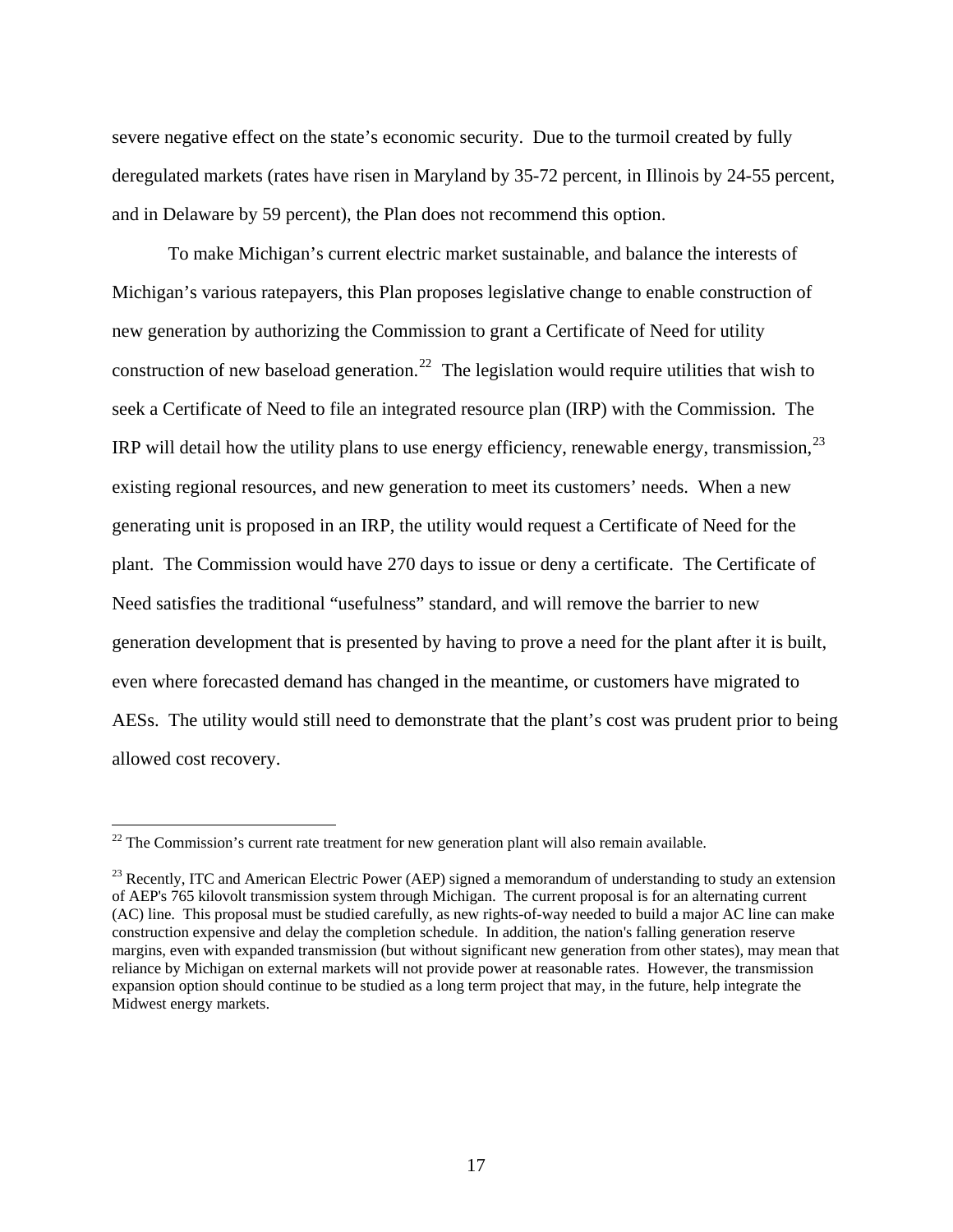The IRP will begin with a long term forecast of full service<sup>[24](#page-22-0)</sup> demand and energy requirements, and will explain how the utility's plan fits into the state's overall electric capacity needs. The utility would be required to incorporate energy efficiency investment and renewable energy capacity (as outlined in this Plan) into its IRP. It would also be required to assess the availability and cost of external market power and transmission options that could help satisfy its capacity needs. Incorporating all these resources, the utility would need to demonstrate that a central station generating plant was required for meeting future demand. The IRP proceeding would be conducted as a contested case, with participation from interested parties.

 If a Certificate of Need is granted, reasonableness and prudence of the decision to build the plant is not subject to later challenge. The Certificate of Need will allow the utilities to move forward with new generation to meet Michigan's growing demand.<sup>[25](#page-22-1)</sup> If the utility receives a Certificate of Need from the Commission, then the utility must competitively bid the engineering, procurement, and construction (EPC) aspects of the project. The EPC contracts represent approximately 85 percent of a new plant's cost. Once it has competitively bid its EPC contract, the utility will supplement its IRP by filing a financing plan. After reviewing the financial plan, and if the Commission finds the utility's request to be reasonable, the Commission could, at its discretion, allow the utility to recover financing costs associated with the new plant construction, in the same way the Commission currently allows utilities to recover certain environmentally-related construction financing costs.[26](#page-22-2)

<span id="page-22-0"></span> $24$  The phrase "full service" refers to customers who take both generation and distribution services from the utility. It is also sometimes referred to as bundled service, meaning that the customer takes the complete package (bundle) of services from the utility. Customers whose generation is supplied by an AES are not full service customers, because they take only distribution service from the utility.

<span id="page-22-1"></span> $25$  Thus, the Plan recommends that Michigan join the other 35 states that currently require regulated utilities (and, in some cases, IPPs) to obtain approval from a siting board or a certificate of need from a regulatory commission prior to construction of a new power plant.

<span id="page-22-2"></span><sup>26</sup> *See,* March 14, 1980 order in Case No. U-5281, p. 76. Financing costs related to investment in pollution control equipment are treated as construction work in progress without an allowance for funds used during construction offset. This means that these financing costs may receive rate recovery treatment during construction of the plant.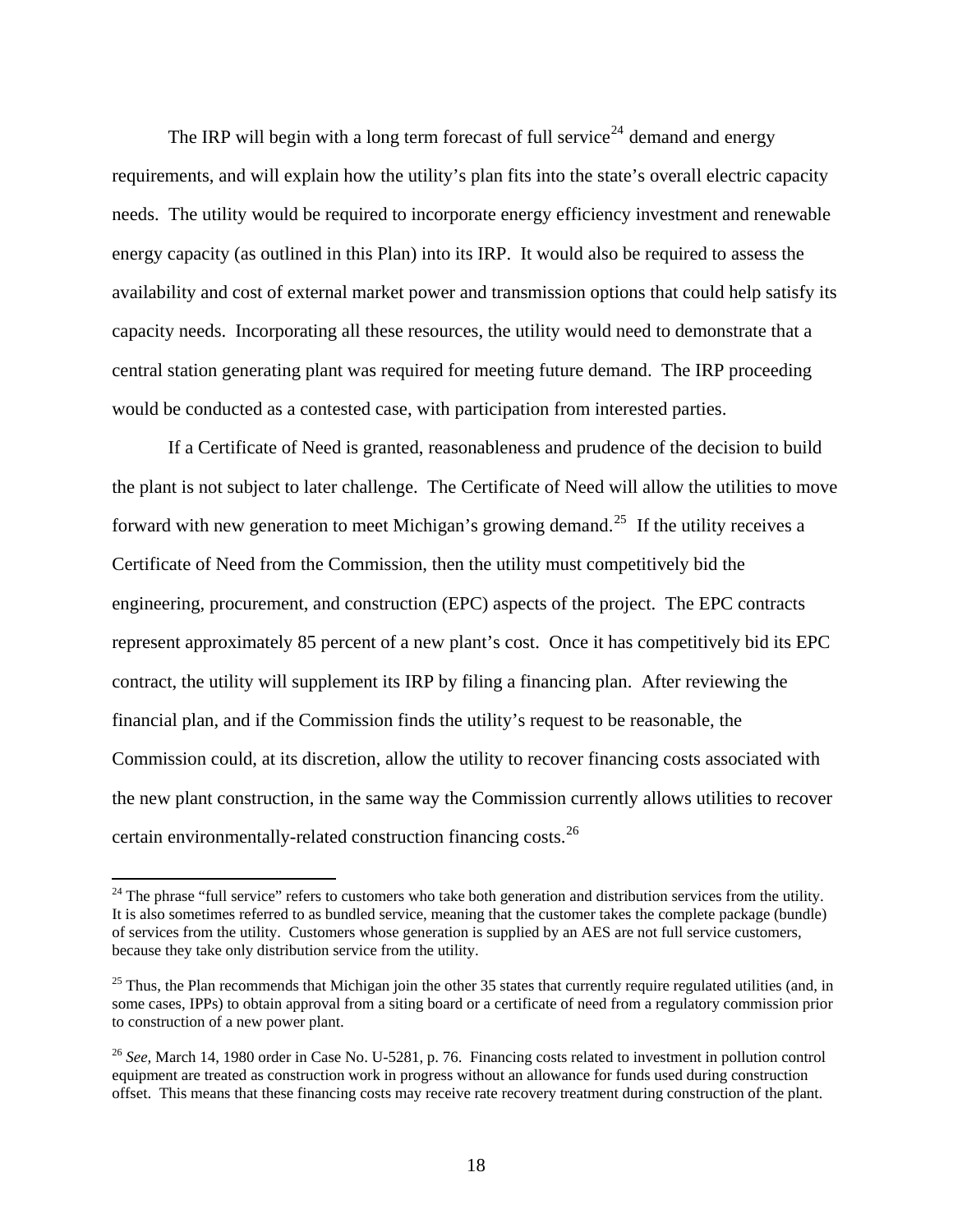State laws and policies governing rate recovery for new generating plants vary considerably, from traditional, after-the-fact prudence reviews in rate cases (20 states, including Michigan) to rate base treatment of construction costs prior to use of the plant (13 states). The latter treatment amounts to pre-approval of the entire cost of building the plant, including financing costs. The Plan proposes a middle course, authorizing a finding of need and potential approval of some or all of the financing costs alone, but not the actual construction costs until the plant becomes operational. Of course, no costs associated with construction of the plant will be approved absent a public hearing and finding by the Commission that the plant's costs are reasonable and prudent.

 The Plan does not recommend mandatory competitive bidding for long term electric generation capacity secured through a PPA with an IPP. Competitive bidding for long term generation is currently required in only 13 states, and continues to be an option available to Michigan utilities as part of their strategy for meeting future capacity needs. While competitive bidding a PPA has some important advantages, it also exposes ratepayers to additional risks and costs.

 For example, IPPs make use of highly leveraged construction financing that can lower their construction costs by making extensive use of debt. However, according to a presentation made by the Electric Power Supply Association (EPSA), an independent power producers' advocacy group, to last year's CNF, PPAs may be viewed as utility debt and may contribute to lower utility ratings by rating agencies. This would cause the required rate of return on all of a utility's investments to increase. State commissions have recognized this tendency of PPAs to be treated as the debt of a utility and have adjusted the bids of IPPs or addressed the issue in cost of capital proceedings to account for this treatment. PPAs entered into by Michigan utilities are likely to be viewed as debt because of the ability of the utilities' customers to leave utility service at any time. The cost advantage of an IPP's highly leveraged construction secured by a

19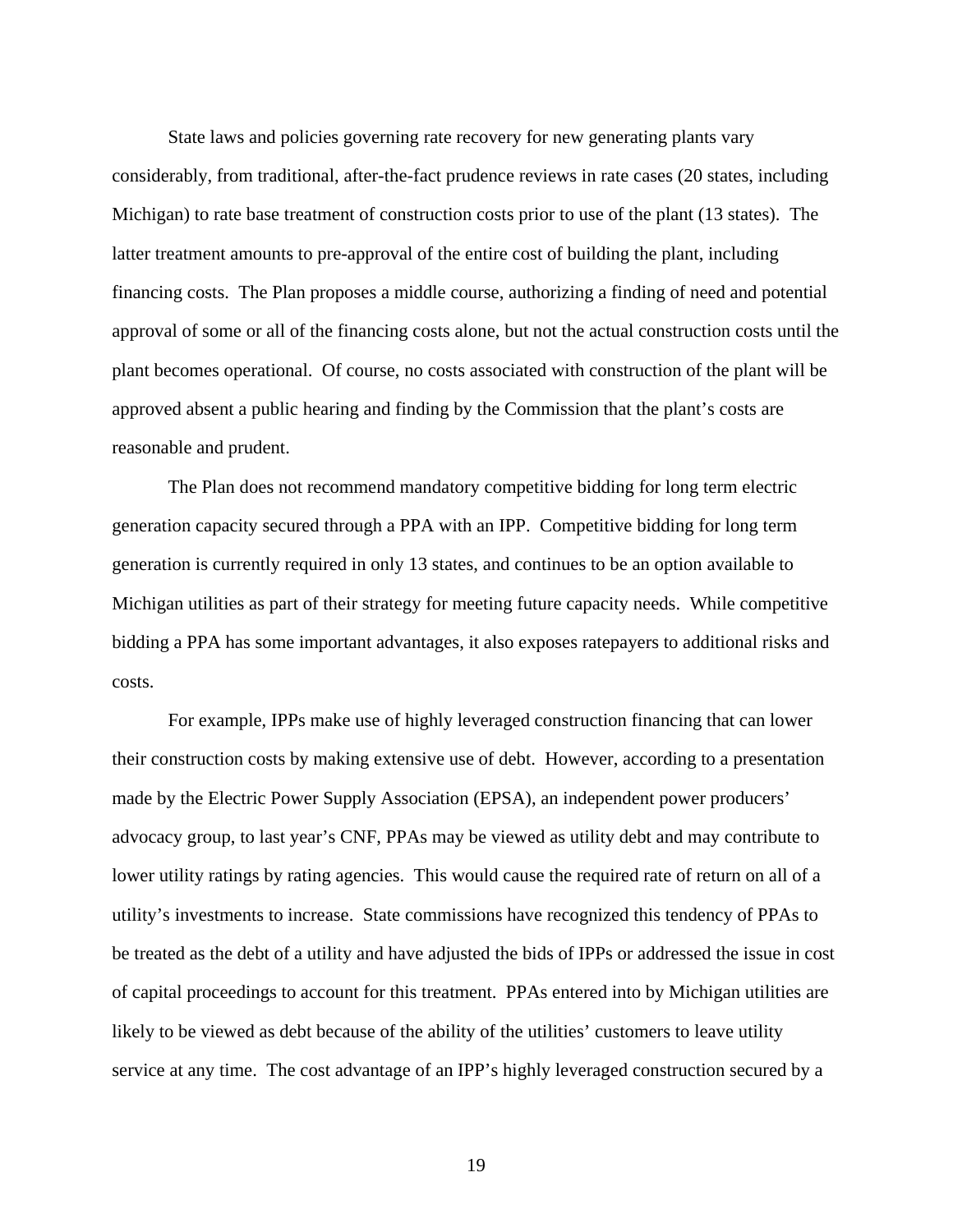PPA can only be accomplished by transferring the risk and resulting financial burden and costs onto the utility and its customers.

 Moreover, IPP-built generation plant is, for ratemaking purposes, never paid off. Under regulatory practices in Michigan and throughout the country, utility owned power plants must be used to supply power to customers at the actual cost of the plant. Once a utility's generation plant cost has been fully recovered in rates, ratepayers will continue to receive power from the paid-off plant, potentially for a very long time, because the useful life of the plant exceeds its depreciated life. By contrast, when an IPP builds a plant, the generation is owned by a company that is not under the jurisdiction of the Commission. After the PPA has expired, the private owner can continue to sell the power into the wholesale markets indefinitely, even if the ratepayers of the utility purchasing power under that PPA have paid the full cost of the plant. In order for ratepayers to continue receiving power after the expiration of the PPA, they must purchase the power at existing market prices that are likely to be significantly higher than the actual cost of the fully depreciated plant.

 Protection from construction cost overruns is frequently cited as one reason to make competitive bidding mandatory. This protection is already afforded by Michigan's hybrid market. Competitive markets work by allowing customers to take service from the low cost provider. If a utility invests too much money, or fails to complete a project within schedule, it risks losing customers to competitive suppliers. Michigan's hybrid market should serve as a check on excessive costs when a Michigan utility builds a baseload generating plant for its customers. Customers not happy with the rate impact of the utility construction are free to exercise their choice to leave the utility's generation service. Since the new plant's cost will be subject to a competitive bid process and customers will have the option to leave the utility for a choice supplier, there seems to be little to gain from requiring a competitive PPA solicitation.

20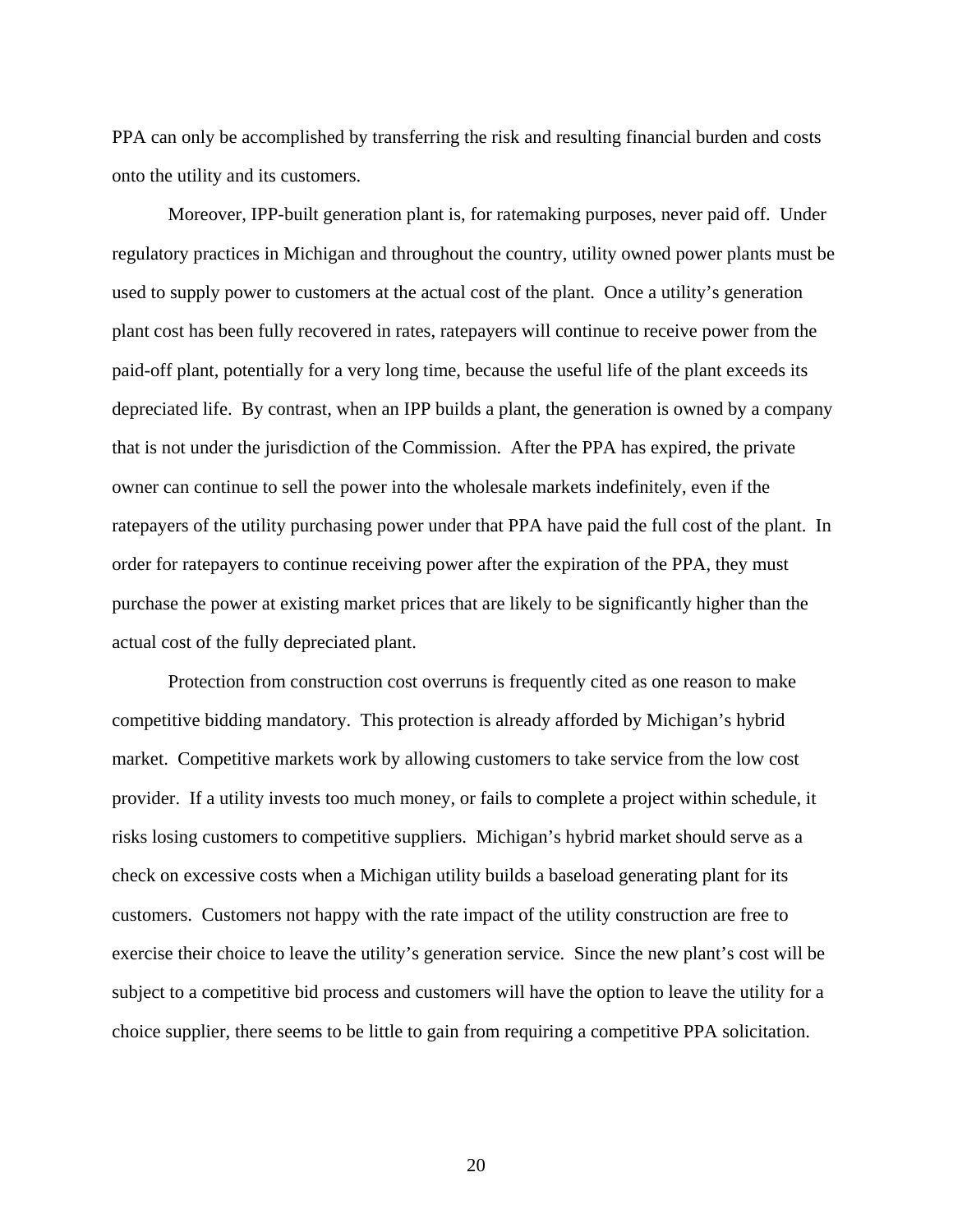IPPs – in Michigan or out-of-state – remain free to build generation and a customer base in any way they see fit. If they provide attractive rates, customers will migrate to them. Utilities may make use of PPAs, but for the reasons articulated above the Plan does not mandate that utilities competitively bid PPAs.

#### **B. Cost Based Rates and Return to Service**

 The Plan recommends that the Commission move toward rates based on the actual cost of serving customers, and adopt a two-year return-to-service term.

 As currently structured, regulated utilities have an obligation to serve all customers at regulated rates.<sup>[27](#page-25-0)</sup> This includes large and small customers, customers with good load shapes and difficult load shapes, and customers who elect to take service from AESs. Michigan's experience has shown that the opportunity to leave and return to regulated rates can cause both an erosion of revenues for the utilities when customers leave for lower market prices, and sudden cost increases when rising market prices cause the same customers to return to utility service, requiring the purchase of additional high cost power on short notice.

 This problem is exacerbated by a rate structure that is not based on the true cost-of-service.<sup>[28](#page-25-1)</sup> Residential service is heavily subsidized by commercial customers, and may be subsidized by industrial customers. In order to subsidize residential service, regulated utilities must maintain non-competitive rates for commercial, and, to a lesser extent, industrial customers. The subsidy artificially inflates commercial and industrial customers' rates, giving those customers an incentive to leave the regulated market for the competitive market. Thus, customers are denied an accurate cost comparison, and the utilities may be denied their most valuable customers for reasons not based on cost.

<span id="page-25-0"></span><sup>27</sup> *See*, June 3, 2004 order in Case No. U-14109, pp. 3-8.

<span id="page-25-1"></span> $2<sup>8</sup>$  The Commission has recognized the necessity of moving to cost based rates and has begun this process in recent orders. *See,* December 22, 2005 orders in Case Nos. U-14399, U-14347; August 31, 2006 order in Case No. U-14838. Distribution rates for commercial and industrial choice customers are now based on the cost of providing the service.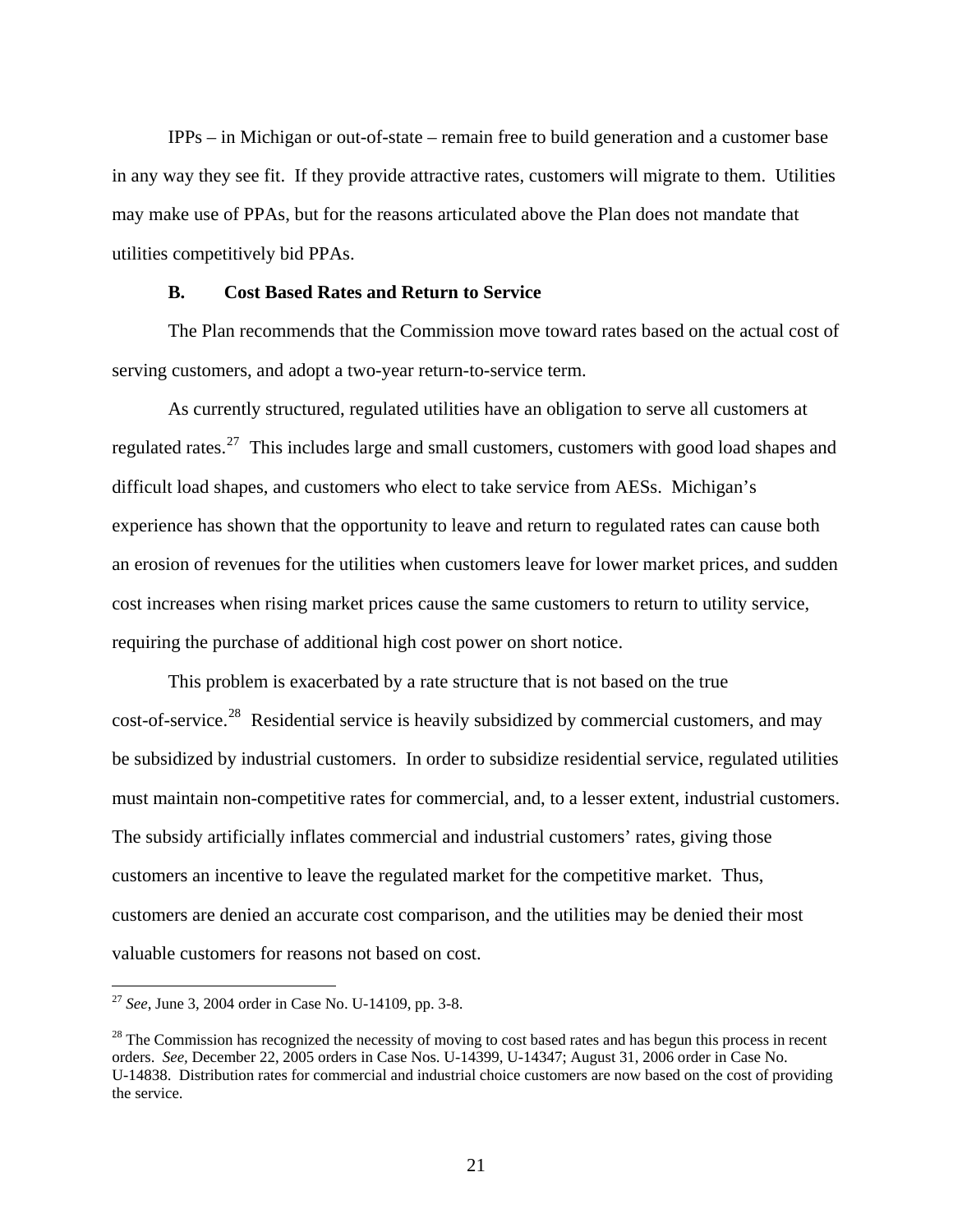If utility generation rates are not based on cost, migration of high margin customers occurs for reasons having nothing to do with the parties' competitive advantages in providing service. The Commission is then faced with a continuing need to consider raising rates for customers who remain with the incumbent utility due to diminished revenues caused by departing customers.<sup>[29](#page-26-0)</sup> This policy hits the residential customer class particularly hard, since AESs select only customers that are profitable to serve, and so do not market to residential customers. Sending proper price signals based on the real cost of serving customers is an important step in assuring that migration decisions are made on a rational economic basis. Cost based rates will provide for a more stable customer choice program, since accurate price signals will govern the decision to move away from the utility to an AES, and vice versa.

 In Michigan's unique hybrid market, all parties must assume a measure of risk if new baseload generation is to be built, including migrating customers. Currently, migrating customers avoid the full cost of maintaining the regulated system, but still benefit from that system. Whenever new baseload is added to the regulated system it serves to lower market prices and improve reliability for everyone, including those customers that are not paying any of the cost of building the new generation. Therefore, the Plan recommends that all customers who contribute to the need for the new plant must participate in paying for new baseload generation. The Commission has 270 days to issue the Certificate of Need, and during that time the utility must provide notice to its customers of the pendency of its request. The Plan recommends that the Commission initially fix the customer market to be served by any new baseload generation as of the date that the Certificate of Need is granted. On that date, customers will fall into three categories: (1) customers taking regulated service on that date, and customers who return to

<span id="page-26-0"></span> $^{29}$  For example, in its November 23, 2004 order in Case No. U-13808, rates were increased for Detroit Edison by approximately \$300 million to account for about 9,200 GWh of electric sales losses associated with the migration of commercial and industrial customers to AESs. When market prices began a sustained increase in 2004-2006, many of these customers returned to regulated service, forcing the utility to purchase more expensive power in the volatile wholesale market. Again, the increased cost of this power was passed on to all regulated customers, including the residential customers.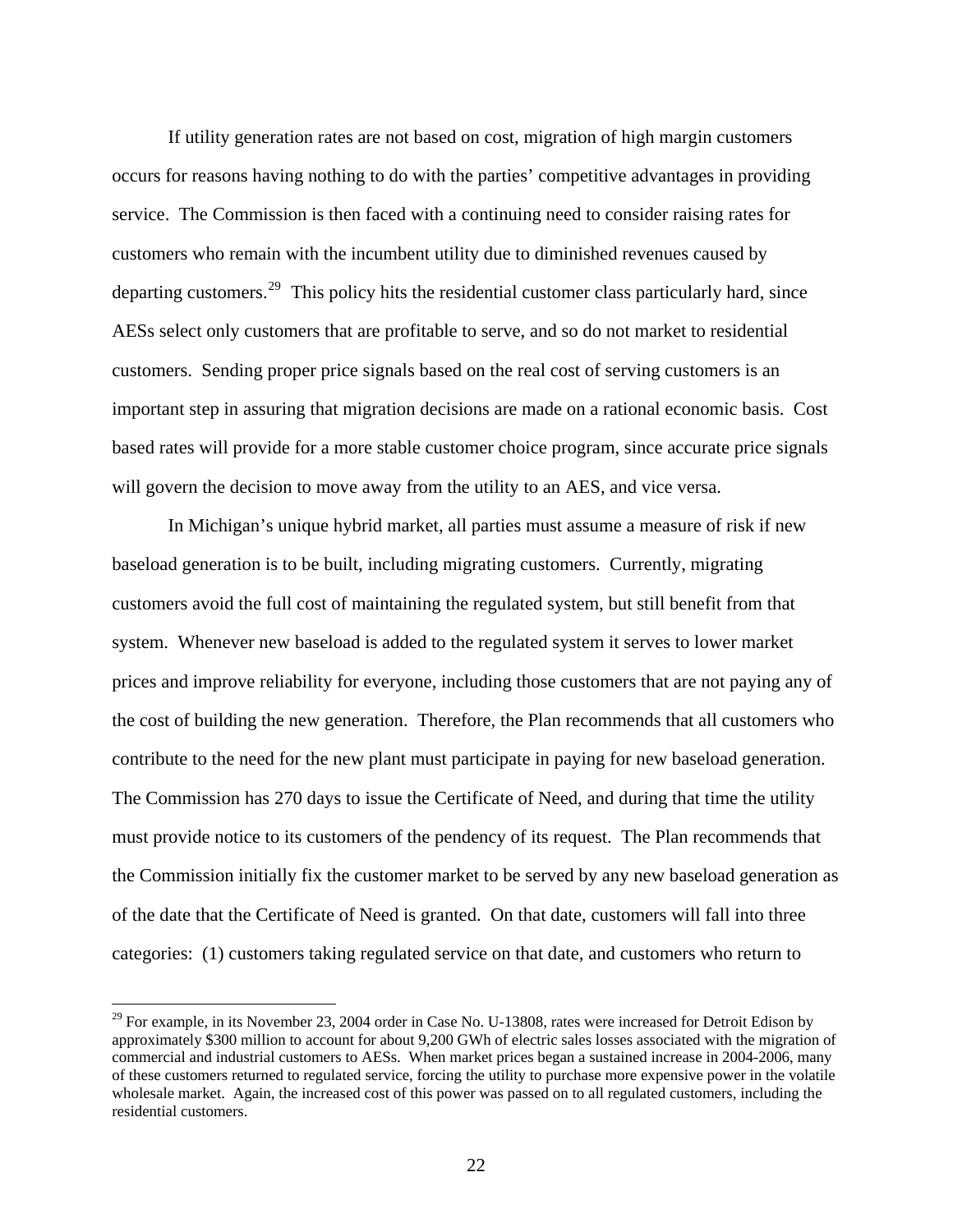regulated service after that date, will see traditional rate base treatment of the cost of the new generation; (2) customers leaving regulated service after that date will carry a non-bypassable surcharge with them that reflects the customer's share of the cost of the new generating unit; and (3) customers off regulated service as of that date, and who never return to service, will pay nothing toward the cost of the new generation, despite receiving the indirect benefits just mentioned from the availability of regulated utility service and the new generation.

 The Plan also recommends that the Commission fix the lead-time necessary to bring a returning full service customer back to regulated rates to two years from the date that the customer notifies the utility that it wishes to return. Customers may return to the utility's generation service 60 days after notification on a market-based tariff, and will remain on the market tariff for two years. This will give the utility a reasonable opportunity to arrange the necessary power supply for returning customers without causing undue rate increases on existing customers. Lengthening this lead-time will bring about greater certainty of customer base for both utilities and AESs, and make long term power planning more efficient.

#### **C. Reliability Improvements**

 $\overline{a}$ 

 Electric reliability depends upon maintenance of operating reserves and planning reserves. Operating reserves are usually small and can cover immediate contingencies like a surge in load or a load-generation imbalance. Planning reserves are large, and are critical for addressing major unit or transmission line outages, unexpected weather, or unanticipated economic growth.<sup>[30](#page-27-0)</sup> The utilities are expected to maintain planning reserves to assure electric reliability. Planning reserves are crucial at times like this past summer, when actual electric

<span id="page-27-0"></span> $30$  Operating reserve is the generating capability above firm daily system demand needed to cover potential shortages caused by daily load forecasting errors, scheduled and unplanned equipment outages, and local area protection. Operating reserves are provided by quick-start gas or oil fueled units that can be brought on-line within 10 minutes or less. The operating reserve is a subset of the planning reserve. Planning reserve is the difference between a utility's electric generating capacity (usually expressed in MW) and its anticipated annual peak load. The planning reserve assures that sufficient generation will be available over a longer period of time to meet load growth and unanticipated surges in demand caused by unusually hot or cold weather, and covers major, longer-term contingencies like the loss of a major generating unit or transmission line.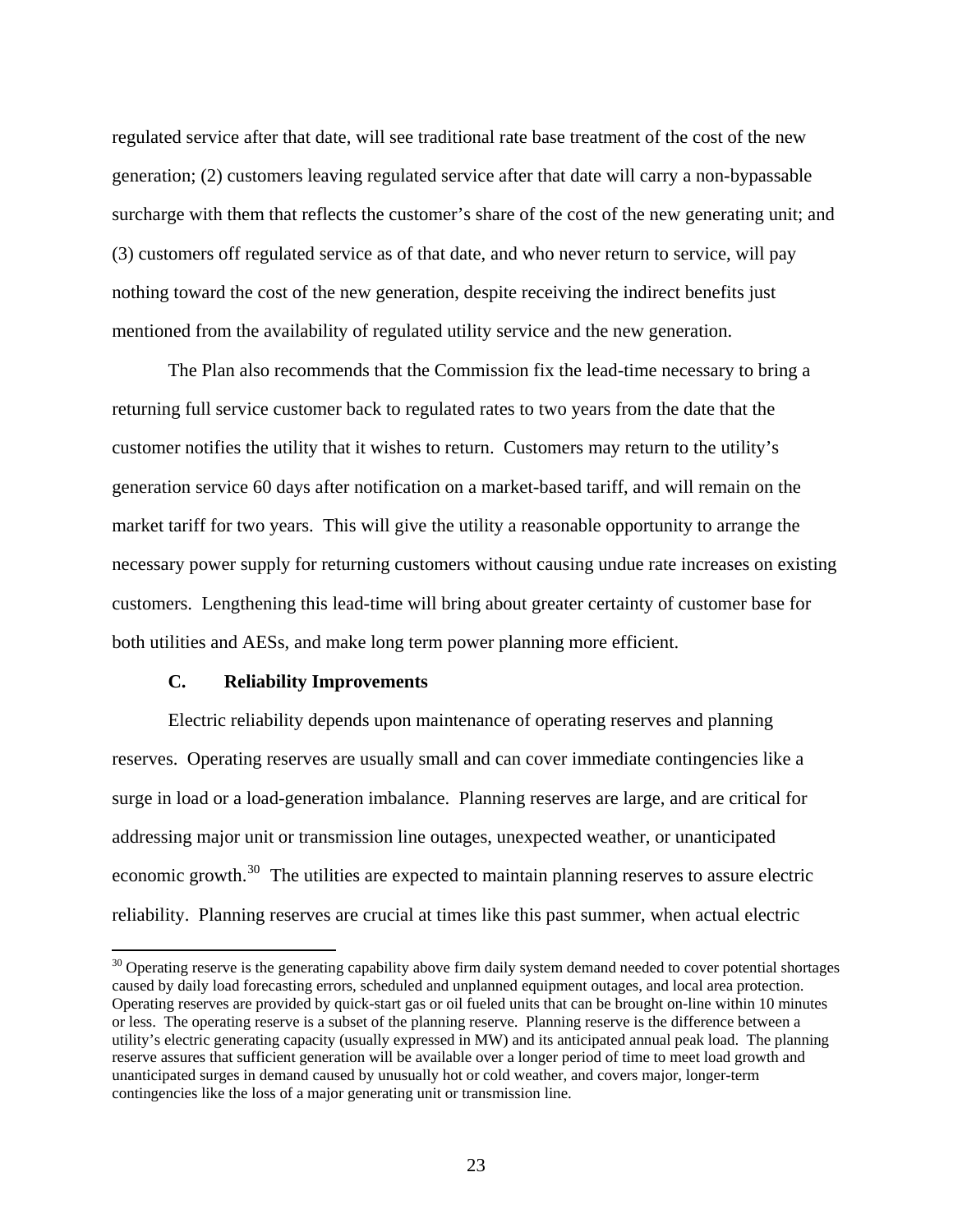demand growth substantially outpaced the forecasted growth. Major unit outages occurred during this summer's heat wave without service disruption, largely due to the maintenance of planning reserves by regulated utilities. Planning and operating reserves are crucial for preventing the severe economic disruption that takes place when a blackout occurs.

 Although AESs are required by MISO to maintain operating reserves, they are not required to carry planning reserves. Thus, currently, AESs are not required to satisfy generally accepted reliability standards. The obligation to maintain planning reserves may cause incumbent utilities to incur higher fixed costs than their AES competitors.

 The Plan recommends that the Commission be authorized to require planning reserves for all jurisdictional utilities, electric cooperatives, and AESs in the state.<sup>[31](#page-28-0)</sup> AESs should, however, be allowed to demonstrate that the electricity they purchase is already backed by adequate planning reserves. The legislation should permit the Commission to penalize a load serving entity that does not meet the reliability standards.

<span id="page-28-0"></span> $31$  The Plan does not recommend planning reserves be required of municipal utilities; that responsibility is inherent in city government.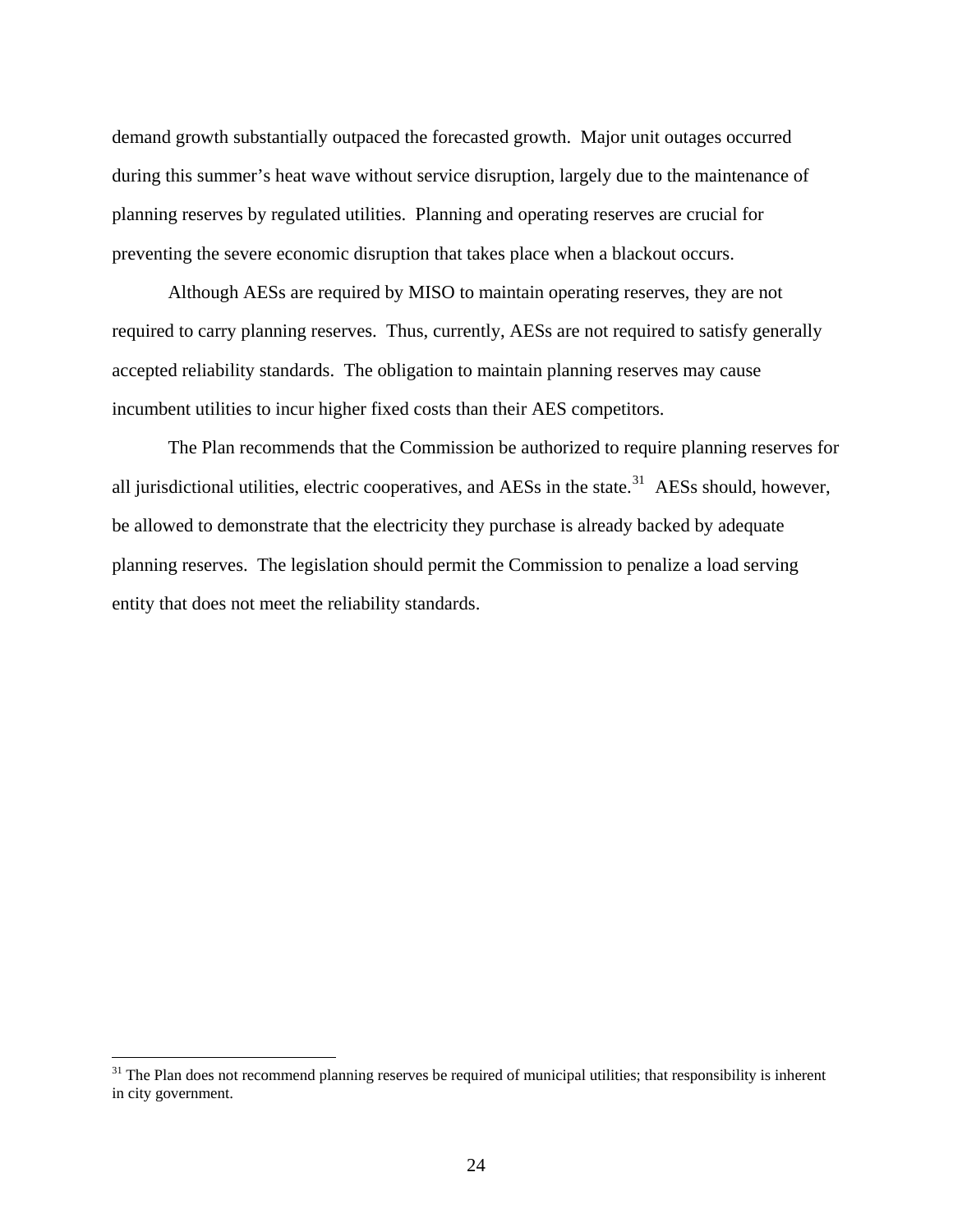#### **III. RENEWABLE RESOURCES AND ALTERNATIVE TECHNOLOGIES FOR MICHIGAN**

#### **A. Renewable Resource Forecasting**

 "Renewable energy" means energy generated by solar, wind, geothermal, biomass (including waste-to-energy and landfill gas) or hydroelectric sources.<sup>[32](#page-29-0)</sup> While there is wide variation among the utilities, approximately 3 percent of the total electricity currently sold to Michigan utility customers is generated by renewable energy sources. Twenty-four states currently have a renewable portfolio standard (RPS) program in place, with targets between 1.1 percent and 30 percent, and target years ranging from 2009 to 2022. Ten-thousand MW of new renewable generation was announced in the first eight months of  $2006$ .<sup>[33](#page-29-1)</sup> It is time for Michigan to join these states, to encourage development of wind turbines and biodigesters in Michigan in the near term, and solar and fuel cell applications in the longer term. A required RPS is a win-win proposition. It will encourage the creation of in-state jobs, reduce pollution and dependence on fossil fuels, and provide a measure of protection from potential expensive future emissions regulations.

 The more renewable resources are present to improve fuel diversity, the less the price of electricity will increase in response to increased coal and natural gas costs. Fuel diversity and the use of indigenous resources – especially those not subject to price volatility and shortages – represent valuable safeguards to utility ratepayers. Renewable and alternative energy technologies also produce less air pollution and greenhouse gases than the existing fleet of

<span id="page-29-0"></span> $32$  MCL 460.10g(1)(f). Michigan does not have access to geothermal sources of power. Hydro-power was not modeled for the Plan because the small scale of such projects does not, at present, justify the expense associated with permitting. Likewise, solar power was not modeled. The comparatively high capital costs and low capacity factor make it difficult to forecast solar energy market potential in Michigan at this time. However, it is noteworthy that United Solar Ovonic LLC and Hemlock Semiconductor Corporation, two manufacturers of solar-related products, have recently expanded production capability in Michigan, and the market across the country is growing. As the scale of operations and technology continue to improve, the cost and performance of solar applications will likely lead to their growth in Michigan.

<span id="page-29-1"></span><sup>&</sup>lt;sup>33</sup> Fitch Ratings, "Wholesale Power Market Update," October 25, 2006, p. 9.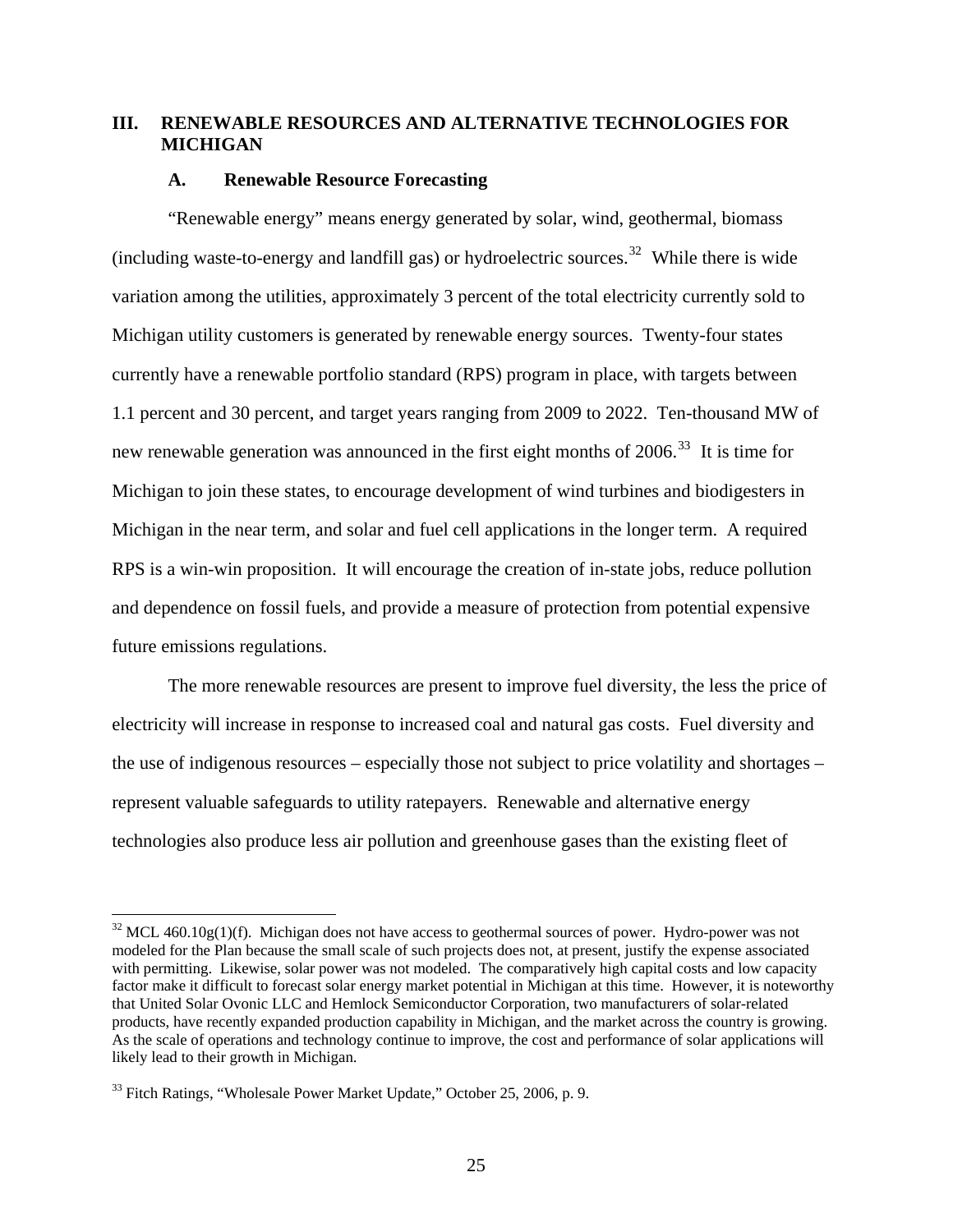central station power plants. For example, wind and solar energy produce zero emissions during normal operations.

 Modeling indicates a potential for at least 1,100 MW, and up to 2,700 MW, of new electric power capacity development in Michigan from renewable resources with another 180 MW available from combined heat and power, or  $CHP<sup>34</sup>$  $CHP<sup>34</sup>$  $CHP<sup>34</sup>$  Forecasting in this area is particularly problematic, in light of the rapid pace of technological advancements and policy changes that will affect renewables. It is thus important to revisit renewable resource modeling on a regular basis, and to expand the renewable portfolio when appropriate.

 For purposes of the Plan, modeling was performed for biomass and wind resources. Electricity can be produced from three major sources of biomass: (1) combustion of cellulose-containing biomass such as wood and cornstalks; (2) anaerobic digestion of wastewater treatment plant waste, and cattle, swine and poultry waste; and (3) combustion of landfill gas.

 Wind energy production from utility-scale wind generators was also modeled. Uncertainties about markets, interconnection and production costs, and renewable energy policy have currently slowed new wind development in Michigan, but this area shows great potential. Estimates for Michigan's wind energy resources were based on data that generally depict wind regimes in the state, but should be supplemented by local wind studies. Based on units in the MISO queue and discussions with wind energy participants in Michigan, a minimum of 525 MW of wind resources should be available in Michigan over the next few years. A more robust estimate based on policy changes contemplated in this Plan could yield 2,400 MW of wind capacity.

 Renewable resource assessment modeling for the Plan shows that Michigan's electric supply portfolio can achieve 7-10 percent renewable energy by the end of 2015. Based on the

<span id="page-30-0"></span><sup>&</sup>lt;sup>34</sup> CHP is useful when there is need for both electricity and process steam at a location. CHP facilities use fuel to make steam to turn an electric generator, and then use the leftover steam in the factory's processes.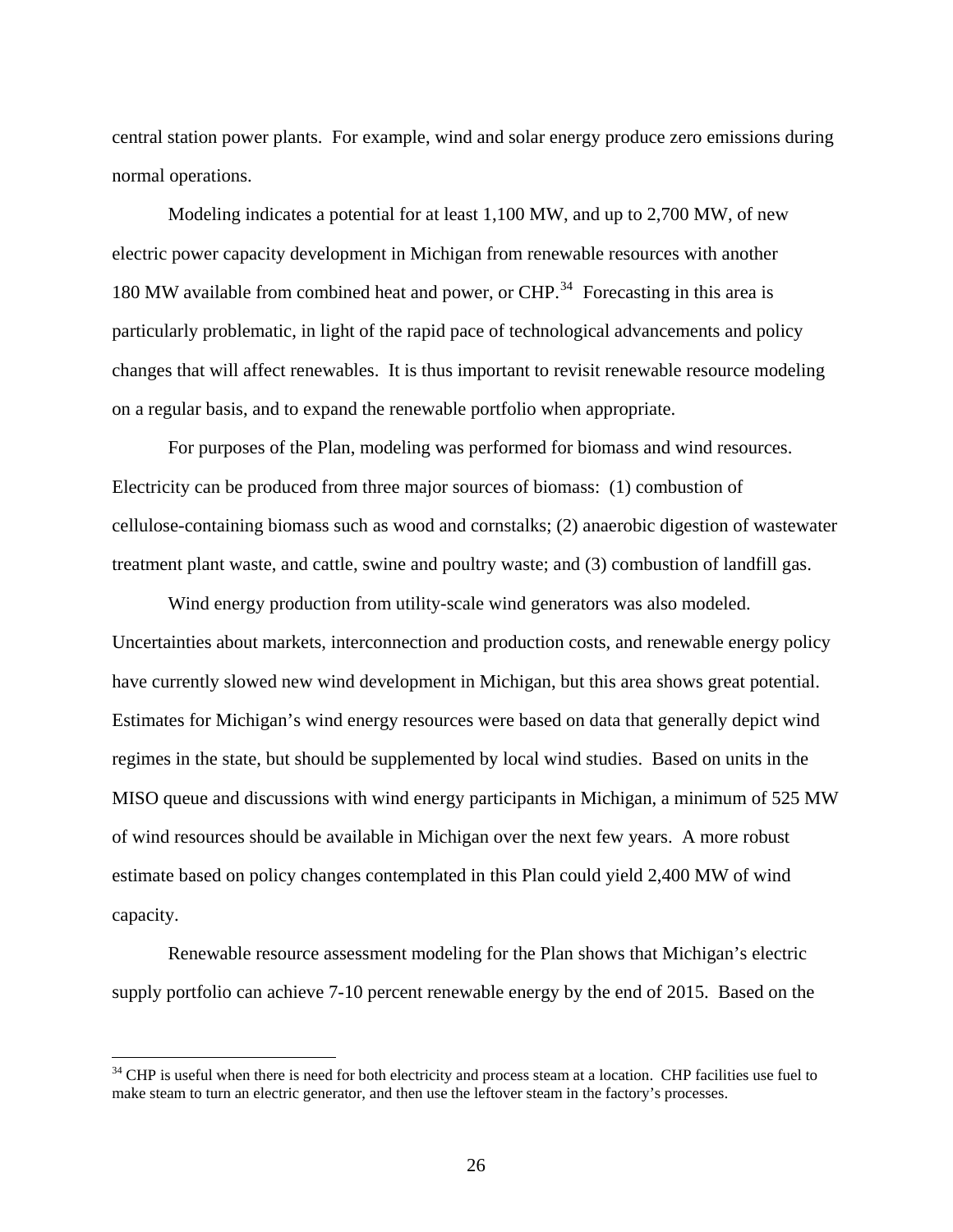energy forecast, this amounts to approximately 5,200 to 9,200 GWh of additional renewable energy by December 31, 2015. The resource assessment conducted for the Plan demonstrates that Michigan has ample resources available to meet this level of renewable energy for electricity production.

#### **B. Renewable Portfolio Standard**

 $\overline{a}$ 

The Plan proposes an RPS that requires all load serving entities<sup>[35](#page-31-0)</sup> (LSEs) in Michigan to gradually increase the percentage of renewable energy in their electric generation resource portfolios, until a minimum of 10 percent of total electricity generation requirement is met from qualifying renewable resources by the end of 2015.<sup>[36](#page-31-1)</sup> This proposal calls for passage of enabling legislation in 2007, and would require all LSEs to obtain 3 percent of their generation requirements from qualifying renewable resources by the end of 2009. From that time forward, each LSE would be expected to increase the percentage of new<sup>[37](#page-31-2)</sup> renewable resources utilized to meet their generation needs, until the 10 percent level is reached by the end of 2015.<sup>[38](#page-31-3)</sup> If an LSE is already above the three percent level, then it must obtain the next 7 percent from new sources by the end of 2015. Prior to 2015, the Commission will review the performance and impact of the RPS, and contingent upon the results of this review, the Plan recommends that the Commission be authorized to require a further goal of a 20 percent RPS to be met by 2025.

<span id="page-31-0"></span><sup>&</sup>lt;sup>35</sup> The term Load Serving Entity (LSE) encompasses all entities providing electric retail sales service to Michigan customers. This includes investor owned utilities, cooperatively owned utilities, municipal utilities, and alternative electric suppliers with retail sales. The Commission does not have regulatory authority over municipal utilities, or utilities engaged only in wholesale sales. While the Plan recommends a renewable portfolio standard for municipal utilities, the Plan does not contemplate that the Commission would enforce such a standard.

<span id="page-31-1"></span><sup>&</sup>lt;sup>36</sup> The quantity of renewable energy needed to achieve renewable portfolio targets will be based on each LSE's annual retail sales, measured in MWh.

<span id="page-31-2"></span> $37$  Pre-existing in-state renewable resources can be used until the utility meets the initial 3 percent target. The remaining seven percent must be obtained from new renewable sources.

<span id="page-31-3"></span><sup>&</sup>lt;sup>38</sup> The proposed RPS would not require specific proportions of different renewable resource types, nor would it establish special treatment for any types. Instead, it would simply require LSEs to meet an overall percentage of qualifying renewable resources in their supply mix, and then let the LSEs achieve that goal by any means they find effective.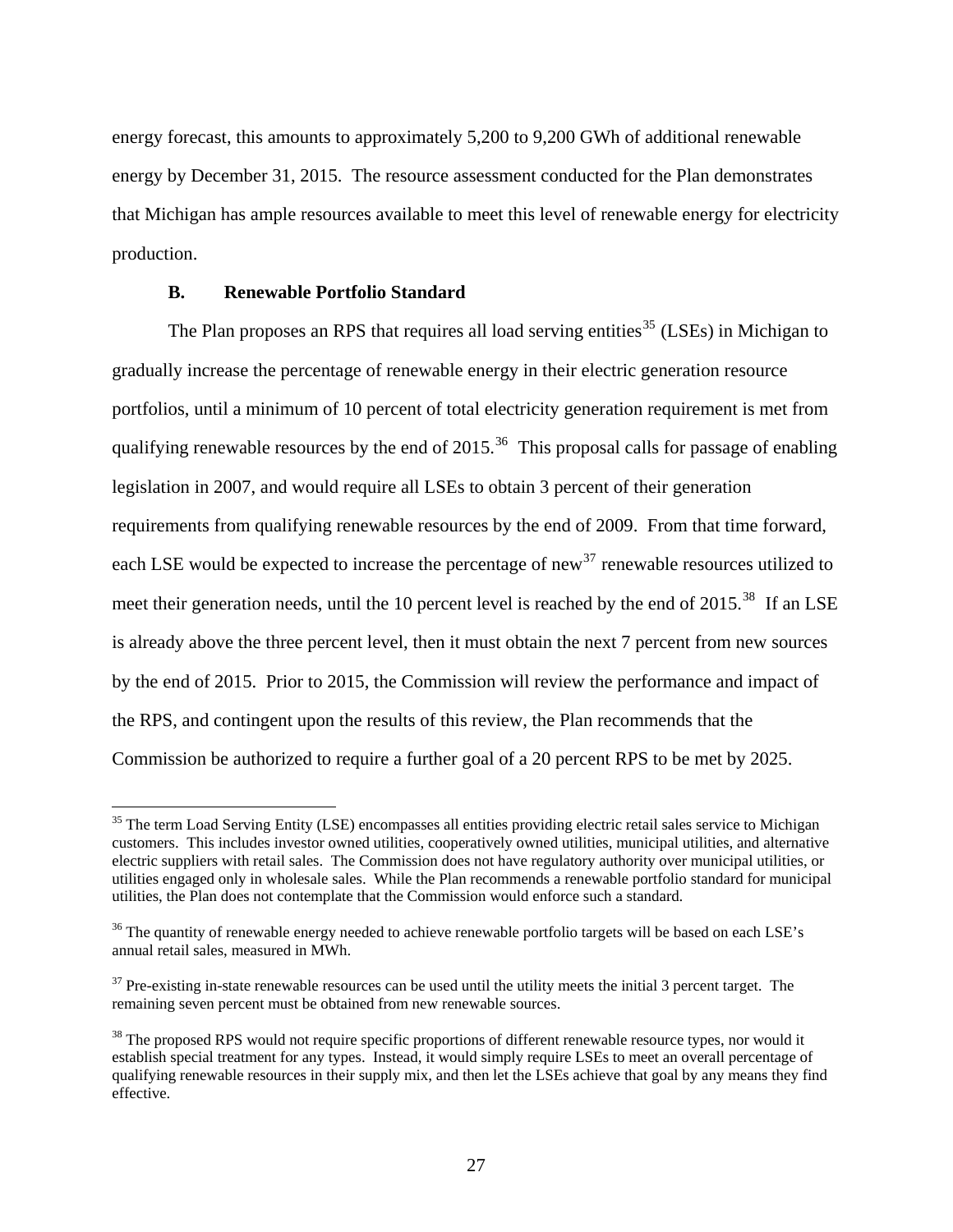Under this RPS proposal, the risk of cost increases is reduced by allowing for: (1) rate impact limits, established by customer class; (2) one-year deferrals for LSEs that can demonstrate hardship in meeting the RPS target; and (3) reasonable alternate compliance payments (ACP) for LSEs with fewer than 100,000 customers, and for LSEs with more than 100,000 customers until the end of 2012. The ACP is a payment made to the energy efficiency fund (discussed in the following section) in lieu of meeting the RPS, and will make compliance easier for the smaller utilities.<sup>[39](#page-32-0)</sup> For ease of administration, ACPs will be held in the energy efficiency fund, but will be used only for renewables projects.

 The RPS will be met through the use of in-state renewable power. The Commission will develop rules allowing generators to initially self-certify their eligibility as renewable resources. LSEs would be authorized to meet their RPS obligations by building and owning renewable generation, by contracting with in-state renewable generators, or by buying qualifying renewable energy credits (REC) or ACPs. All reasonable compliance costs will be approved for cost recovery.

 Most states with RPSs have incorporated REC trading. The Plan recommends that REC trading be approved for the Michigan RPS program. A REC is a unique, independently certified and verifiable record of the production of one megawatt hour of renewable energy. When employed in an RPS program, one REC is retired to represent each MWh of qualifying renewable energy sales to the LSE's customers. Renewable resources serve to improve Michigan's economy, help manage fuel costs, and reduce air emissions. To the degree that out-of-state RECs provide the same benefits, they should be recognized for use in Michigan. Thus, RECs may be purchased from out-of-state resources as long as the REC produced an air quality or economic benefit to Michigan. The Plan recommends that the Commission be charged with the task of finalizing details of the REC program.

<span id="page-32-0"></span> $39$  Twelve other states are experiencing success with ACPs.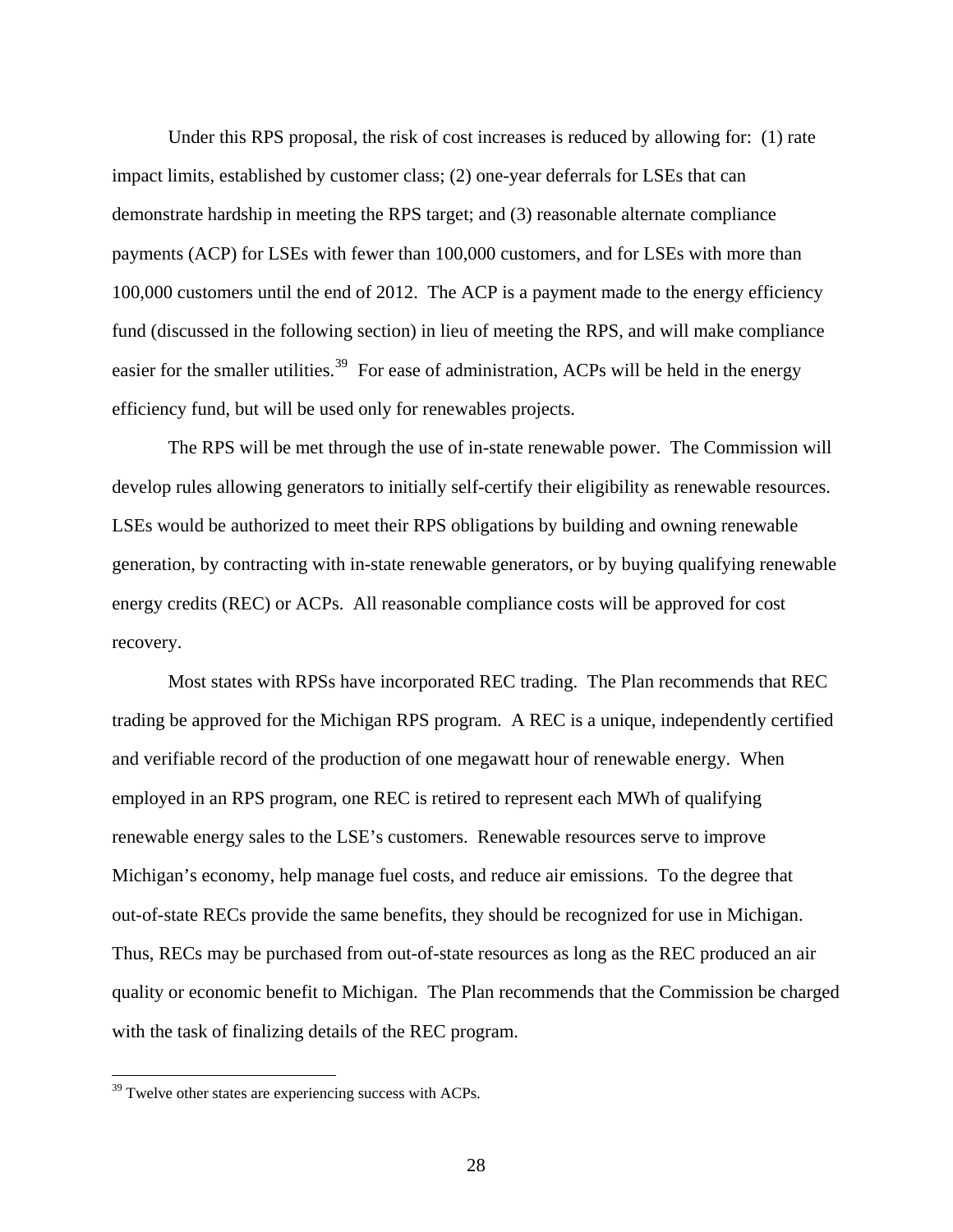ACP receipts, if any, will go into the energy efficiency fund and will thereafter be primarily dedicated to providing financial incentives for renewable energy systems in community-based renewables programs that will serve customers of the LSEs that are paying the ACP. In this way, ACP receipts will work to support the addition of in-state renewable resources and will leverage additional investment.

 The Commission should be authorized to defer annual RPS targets for one year at a time if the LSE demonstrates hardship in meeting the target, or if it can be shown that the cumulative rate impact of meeting the RPS target exceeds an amount deemed reasonable by the Commission. The Commission should further be authorized to require remedies, issue and enforce penalties, or revoke licenses in response to LSEs that are found to be in violation of their RPS obligation. Prior to 2015, the Commission will conduct a study to determine the cost and performance impacts of the RPS, along with the availability and cost of renewable resources, and will consider adjustment of the RPS and associated deadlines. Contingent upon the results of this review, the Plan recommends that the Commission be authorized to require a further goal of a 20 percent RPS to be met by 2025.

#### **C. Alternative Technologies and Distribution Reliability**

 The Alternative Technologies Workgroup concluded that although some alternative generation technologies are already in use, many other alternative technologies will play an important role in the future.<sup>[40](#page-33-0)</sup> Nevertheless, from a regulatory standpoint, it is important that steps are taken now to make it easier to implement promising alternative technologies when they do become available. Thus, the Plan recommends that the Commission review tariff terms, and conditions of service, to identify and remove unnecessary barriers to renewable, alternative, and distributed energy applications.

<span id="page-33-0"></span><sup>&</sup>lt;sup>40</sup> Alternative technologies include fuel cells, solar photovoltaic resources, and smart grid technologies.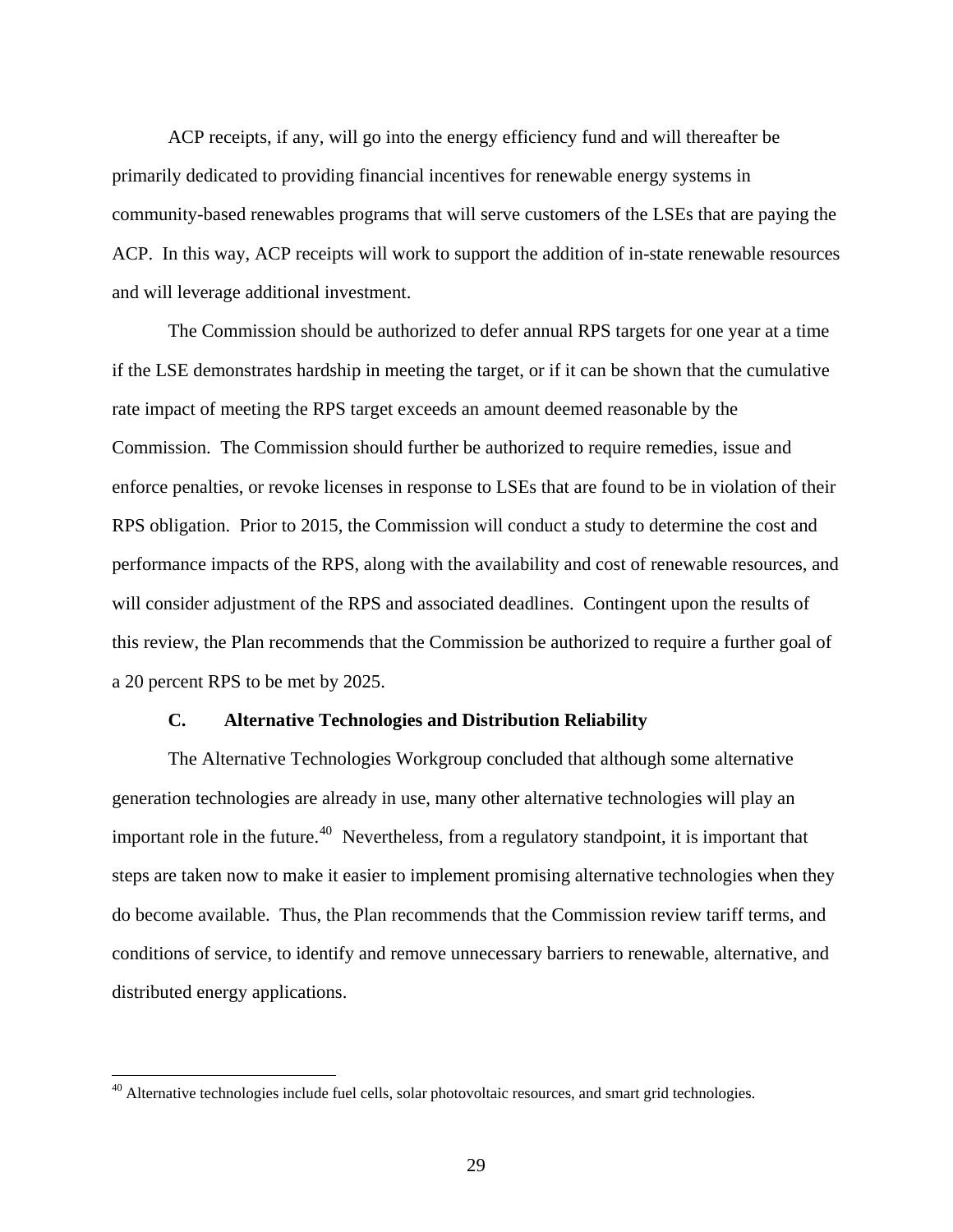The Plan proposes that net metering tariffs be made available for all qualifying renewable and CHP facilities less than  $150 \text{ kW}$  in size.<sup>[41](#page-34-0)</sup> This size corresponds to a grade school or middle school. The Plan further recommends that the Commission be authorized to establish tariffs for the use of a utility's distribution system in order to transmit electricity to wholesale market nodes or customers. A fixed monthly service charge could be applied to ensure that net metering customers would continue to pay their fair share of distribution system and utility administrative expenses.

 As the scale of solar photovoltaic (PV) production increases and performance continues to improve, solar based applications are likely to grow in Michigan. These applications have a number of benefits including protection from fuel cost increases and harmful air emissions, as well as job creation within Michigan. To encourage adoption of this technology the Plan calls for residential property tax relief for homeowners who add solar PV, wind, fuel cell, or other renewable energy installations to their homes. Because of solar energy's long term potential to meet on-peak energy needs, the Plan further recommends that the Legislature authorize the Commission to conduct a pilot program involving one or more utilities to investigate the impact of solar-generated electricity on distribution reliability and on managing summer power costs in Michigan.

 Finally, on the issue of distribution reliability, an ongoing concern is the quality of power delivered to the end user. Distribution lines are particularly vulnerable to disruptions caused by weather or growing trees. Sometimes problems confined to specific circuits or local distribution areas are due to recurring faults on existing lines. At other times they may be due to failure of the circuit to handle growing loads. Customers indicate that distribution failures cost them thousands of dollars of lost product. When major storms occur, distribution outages can be widespread and service restoration may take several days.

<span id="page-34-0"></span> $41$  Net metering is currently available only to installations less than 30 kW in size.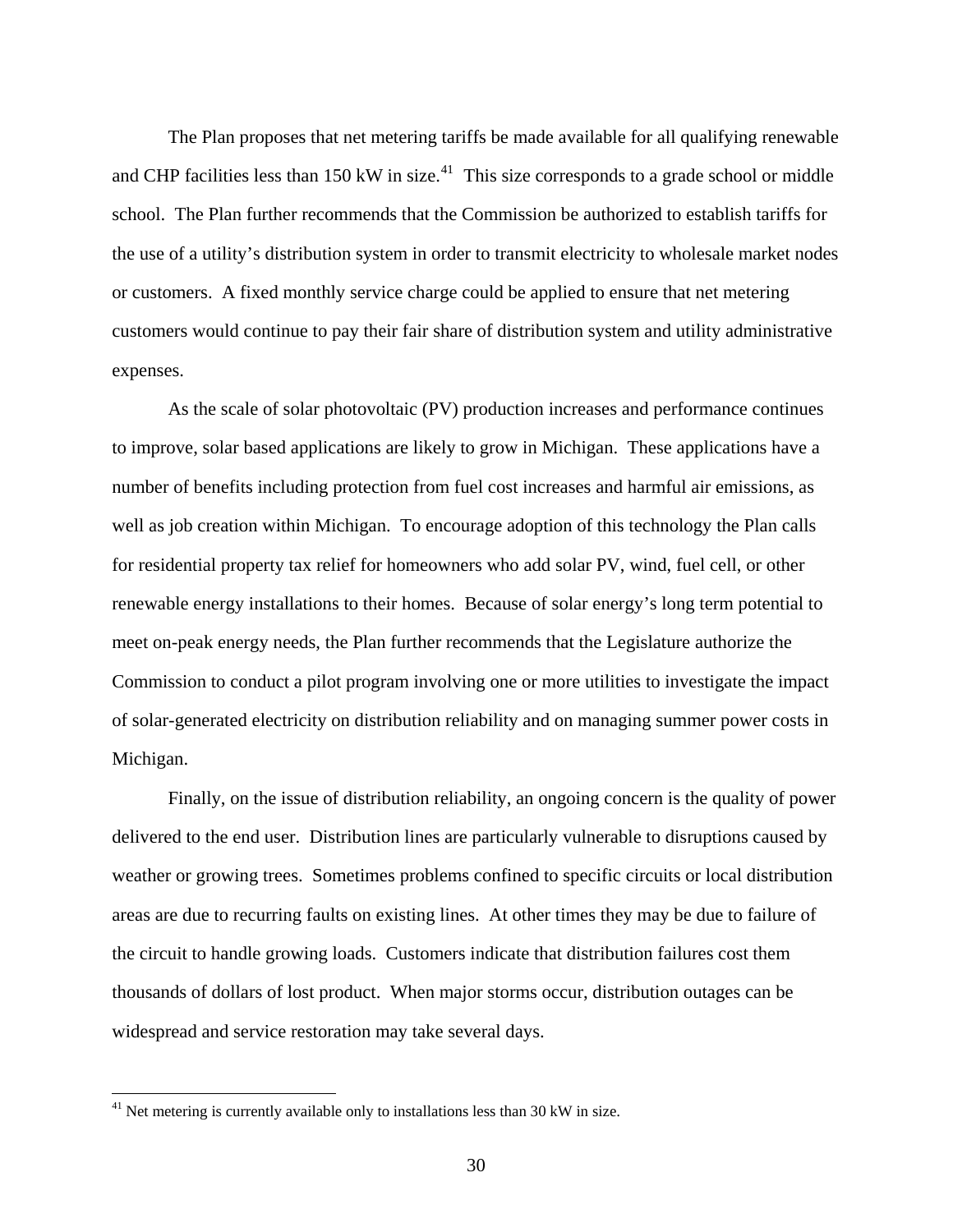The transformation of Michigan's economy from traditional manufacturing to computer-assisted, high precision, flexible manufacturing processes, along with the growing role of sophisticated communications, requires better distribution reliability. In the near term, underground placement of distribution lines will harden our infrastructure and reduce distribution vulnerability, as well as enhance the beauty of the state.

 Underground wires do a better job of keeping electricity flowing to homes, businesses, and neighborhoods. Currently, underground distribution facilities are required for new residential subdivisions and commercial developments. When roads are dug up for pipeline installation or widening, opportunities are being missed to bury lines at a reduced price. The Plan proposes that the Commission undertake an investigation of the cost of extending the requirement of underground placement to: (1) poorly performing existing circuits, (2) all secondary distribution line extensions and primary lines on the same poles, and (3) all primary and secondary distribution lines that are subject to roadway reconstruction work.<sup>[42](#page-35-0)</sup> If the cost is deemed reasonable, the Plan further recommends that the Commission undertake rulemaking to mandate this extension of the burial requirement. Transmission and sub-transmission lines will not be affected by this effort.

<span id="page-35-0"></span> $42$  A primary electrical distribution system delivers electricity from a substation to neighborhoods and back yards. It is operated at a voltage level that is too high for most customers to use. This higher voltage is used for efficiency in delivering electricity over long distances. A primary system, depending on the utility and the circuit, is usually operated at 4,800 volts to 14,400 volts. A secondary electric system is that part of a utility's system that actually connects to customers. Separating a primary system and a secondary system is a transformer that is used to bring the primary voltage down to levels that customers can use. The particular voltage depends on the customer's needs, and could include 480, 277, 240, 208 or 120 volts for a commercial or small industrial customer. Most, if not all, residences are served with a secondary voltage of 120 and 240 volts. Thus, the new standard would cover all residential neighborhoods, and many commercial and small industrial facilities.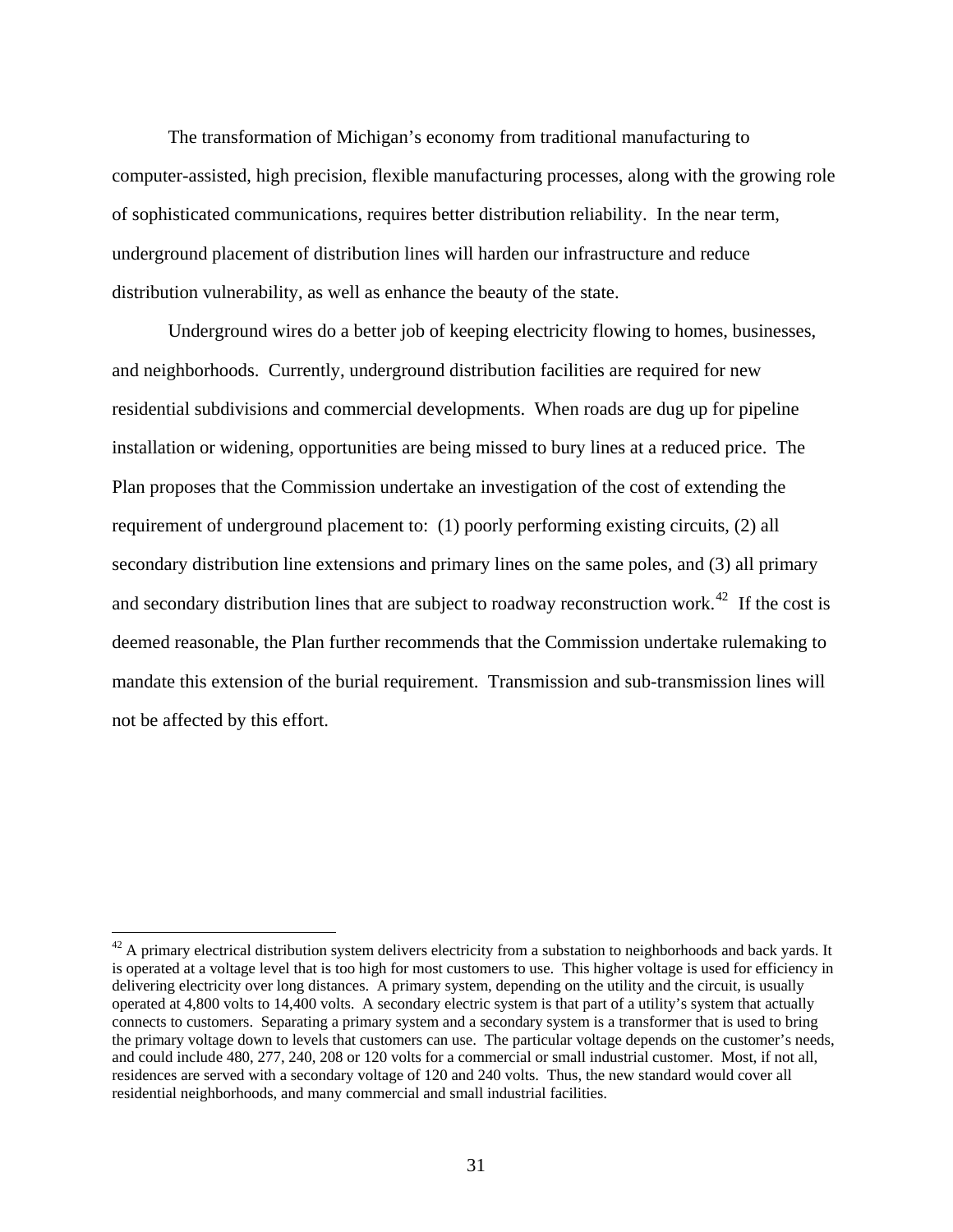#### **IV. ENERGY EFFICIENCY FOR MICHIGAN**

#### **A. Forecasted Energy Savings**

 $\overline{a}$ 

 Energy efficiency means using less energy to provide the same level of service to the consumer.[43](#page-36-0) Energy efficiency is a proactive and technology-driven process that yields long term benefits to energy consumers. It replaces costly new generation resources with end-use technology improvements. For example, modeling for the Plan showed that, in the absence of any energy efficiency programming, Michigan would need no fewer than four new 500 MW baseload units by 2015 to meet forecasted demand. With energy efficiency programming, the model decreased the forecasted need to two new baseload units on a staggered basis; and with the addition of the RPS, this projection has been decreased further to one new unit by 2015.

 Energy efficiency makes strong business sense irrespective of economic conditions. Utility-administered energy efficiency programming efforts that began in the mid-1980s came to a halt by the mid-1990s, with the advent of utility restructuring initiatives and the resulting assumption that low-cost energy from competitive markets would render efficiency programs uneconomic. These assumptions have not proved true.

 Michigan is in need of a comprehensive energy efficiency program. The Plan proposes a program that will be funded through a direct uniform charge on customers' bills, and administered by an independent third party working under a performance-based contract, to ensure that real energy savings goals are realized. Resource modeling indicates that even a conservative energy efficiency program could,  $44$  after 10 years, reduce Michigan electric peak demand by 660 MW and annual energy use by 4,952 GWh, resulting in long term cost savings to

<span id="page-36-0"></span><sup>&</sup>lt;sup>43</sup> U.S. Department of Energy and U.S. Environmental Protection Agency, "National Action Plan for Energy Efficiency" (NAPEE), July 2006, p. 12. This important report can be viewed online at  $\langle$ [http://www.epa.gov/cleanrgy/pdf/ActionPlanReport\\_PrePublication\\_073106.pdf](http://www.epa.gov/cleanrgy/pdf/ActionPlanReport_PrePublication_073106.pdf)>. The goal of the NAPEE is to create a sustainable, aggressive national commitment to energy efficiency.

<span id="page-36-1"></span><sup>&</sup>lt;sup>44</sup> Because utility energy efficiency programming in Michigan ceased more than 10 years ago, Michigan has more potential savings available from the use of energy efficiency measures than many other states.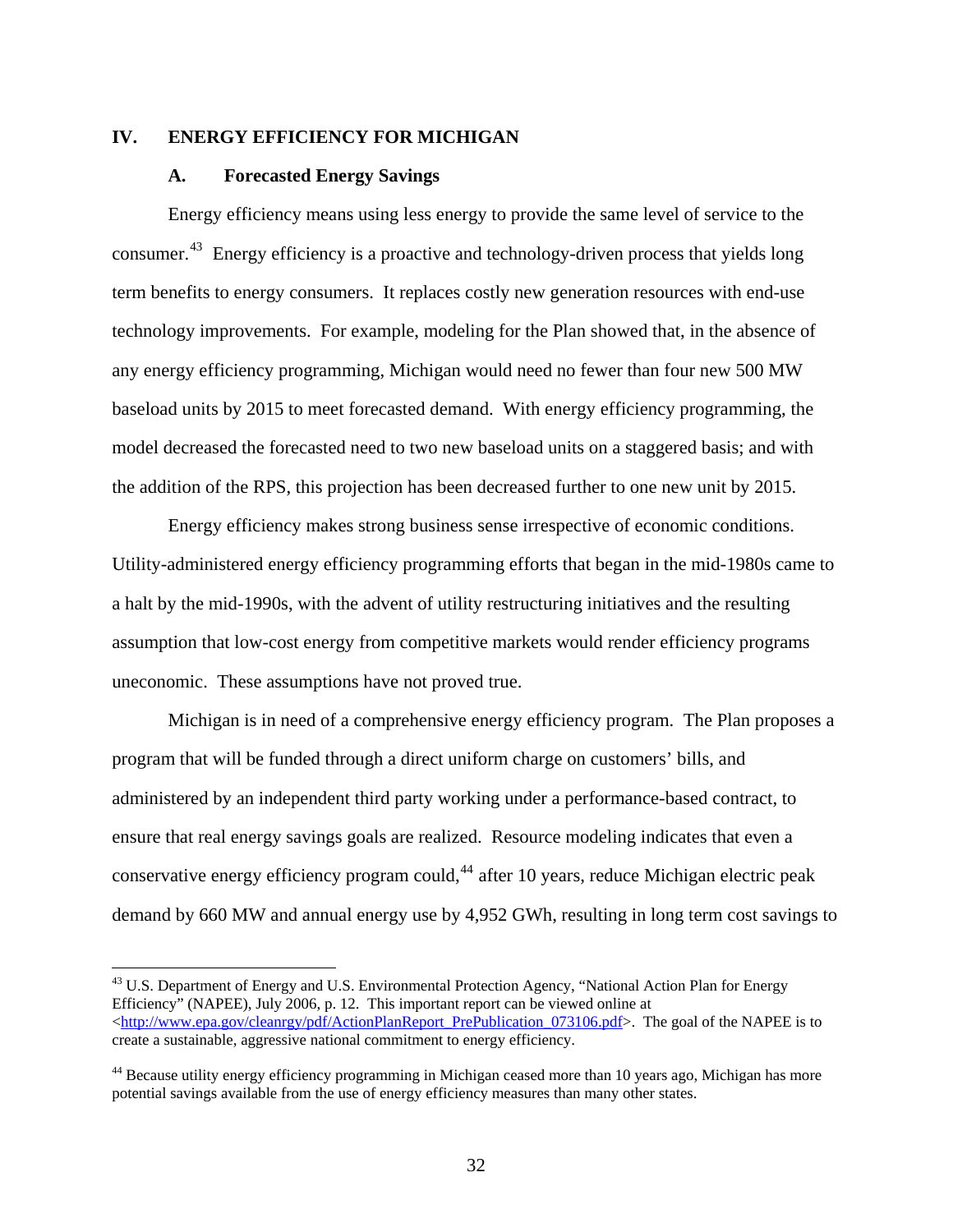customers. By displacing traditional fossil fuel energy, the energy efficiency program alone could save Michigan \$3 billion in electricity costs over the next 20 years. These results compare favorably to other statewide energy efficiency programs.<sup>[45](#page-37-0)</sup>

 In addition to savings from the third-party-administered energy efficiency program, Michigan utilities can also expand their ability to actively manage peak demand and encourage customers to do so, thereby shaving an additional 570 MW from peak demand. These measures will reduce the number of combustion turbines necessary in the short run to maintain electric reliability within Michigan. Under the Plan, utilities will also undertake pilot programs to gauge the ability of "real-time" electricity pricing to reduce energy consumption during high demand periods, making use of advanced metering and communications technologies.<sup>[46](#page-37-1)</sup>

 Advanced metering technologies involve using digital, two-way communication between meters and the utility, allowing many points on the grid to be monitored from a central location. These technologies will make it possible for utilities to reduce the loss of electricity from the lines, and will greatly increase their ability to instantly detect and correct faults on the system. Advanced metering will also allow for greater use of remote control of large appliances like air conditioners and water heaters, leading to reduced peak load.

 Modeling also indicates that there is a significant energy savings potential from updating the Michigan commercial building code. For example, updating Michigan's commercial building code from the current 1999 ASHRAE Standard to ASHRAE Standard 90.1-2004 (2004)

<span id="page-37-0"></span><sup>&</sup>lt;sup>45</sup> Fifteen states have enacted statewide energy efficiency programs. The proposal contained herein draws heavily from the highly-praised Vermont program.

<span id="page-37-1"></span><sup>&</sup>lt;sup>46</sup> The cost of providing electric energy fluctuates over the course of the day and throughout the year. For example, the cost of providing electricity is normally highest during the afternoon and early evening in the summer, and lowest during the evening in the fall or spring. Rates charged to customers for electric service, however, are calculated on the average cost of providing service over a year and do not vary from month to month. Time-of-use rates are designed to more closely match the actual price of electricity with the rates that are charged to customers. Time-of-use rate methods result in higher rates for electricity during peak summer periods, and lower rates for the off-peak periods. Real time rates are a form of time-of-use rates that match customer rates directly to electricity prices incurred at the moment when the electricity is used.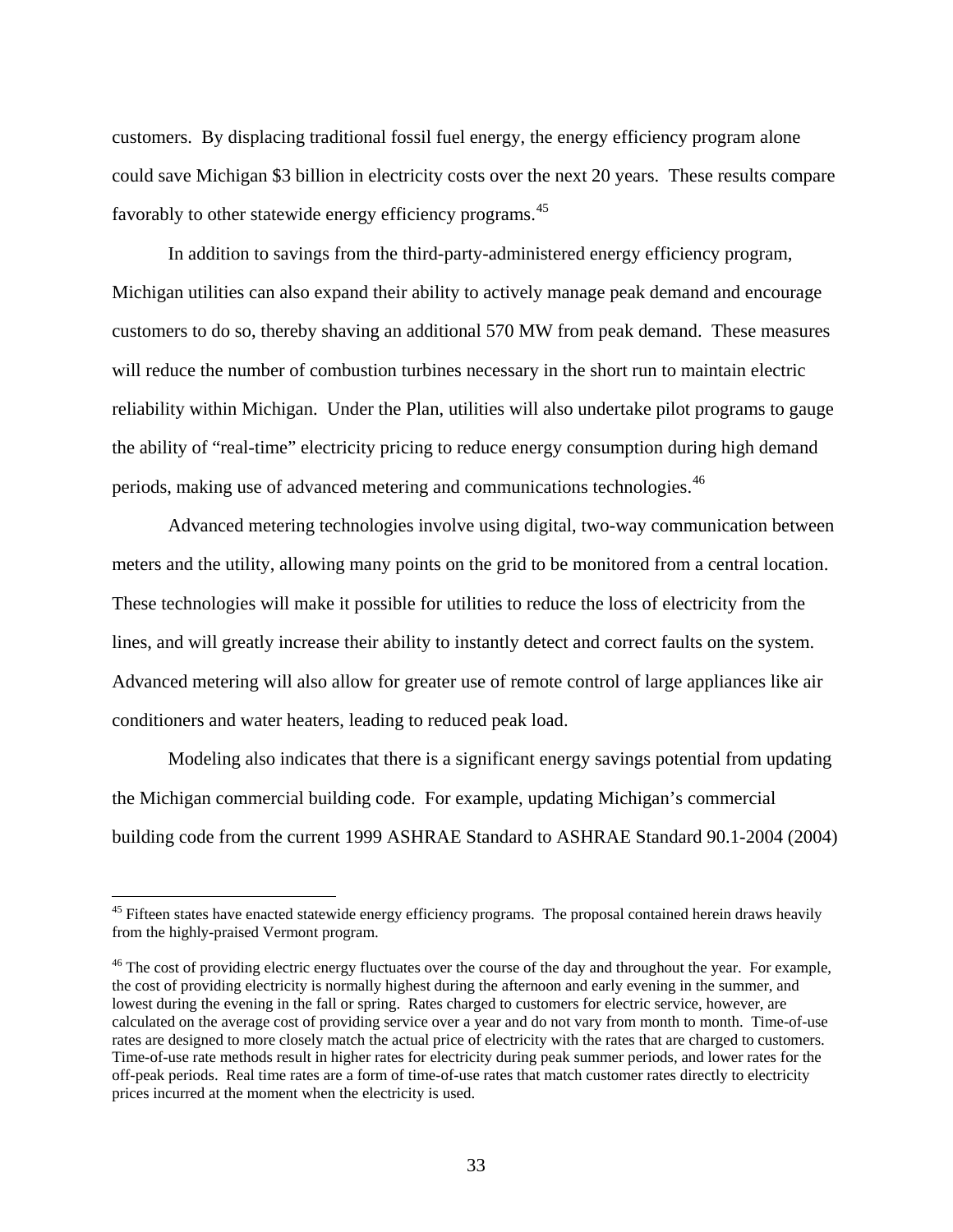is estimated to result in an annual electric energy savings of 477 GWh over a 10-year period. Additionally, peak demand could be reduced by 99 MW.

 Finally, though most major appliances are covered by federal appliance efficiency standards, these standards are not all inclusive.<sup>[47](#page-38-0)</sup> At least 10 electric products not covered by federal standards may be appropriate for state regulation, and could result in significant electric energy and demand savings.

 The Plan makes five recommendations: (1) the Legislature should create the authorities and structures necessary for a comprehensive, statewide, third-party-administered energy efficiency program, and authorize the Commission to implement the program; (2) the Commission should be authorized to require implementation of utility programs for managing load; (3) the Commission should initiate pilot programs for investigating new ways customers can shave peak demand using advanced metering technologies; (4) the State Energy Office should undertake an investigation of the costs and benefits of mandating state appliance efficiency standards; and (5) DLEG should convene a collaborative process to improve the energy efficiency of new construction in Michigan. The first three recommended actions alone are forecasted to reduce peak demand over the next 10 years by 1,330 MW.

#### **B. Statewide Energy Efficiency Program**

 $\overline{a}$ 

 The Plan recommends that the Commission be authorized to create the Michigan Energy Efficiency Program (MEEP) within the Michigan Public Service Commission. The statewide energy efficiency program would be administered by a third-party administrator (Program Administrator). The Program Administrator would operate in an independent capacity, and not as an officer, employee, or agent of the Commission or the state of Michigan, but under the guidance, budget determinations, and oversight of the Commission.

<span id="page-38-0"></span><sup>&</sup>lt;sup>47</sup> See, The American Council for an Energy-Efficient Economy (ACEEE), and Appliance Standards Awareness Project (ASAP), "Leading the Way: Continued Opportunities for New State Appliance and Equipment Efficiency Standards," March 2006, available online at [http://www.aceee.org/pubs/a062.htm.](http://www.aceee.org/pubs/a062.htm)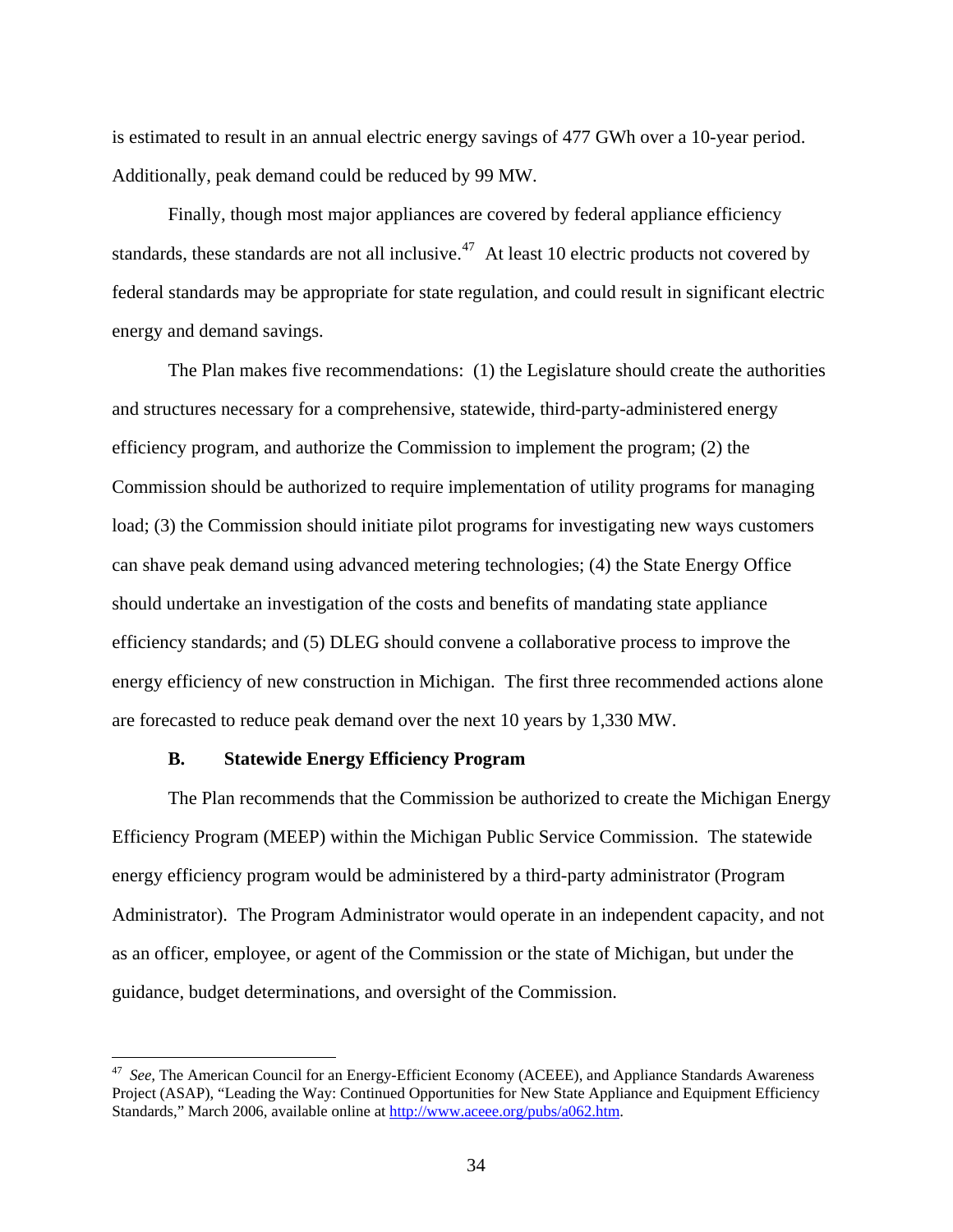Program expenses would be paid out of a new statewide public benefits fund, the Michigan Energy Efficiency Fund (MEEF). The MEEF would be created within the Department of Treasury and administered by the Commission. The MEEF would be funded through uniform electric utility surcharges, set by the Commission. The program's initial funding level will be \$68 million annually, adjusted for the subsequent two years at the conclusion of a contested case (with a budget goal of \$110 million by the third year of operation). All regulated investor owned utilities, retail electric cooperatives, municipal utilities, and AESs should be required to participate in the statewide MEEP.

 There is an inherent conflict of interest between the utilities' dependence on sales for revenues and the need for aggressive promotion of energy efficiency programming. The incentive to increase sales is embedded in the utility, and has posed a significant hurdle in past efforts under utility administered energy efficiency programs. Use of a third-party administrator to manage a statewide energy efficiency program addresses this problem by taking administration of the program out of the hands of the utilities. A third-party administrator allows utilities to focus on their core business of generating, acquiring, and distributing electric energy.

 Moreover, the creation of the MEEP allows for a true statewide program scope, resulting in several significant benefits. A statewide program will more effectively bring about change in the culture of energy use in the state. A statewide program also has particular benefits for small utilities, cooperatives and municipal utilities that may not have the sales base to support diverse energy efficiency programs. In addition, retail appliance vendors, businesses engaged in the provision of energy efficiency services, and their customers will benefit from consistent and comprehensive statewide programming. Finally, the economies of scale associated with a single

35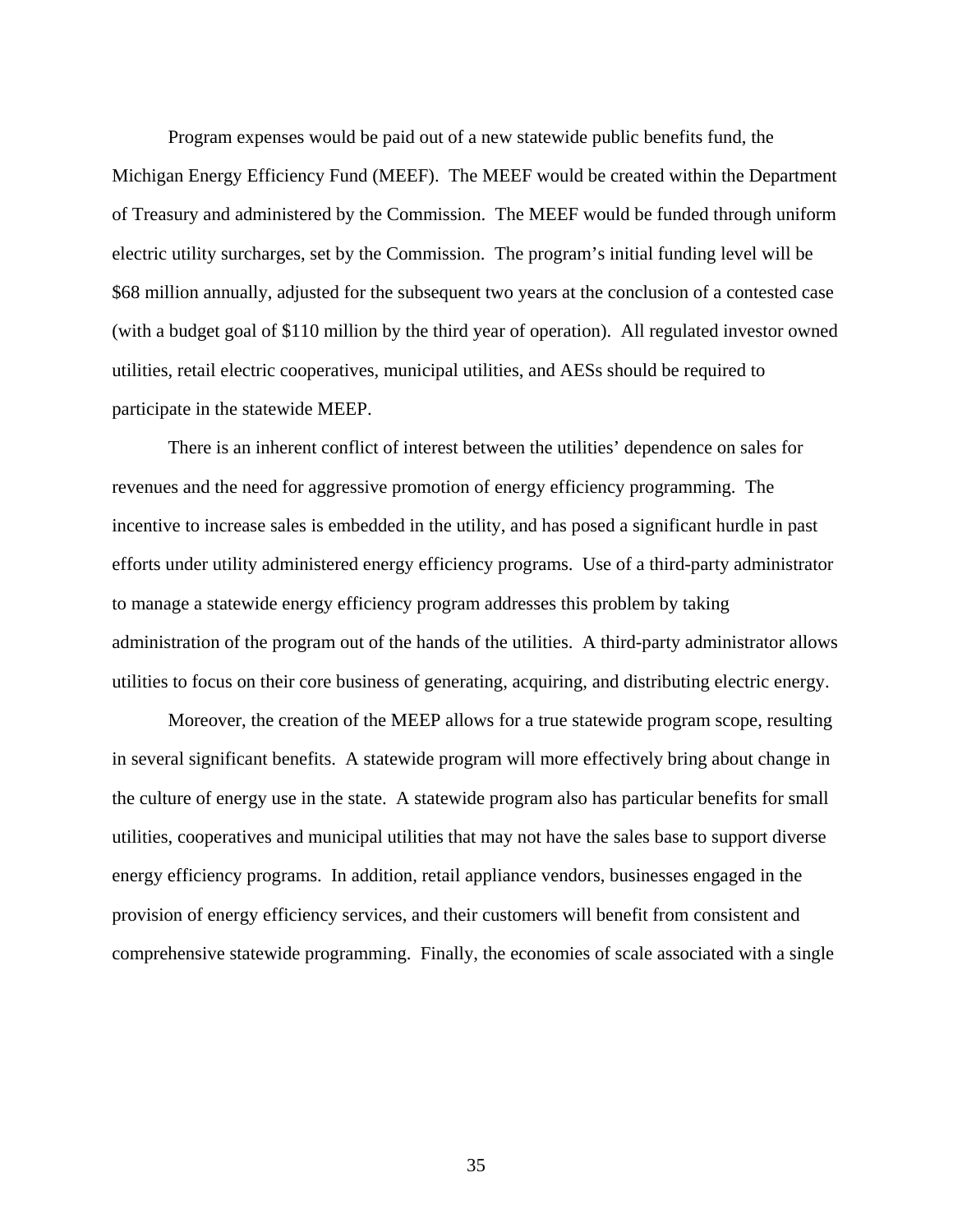statewide program administrator will allow the spread of program administrative costs over a large customer base reducing the absolute level of required funding.<sup>[48](#page-40-0)</sup>

 Public input would be incorporated by way of the creation of a MEEP Advisory Committee. The MEEP Advisory Committee would be an independent body, appointed by the Chairman of the Commission. The committee would consist of Staff from the Commission, representatives of the regulated utilities, electric cooperatives, municipal utilities, AESs, customer groups, and consumer advocates. While the MEEP Advisory Committee would provide advice, it would have no authority over the Program Administrator. Nevertheless, the MEEP Advisory Committee is viewed as an essential link between stakeholders and the Program Administrator.

 The Commission would initiate a competitive Request-for-Proposal (RFP) process to select the program administrator. The criteria for selection would be established in a contested case that will allow for public input. The Program Administrator will have no affiliation with retail electric providers. The Commission will select the Program Administrator, with advice from a five-member Screening Committee, chaired by the Chairman of the Commission, that would include the Director of the Department of Management and Budget, the Director of the Department of Treasury, as well as two outside experts in energy efficiency and programming appointed by the Chairman. The Program Administrator would be governed by the enabling legislation and Commission rules and orders, and would operate under a direct contract with the Commission. The Program Administrator would draw a base salary, but would also qualify for incentive payments for reaching concrete energy savings targets. The contract would be for a period of at least three years, with the possibility of renewal. The contract will define the scope of the services sought and the savings targets.

<span id="page-40-0"></span><sup>&</sup>lt;sup>48</sup> State government is already carrying out a statewide program pursuant to Governor Granholm's Executive Directive No. 2005-4, *Energy Efficiency in State Facilities and Operations,* which requires reduced energy use in state buildings, and use of energy efficiency measures in state purchasing. In addition, all state capital outlay projects over \$1 million must be designed and constructed in accordance with the Leadership in Energy and Environmental Design Green Building Rating System.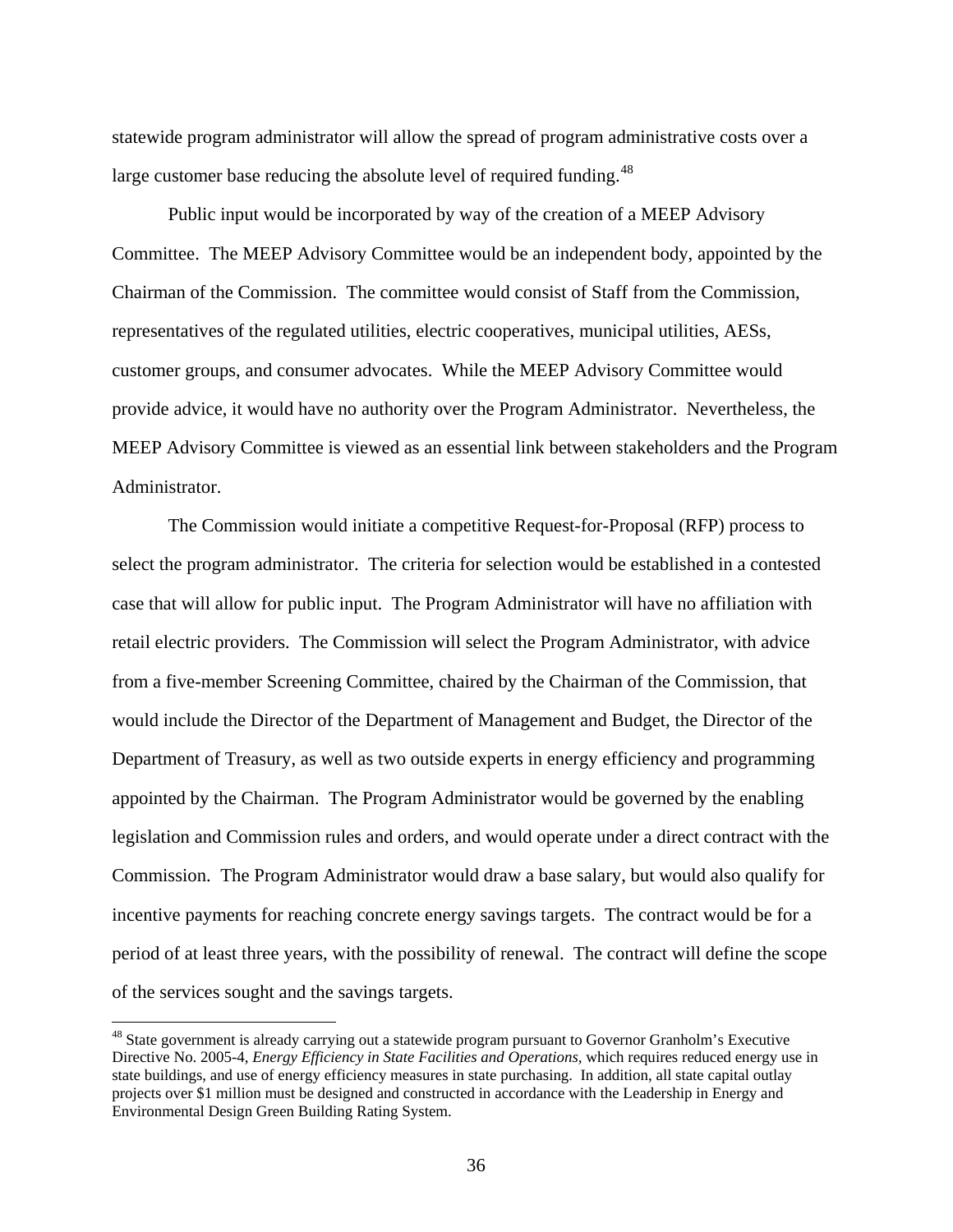The Program Administrator will be compensated from the MEEF, and reimbursed from the MEEF for the actual costs incurred in promoting energy efficiency. The Program Administrator will be allowed to deliver energy efficiency programs either directly or through sub-contractors. The program structure would be reviewed every three years in subsequent proceedings. The Commission would, in the required triennial contested case proceeding, review and evaluate the MEEP, review and adjust the surcharge, develop and improve reconciliation and audit procedures, authorize the development of energy efficiency potential studies, verify savings claims, and review cost/benefit analyses. A summary of findings will be conveyed to the Legislature and Governor every three years, with the first due six months after the end of the initial three-year implementation period.

 Money disbursed from the MEEF would be used for expenses related to program administration, education, marketing, research and development grants, evaluation studies and other oversight expenses as determined by the Commission and defined by the contract. In order to minimize adverse ratepayer impact, the MEEF should be permitted to obtain financing from non-utility capital sources such as private foundations, personal or corporate donations, and state or federal funding opportunities. The Program Administrator should be charged with the goal of facilitating the development of independent energy efficiency funding sources.<sup>[49](#page-41-0)</sup>

 Program spending in each utility's service territory would, as much as practicable, be proportional to the amount of funding provided by each utility. The Commission would be required to ensure that each utility recovers from its ratepayers and forwards to the MEEF the amounts that the Commission has adopted for the three-year period. Reconciliation of utility payments into the MEEF with amounts collected from customers via the MEEF charge should be done annually, with over or under recoveries carried forward into the next year.

<span id="page-41-0"></span> $^{49}$  To the extent possible, related energy efficiency programs (such as Pay-As-You-Save<sup>TM</sup> (PAYS®)) should be administered under the umbrella of the MEEP program.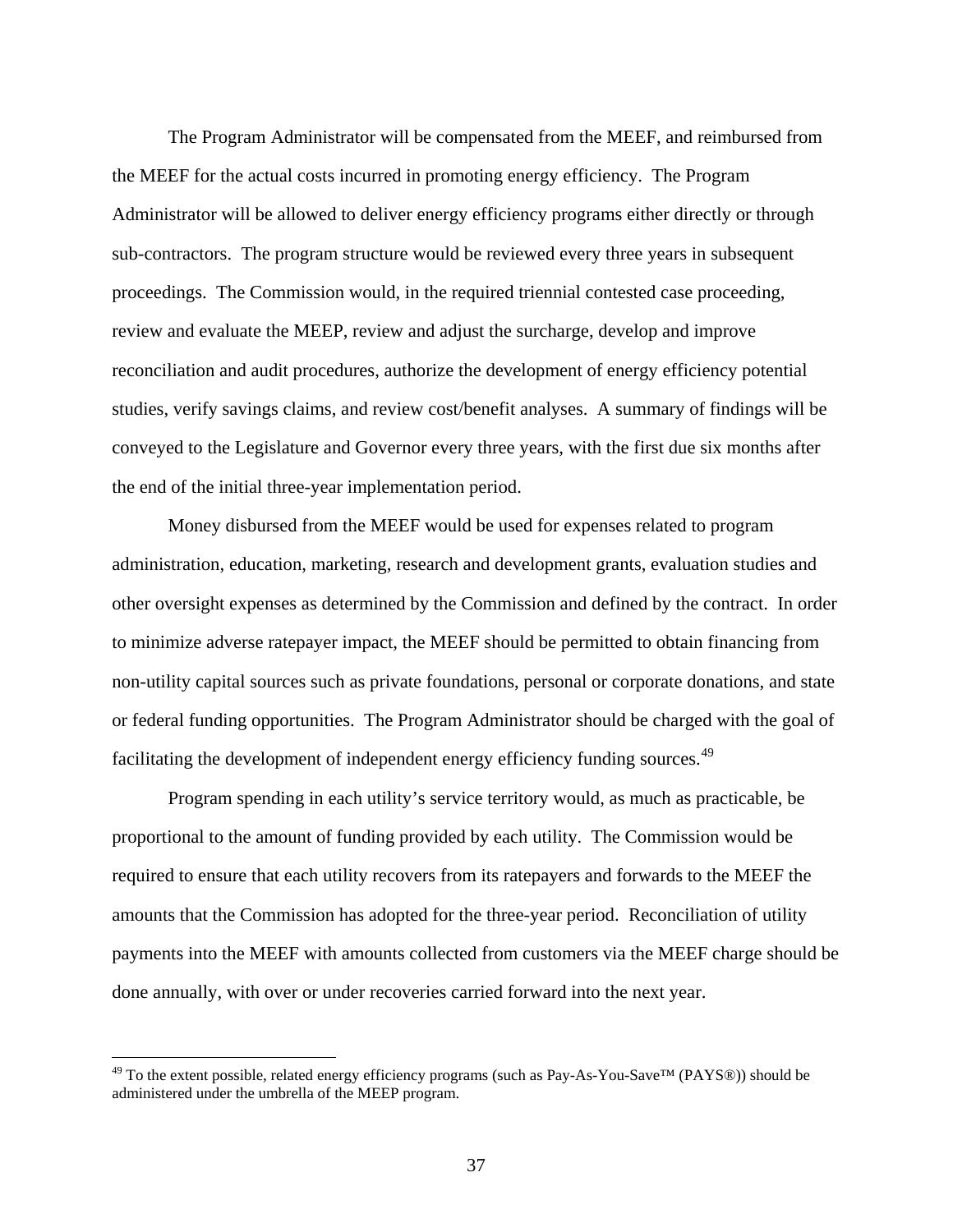Michigan has a high level of commercial and industrial electric sales. Large electric users have proficient energy managers who can identify and undertake energy efficiency investments. Therefore, the Plan recommends a large industrial customer opt-out option. Large electric users designated as "manufacturers" with above 1 MW of load will be able to opt out of the statewide program after demonstrating that they have undertaken energy efficiency projects in their own facilities.

#### **C. Load Management and Demand Response Programs**

Active load management and passive demand response programs<sup>[50](#page-42-0)</sup> are designed to decrease utility power supply costs by reducing utility peak loads. Load management refers to action taken by the utility to instantly decrease demand. An example of a program using active load management is Detroit Edison's air conditioning cycling program.<sup>[51](#page-42-1)</sup> In this program, once a customer enrolls in the program and the required equipment is installed, the utility can send a signal that interrupts the customer's air conditioner or hot water heater during peak demand times. The customer takes no action (other than signing-up), but reaps the benefit of a reduced rate by allowing for the automatic reduction of demand. These programs have been shown to be very cost effective. Therefore, legislation should authorize the Commission to require utilities to engage in active load management programs.

 Passive demand response programs rely on prices to incent consumer behavior. For example, the utility could provide customers with information regarding rates for various timesof-day, and allow the customer to make the decision to selectively limit use at expensive times.

 Effective use of passive price controls requires information. In the Midwest electricity markets, wholesale prices are market-driven and can vary significantly from hour-to-hour, day-

<span id="page-42-0"></span> $50$  The terms active and passive correspond, in this context, to the utility's point of view. Active load management occurs when the utility takes instant action to cut load. Passive demand response occurs when load is reduced through a customer's instantaneous choice, without utility involvement.

<span id="page-42-1"></span><sup>&</sup>lt;sup>51</sup> Detroit Edison's AC cycling program has approximately 250,000 participants. However, all other energy efficiency programs in Michigan have very low participation rates.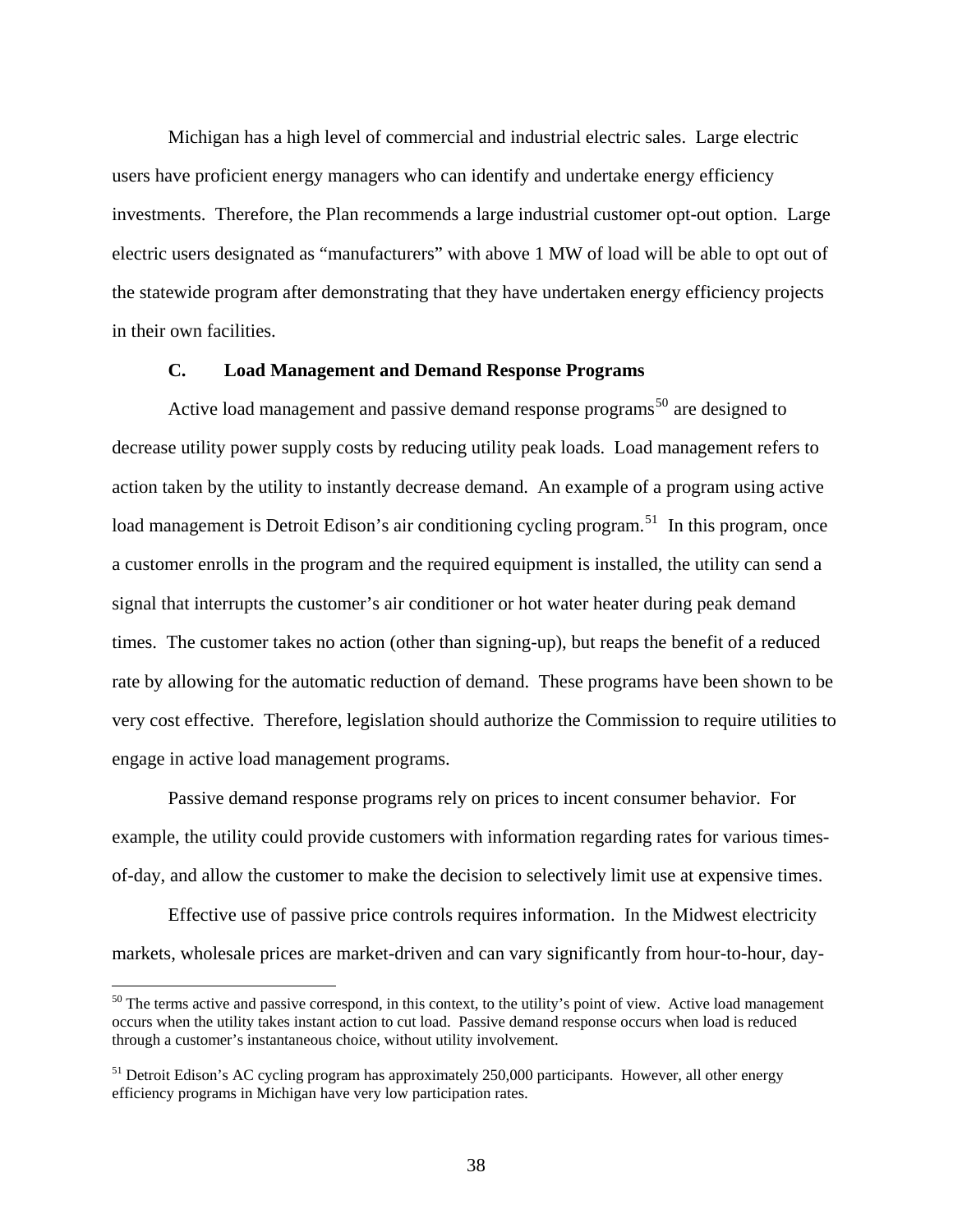to-day, or season-to-season. There is currently no connection between the movement of wholesale prices and Michigan retail electric rates, because retail rates are generally set on an annual weighted-average cost basis. While these rates produce price stability at the retail level by smoothing out the dynamic movements in utility power costs at the wholesale level, they effectively break the connection between retail demand for electricity and wholesale prices. Thus, retail rates currently mask the impact of a customer's electricity-usage decisions on system costs.

 Utilities have significant experience with load management measures, but not with demand response. The Plan recommends that pilot programs investigate passive demand response measures utilizing advanced metering. These pilot programs will assess quantitative impacts, technical feasibility, and operational aspects of these programs, providing both data and practical experience. Both retail customers of the regulated utilities and retail customers of AESs should be able to participate in demand response programs that allow the customer to rely on time-of-day pricing information to cut their demand at expensive times.

 Legislation should authorize the Commission to require implementation of demand response programs if the pilot programs demonstrate they are cost effective and in the public interest.

#### **D. Appliance Efficiency Standards**

Based on the analysis developed by the  $ACEEE/ASAP$ ,<sup>[52](#page-43-0)</sup> the Plan proposes consideration of state specific appliance standards for appliance categories not subject to federal regulation, including DVD players and recorders, compact audio products, and walk-in freezers. The Plan proposes that the State Energy Office be directed by the Governor to provide further analysis and recommendations for the development of Michigan-specific appliance efficiency standards.

<span id="page-43-0"></span><sup>52</sup> *See, supra,* note 47.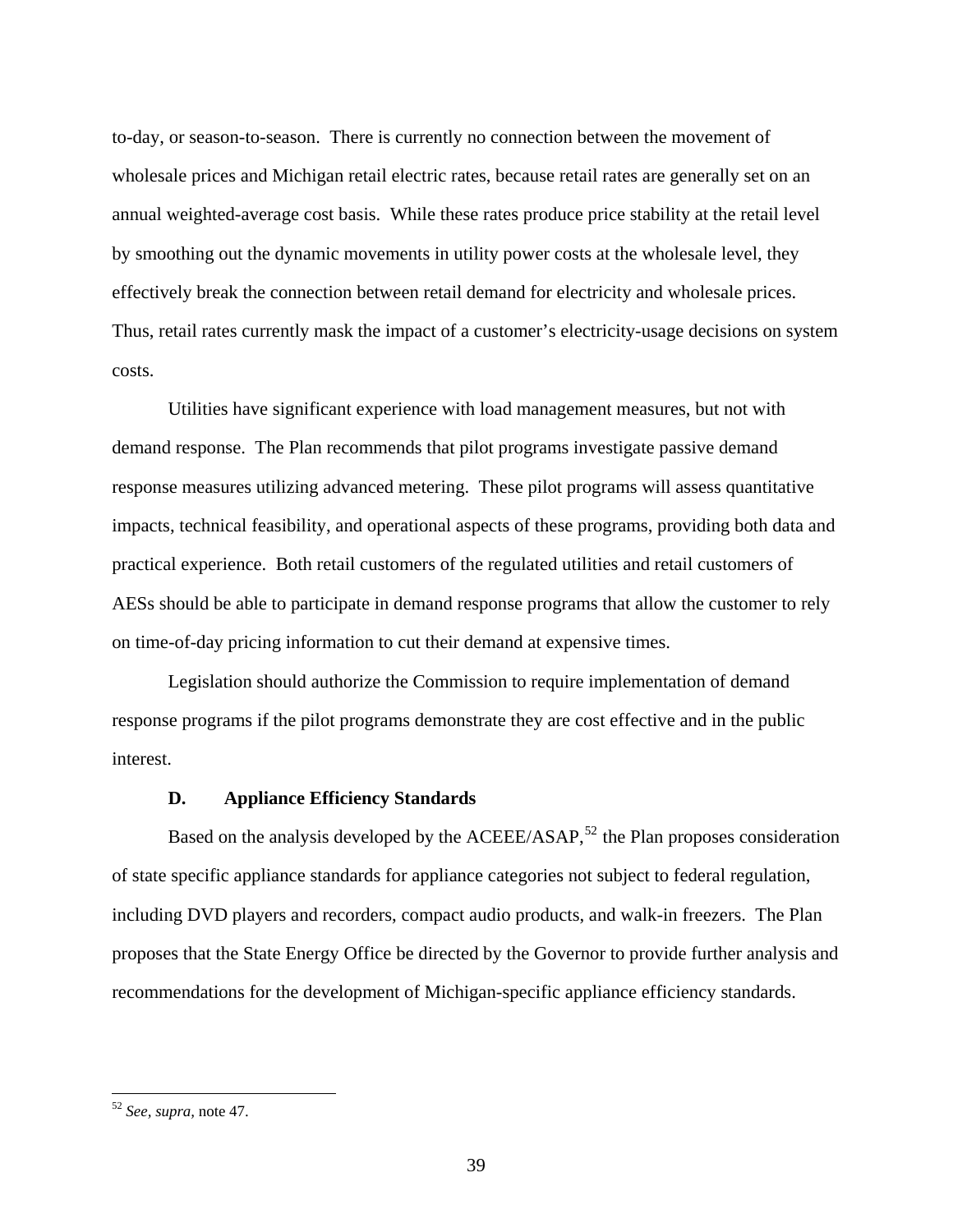Upon completion of its review, the State Energy Office should file with the Legislature a report and recommendations pertaining to appropriate legislation.

#### **E. Building Code Update**

 Lighting is a major source of electricity consumption, and improvements in lighting efficiency typically show the largest savings impact of any efficiency program. Updating construction standards can result in highly cost-effective reductions in lighting related energy use. For example, updating the current Michigan Commercial Building Code to ASHRAE 90.1-2004 would provide electricity savings for new commercial construction of about 6 percent of total building electricity use and 25 percent of lighting demand. The incremental construction cost of achieving these savings is actually negative, with construction cost savings averaging 63 cents per square foot for commercial buildings. The Staff found that this is less than what developers are currently spending to comply with the outdated standards.

 The Plan proposes that the Governor direct DLEG to conduct a broad based collaborative process, including participants from throughout the energy and construction industries, to improve energy efficiency of new residential and commercial construction. The process would result in recommendations to incorporate energy improvements in new construction, improve the cost-benefit analysis undertaken to evaluate new standards, and develop procedures to facilitate adoption of the latest codes and standards.

#### **V. CONCLUSION**

 Michigan must have an energy plan that supports and underpins its 21st century economy. This Plan will grow Michigan's economy by making investment in baseload generation possible, and by fostering investment in energy efficiency programming and renewable energy. This Plan enhances the state's use of environmentally sensitive energy resources that will support economic growth and attract new investment, while protecting the

40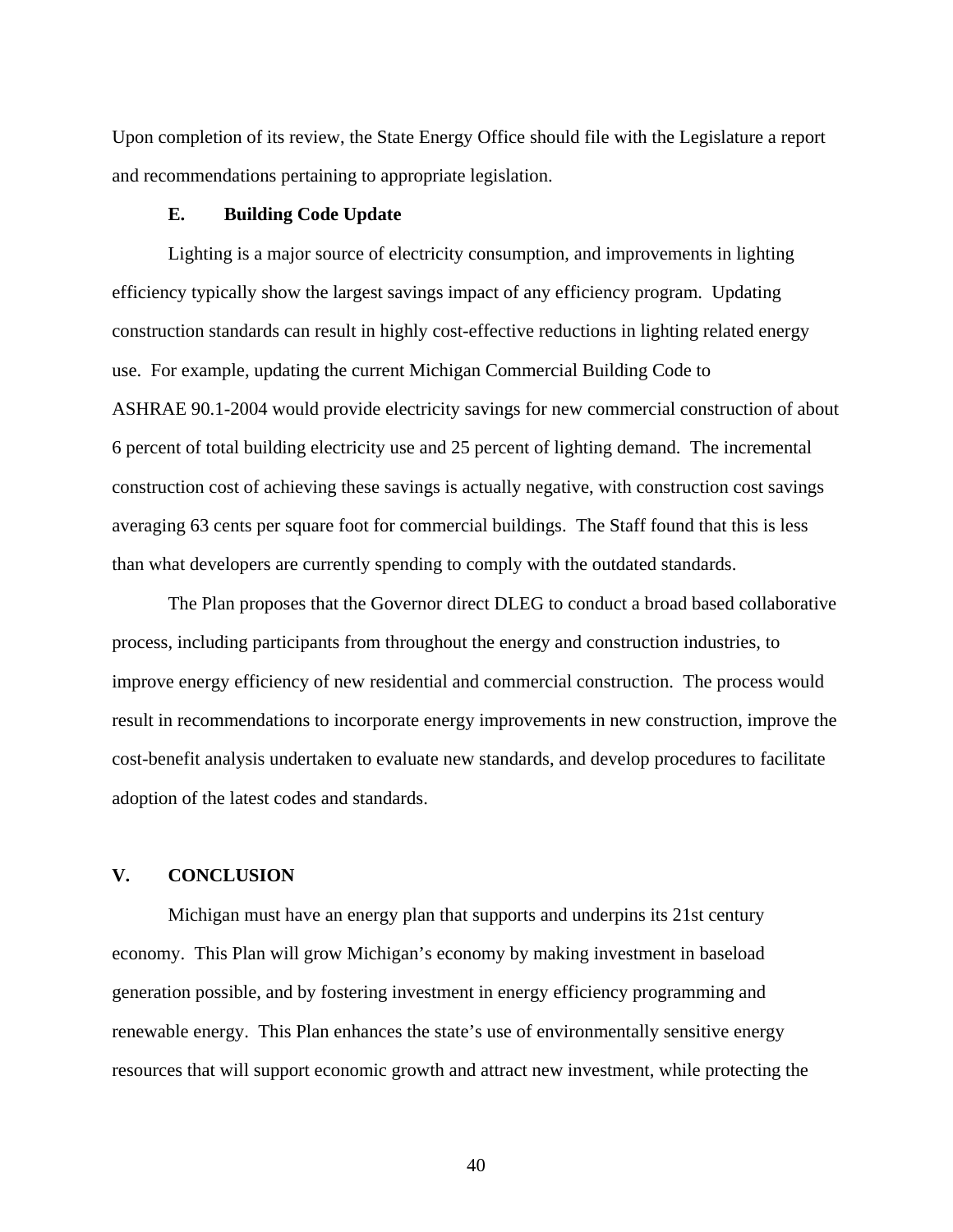long term reliability and affordability of Michigan electricity. These initiatives will send a signal to the market that Michigan is a good place to do business, and a healthy place to live.

 The Plan demonstrates that Michigan can diversify its energy resources by accessing a broad set of assets including renewables and the energy that is available through the use of efficiency measures. This resource diversification will lower the present value cost of powering Michigan's future by up to \$4 billion over the next 20 years and lead to reduced dependence on fossil-fueled power plants, while enhancing our electric energy reliability. Without these actions, our state is left simply to buy energy from the wholesale market and hope for the best when it comes to availability and future prices. The Plan will prevent this from happening, and this is no small achievement. While implementation of the Plan will be challenging, it is the most important step the state can take to ensure safe, clean, reliable and affordable electric power for Michigan.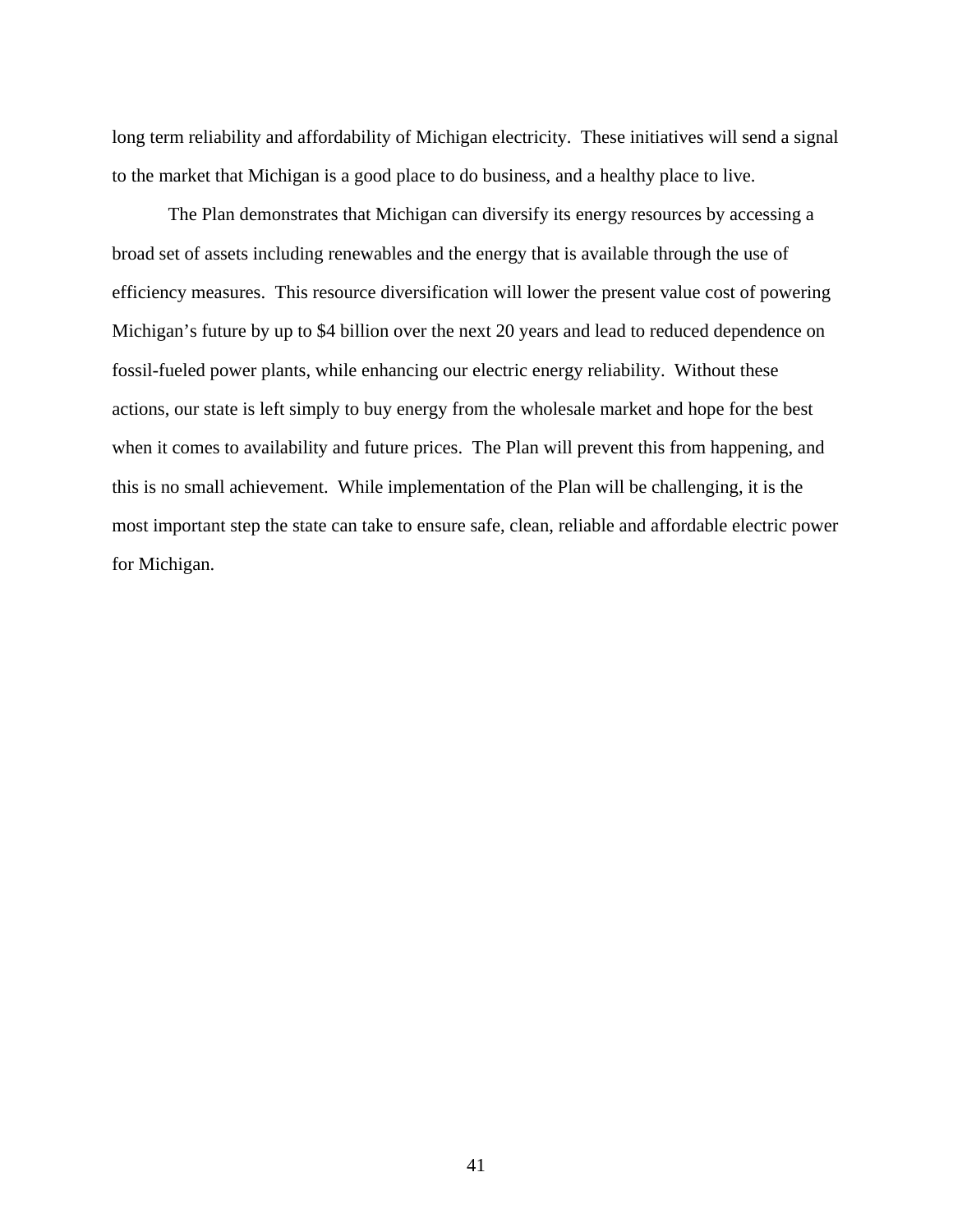#### **OUTLINE OF RECOMMENDATIONS**

#### **I. New Power Plant Construction Financing Program**

#### **A. Legislative Recommendations**

1. This Plan recommends new legislation that allows a utility to file an integrated resource plan (IRP) seeking a Certificate of Need for construction of a new power plant.

> a. The IRP will include an assessment of alternative means to meet future demand for electricity, the cost of each option, the utility's plans to manage future fuel, environmental, and other risks, and a financial plan for constructing the plant. The IRP must also incorporate energy efficiency and renewable energy targets.

> b. Within 270 days of filing the IRP, the Commission may grant or deny a Certificate of Need. If granted, the need for the plant cannot be challenged in a future proceeding. Once the Certificate of Need is issued, the utility must competitively bid the engineering, procurement, and construction (EPC) costs of the new plant.

c. Customers returning to full service will receive regulated rates two years from the date of notification that they wish to return. The utility will use its best efforts to provide electric service at market rates during that two-year time period. Customers leaving full service after a Certificate of Need has been granted will carry a surcharge with them for the new plant.

2. All load serving entities will be required to maintain planning reserves; and the Commission will be authorized to penalize entities that do not meet the reserve requirement.

#### **B. Regulatory Recommendations**

1. The Commission may, at its discretion, extend its present policy of allowing recovery of financing costs on investments in pollution control equipment to part, or all, new plant financing costs during construction. The new plant would receive rate base treatment only after it began to be used.

2. The Commission should move rates toward each customer class's cost of service.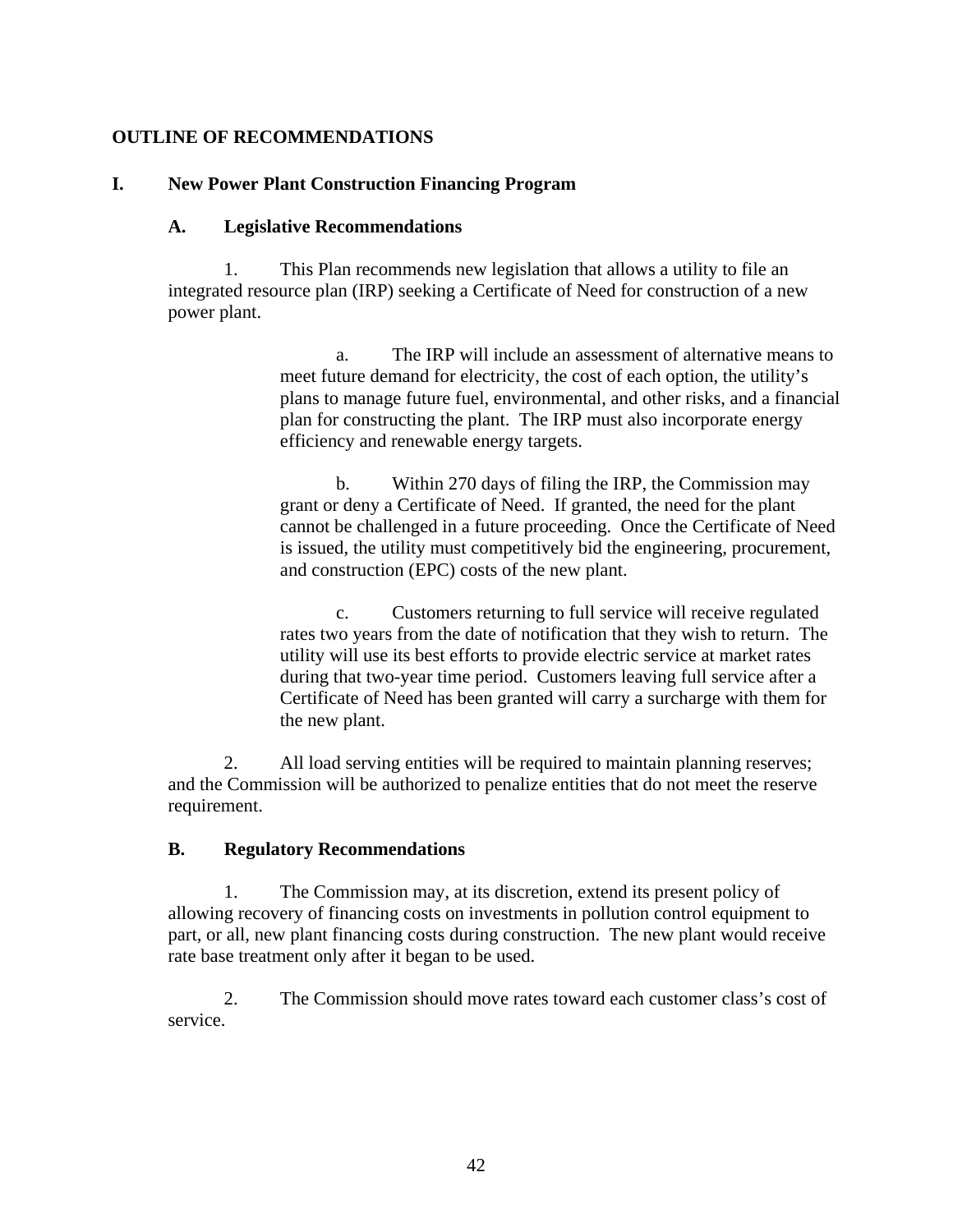#### **II. Renewable Energy Program**

#### **A. Legislative Recommendations**

1. This Plan recommends new legislation that establishes a renewable portfolio standard (RPS) for all load serving entities (LSE) in Michigan of 10 percent of load by the end of 2015. LSEs would have until the end of 2009 to reach the statewide average of 3 percent, and could rely on pre-existing sources. The remaining 7 percent must be new renewable resources, regardless of what percentage of renewables the LSE is currently using. The mix and type of renewable resources is at the discretion of the LSE. The Commission would be empowered to extend the RPS to 20 percent by 2025, after review prior to 2015.

> a. Alternate compliance payments (ACP) can be made to the Commission for deposit in the energy efficiency fund by LSEs with fewer than 100,000 customers who cannot meet the RPS, and by LSEs with more than 100,000 customers through 2012. ACP receipts will go into the Michigan Energy Efficiency Fund for use on renewables projects.

b. A utility may seek a waiver from the RPS for one year based on hardship, or if compliance causes rates to rise above an amount deemed reasonable by the Commission.

c. Adoption of a renewable energy credit (REC) program, for use in complying with the RPS. Out-of-state RECs may be used if they produced an air quality or economic benefit to Michigan.

d. The Commission may impose penalties for non-compliance with the RPS.

e. Compliance may be met through any combination of construction or purchase of renewable generation, purchase of RECs, or ACP payments. All reasonable and prudent compliance costs will be approved for cost recovery.

f. The Commission should review the performance and goals of the RPS program prior to 2015, with the goal, if feasible, of extending the RPS to 20 percent by the end of 2025.

2. The Commission should be authorized to adopt distribution system use tariffs for transmitting customer-generated power over a utility's distribution system.

3. Legislation is recommended that will grant residential property owners relief from property tax for solar photovoltaic, wind, fuel cell, or other renewable resource installations.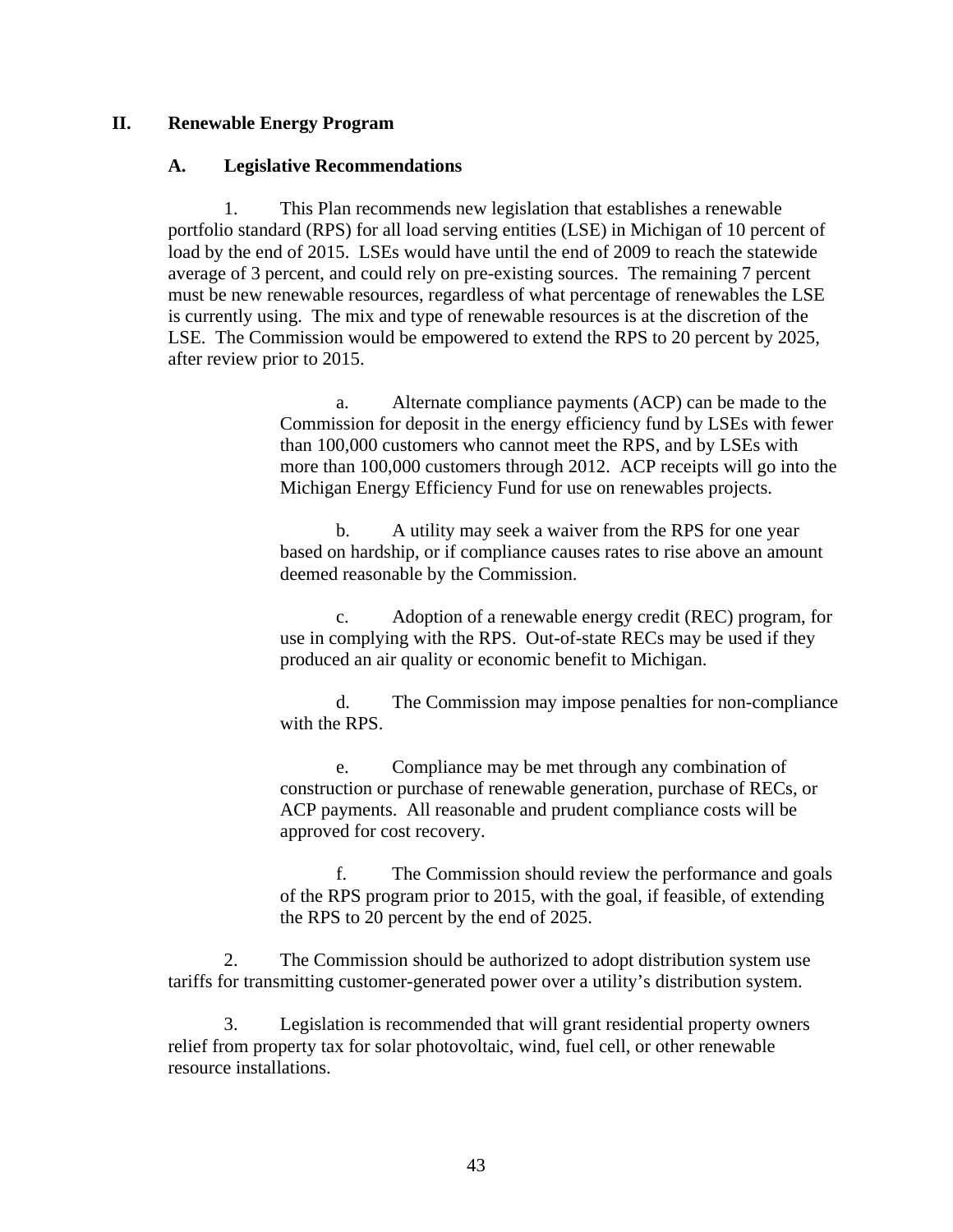4. Legislation is recommended that will authorize the Commission to conduct a pilot program to investigate expanded use of solar-generated electricity in Michigan, involving one or more utilities.

5. Legislation is recommended to authorize the Commission to review net metering tariffs available to renewable facilities up to 150 kW in size.

#### **B. Regulatory Recommendations**

1. The Commission should undertake an investigation of the cost, and, if deemed feasible, a rulemaking effort to require underground placement of poorly performing existing circuits, all secondary line extensions (and primary lines on the same poles), and primary and secondary lines undergoing reconstruction on rights-of-way.

#### **III. Energy Efficiency Program**

#### **A. Legislative Recommendations**

1. This Plan recommends new legislation that creates the Michigan Energy Efficiency Program (MEEP), a statewide energy efficiency program under the authority, oversight, and guidance of the Commission, applicable to all load serving entities; and the Michigan Energy Efficiency Fund (MEEF), a statewide public benefits fund created within the Department of Treasury and administered by the Commission. The MEEP will have an initial funding level of \$68 million, with a budget goal of \$110 million in the third year.

> a. An independent Program Administrator will be selected after initiation of a contested case for determining selection criteria, and a competitive RFP process. Final selection will be made by the Commission with advice from a five-member Screening Committee, chaired by the Chairman of the Commission, and including the Directors of the DMB and the Department of Treasury, and two outside experts in energy efficiency appointed by the Chairman. The Program Administrator will operate under a three-year contract, with potential for renewal. The Program Administrator will receive incentive payments for achieving specific energy savings goals.

> b. The Program Administrator may conduct energy efficiency programs or subcontract program components.

> c. The MEEF will be funded through a nonbypassable surcharge set by the Commission. The selected amount will be collected from all retail ratepayers in Michigan. The MEEF will be used to pay the Program Administrator's salary, costs and incentives (if goals are met). Program spending in each utility's service territory would, as much as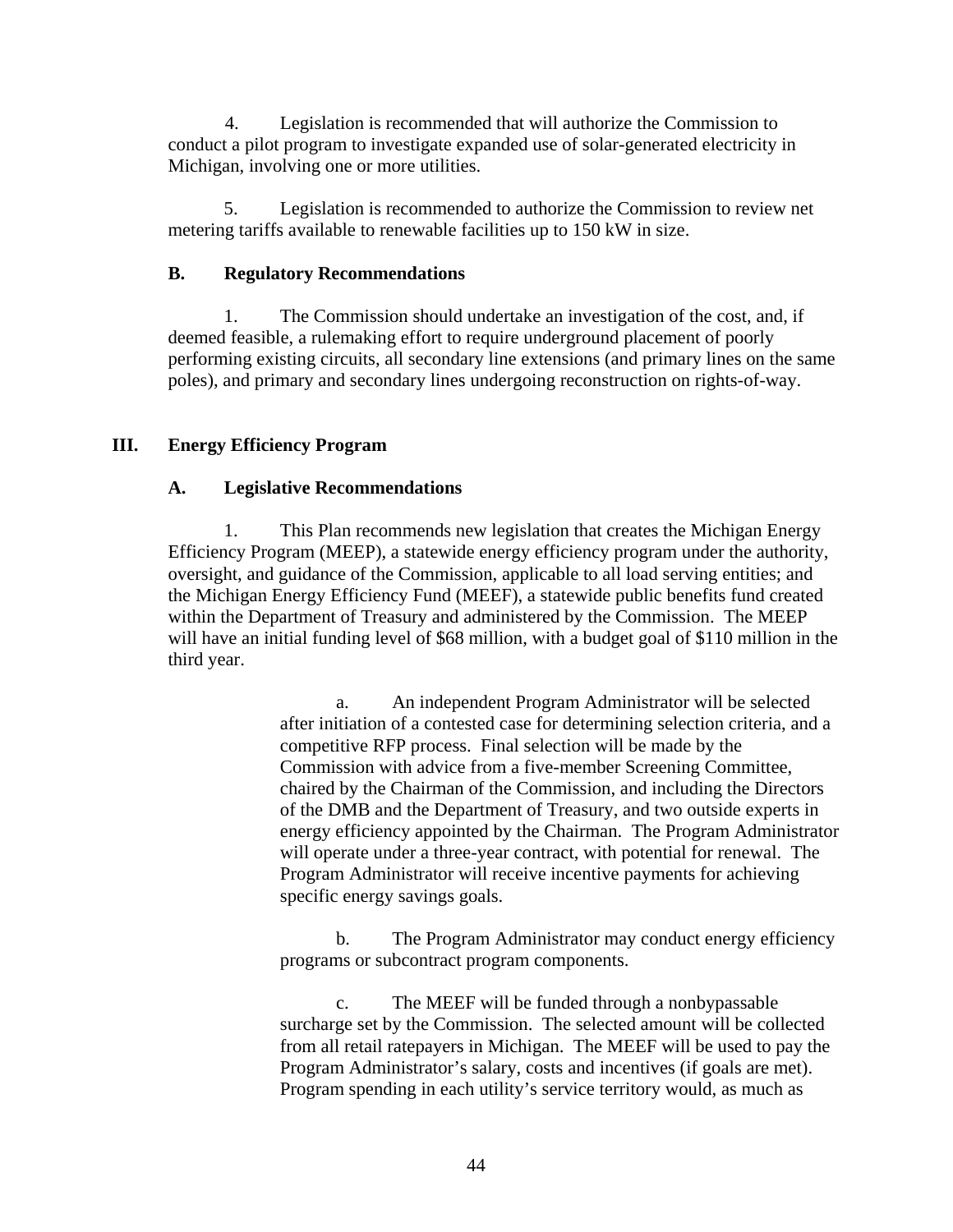practicable, be proportional to the amount of funding provided by each utility. The Commission will ensure recovery of the required amounts from ratepayers.

d. Every three years, the Commission should conduct a public hearing to review the program and the surcharge, and establish budgets and surcharges for the next three years. A summary of findings will be conveyed to the Legislature and Governor every three years.

e. Large manufacturing customers with billing demands of 1 MW or more of load may opt out of the program on a showing that they have undertaken a self-directed program.

f. The MEEP Advisory Committee would be an independent body, appointed by the Chairman of the Commission. The committee would consist of Staff from the Commission, representatives of the regulated utilities, electric cooperatives, municipal utilities, customer groups, and consumer advocates. The MEEP Advisory Committee would provide advice, but would have no authority over the Program Administrator.

2. The Commission should be provided with authority to require active load management programming immediately, and passive demand response programming by regulated utilities at the conclusion of pilot programs, if they are determined to be in the public interest.

#### **B. Regulatory Recommendations**

1. An Executive Directive should be issued to commence a collaborative process to assure that energy efficiency improvements will be incorporated into new Michigan residential and commercial construction. Upon completion of the collaborative process, the Department of Labor & Economic Growth should file a report with recommendations to the Legislature.

2. The State Energy Office should analyze and develop state appliance efficiency standards and file a report with the Legislature.

3. The Commission should commence a "Notice of Inquiry Into Demand Response Programs" to initiate a statewide collaborative process culminating in pilot demand response programs incorporating advanced metering technologies.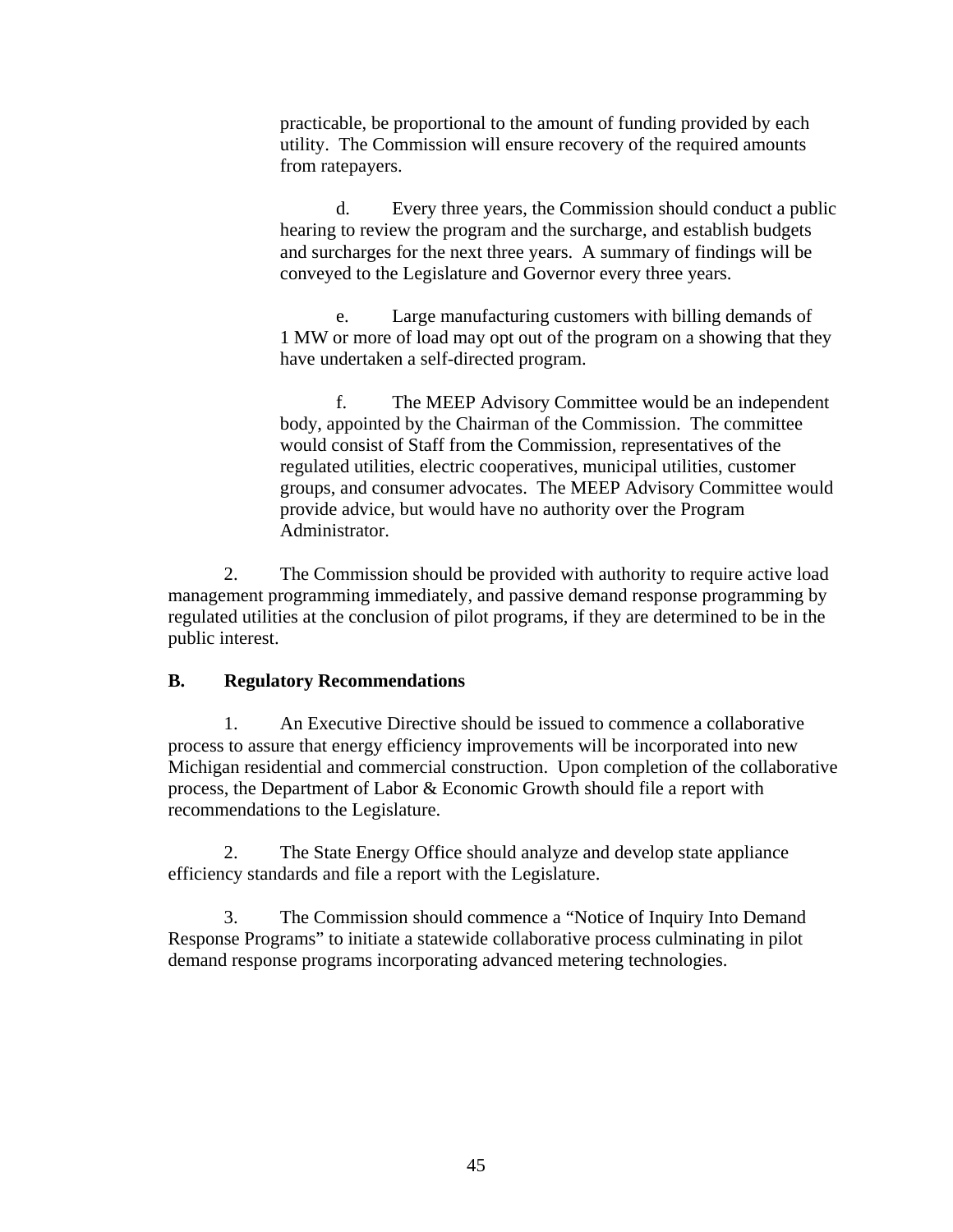### **LIST OF ACRONYMS/TERMS**

| <b>Acronym/Term</b>     | <b>Definition</b>                                                                                                                                       |
|-------------------------|---------------------------------------------------------------------------------------------------------------------------------------------------------|
| AC                      | Alternating current                                                                                                                                     |
| <b>ACEEE</b>            | American Council for an Energy-Efficient Economy                                                                                                        |
| <b>ACP</b>              | Alternate compliance payment – payments made to the<br>Commission by load serving entities in lieu of meeting the RPS.                                  |
| <b>AEP</b>              | <b>American Electric Power</b>                                                                                                                          |
| <b>AES</b>              | Alternative electric supplier                                                                                                                           |
| <b>ASAP</b>             | <b>Appliance Standards Awareness Project</b>                                                                                                            |
| <b>ASHRAE</b>           | American Society of Heating, Refrigerating and Air-Conditioning<br>Engineers, Inc.                                                                      |
| <b>ATC</b>              | <b>American Transmission Company</b>                                                                                                                    |
| <b>Baseload</b>         | Plants that are intended to run constantly near capacity levels.<br>Such plants are highly capital intensive to build, but have low<br>operating costs. |
| <b>CHP</b>              | Combined heat and power                                                                                                                                 |
| <b>CNF</b>              | <b>Capacity Need Forum</b>                                                                                                                              |
| Commission              | Michigan Public Service Commission                                                                                                                      |
| <b>Consumers Energy</b> | <b>Consumer Energy Company</b>                                                                                                                          |
| <b>DEQ</b>              | Michigan Department of Environmental Quality                                                                                                            |
| Detroit Edison          | The Detroit Edison Company                                                                                                                              |
| Distributed generation  | Small scale, non-utility generation that provides power at a site<br>closer to the customers.                                                           |
| <b>DLEG</b>             | Department of Labor & Economic Growth                                                                                                                   |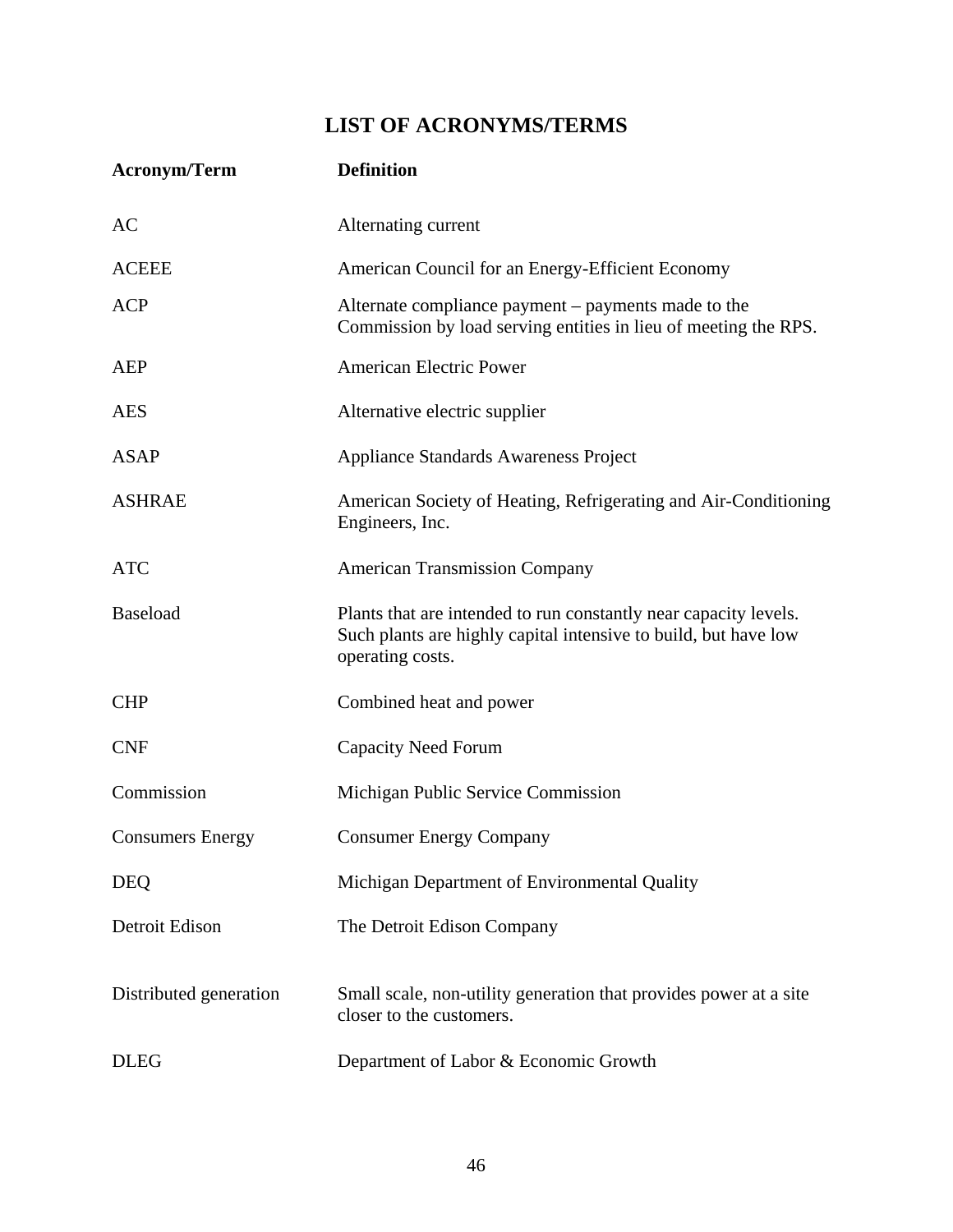| <b>Acronym/Term</b> | <b>Definition</b>                                                                                                                                                                                                                                                     |
|---------------------|-----------------------------------------------------------------------------------------------------------------------------------------------------------------------------------------------------------------------------------------------------------------------|
| <b>EPA</b>          | <b>Environmental protection Agency</b>                                                                                                                                                                                                                                |
| <b>EPC</b>          | Engineering, procurement, and construction                                                                                                                                                                                                                            |
| <b>EPSA</b>         | <b>Electric Power Supply Association</b>                                                                                                                                                                                                                              |
| Full service        | Customers who take both generation and distribution services from<br>the utility.                                                                                                                                                                                     |
| <b>GW</b>           | Gigawatt – a unit of power equal to $1,000$ megawatts or one billion<br>watts.                                                                                                                                                                                        |
| GWh                 | Gigawatt hour $-$ a unit of energy equal to 1,000 megawatt hours.                                                                                                                                                                                                     |
| Hybrid              | Refers to the fact that Michigan has both a regulated electricity<br>market and a competitive electricity market.                                                                                                                                                     |
| <b>IGCC</b>         | Integrated gasification combined cycle                                                                                                                                                                                                                                |
| <b>IOU</b>          | Investor owned utilities                                                                                                                                                                                                                                              |
| <b>IPP</b>          | Independent power producers                                                                                                                                                                                                                                           |
| <b>IRP</b>          | Integrated resource plan                                                                                                                                                                                                                                              |
| <b>ITC</b>          | <b>International Transmission Company</b>                                                                                                                                                                                                                             |
| kW                  | Kilowatt $-a$ unit of electrical power equal to $1,000$ watts.                                                                                                                                                                                                        |
| kWh                 | Kilowatt hour $-$ the basic unit of electric energy. It equals the total<br>energy developed by the power of one kilowatt supplied to or<br>taken from an electric current steadily for one hour. 1,000 watts<br>consumed for one hour equals a single kilowatt hour. |
| <b>LOLP</b>         | Loss of load probability                                                                                                                                                                                                                                              |
| <b>LSE</b>          | Load serving entity                                                                                                                                                                                                                                                   |
| <b>MEEF</b>         | Michigan Energy Efficiency Fund                                                                                                                                                                                                                                       |
| <b>MEEP</b>         | Michigan Energy Efficiency Program                                                                                                                                                                                                                                    |